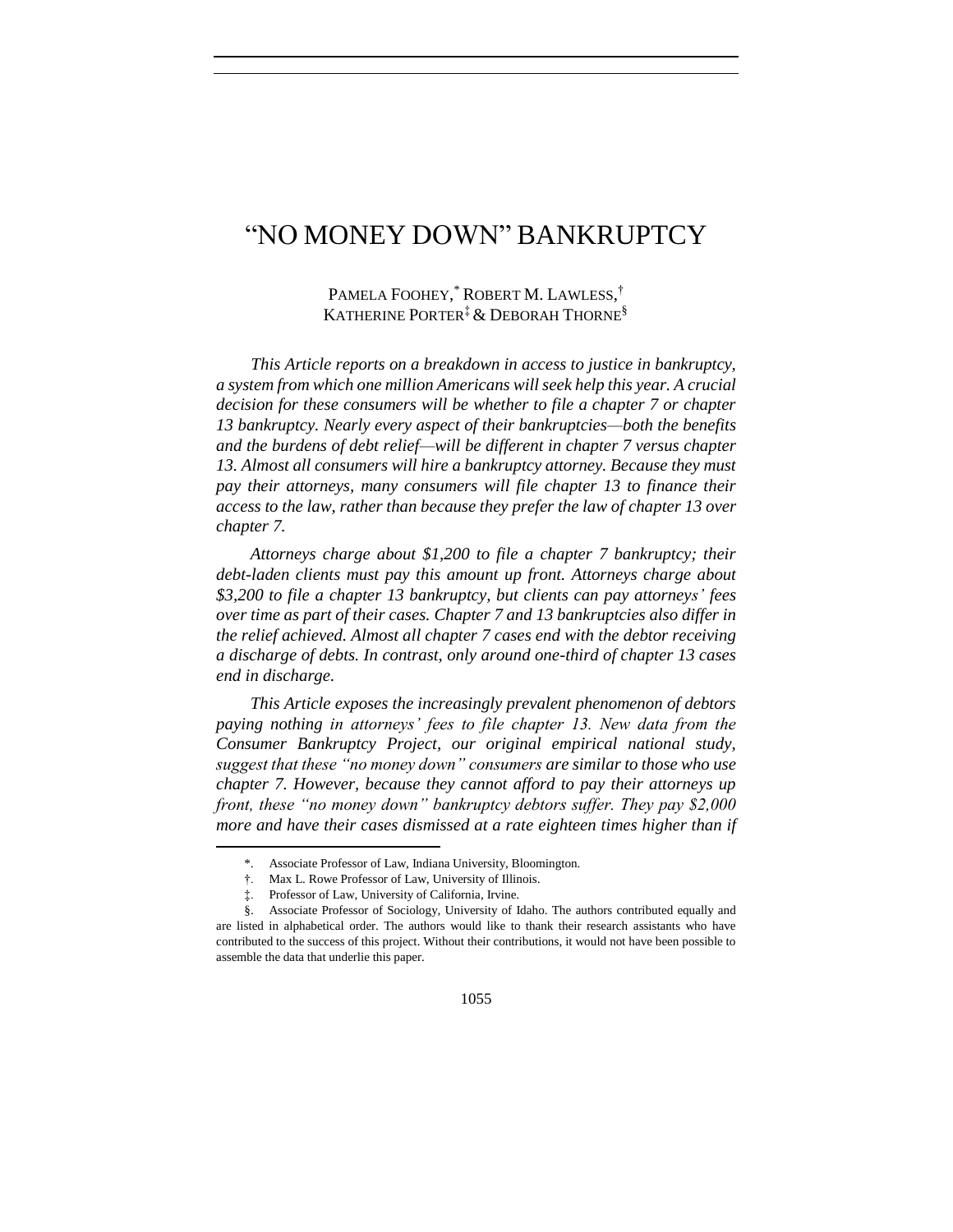#### *they had filed chapter 7.*

*The two most significant predictors of whether a consumer files a "no money down" bankruptcy are the consumer's place of residence and race. We could not identify legitimate ways that these factors correlate with debtors' needs for the substantive legal benefits of chapter 13. "No money down" bankruptcy can be a distortion in the delivery of legal help. We suggest reforms to how attorneys collect fees from consumer debtors that will reduce the potential conflict between clients' interests and attorneys' interests. The reforms will deliver access to justice and improve the functioning of the bankruptcy system.*

# TABLE OF CONTENTS

| I. BANKRUPTCY CHAPTER CHOICE AND ATTORNEYS' FEES1061      |  |
|-----------------------------------------------------------|--|
|                                                           |  |
| B. CHAPTER CHOICE: PAYING CREDITORS, RACE, AND ATTORNEYS' |  |
|                                                           |  |
|                                                           |  |
|                                                           |  |
| B. THE INCIDENCE AND CHARACTERISTICS OF "NO MONEY DOWN"   |  |
|                                                           |  |
| C. WHO PAYS "NO MONEY DOWN" FOR BANKRUPTCY?  1077         |  |
|                                                           |  |
|                                                           |  |
| a. Multinomial Logistic Regression: Measures Used  1085   |  |
|                                                           |  |
|                                                           |  |
|                                                           |  |
| E. UNDERSTANDING "NO MONEY DOWN" BANKRUPTCY  1094         |  |
|                                                           |  |
|                                                           |  |
| B. REFORMING BANKRUPTCY ATTORNEYS' FEES  1103             |  |
|                                                           |  |
|                                                           |  |

# INTRODUCTION

<span id="page-1-0"></span>Across the legal system, attorneys serve as intermediaries, fostering or hindering access to justice. This relationship between attorneys and clients exists in consumer bankruptcy. Over a million people file bankruptcy every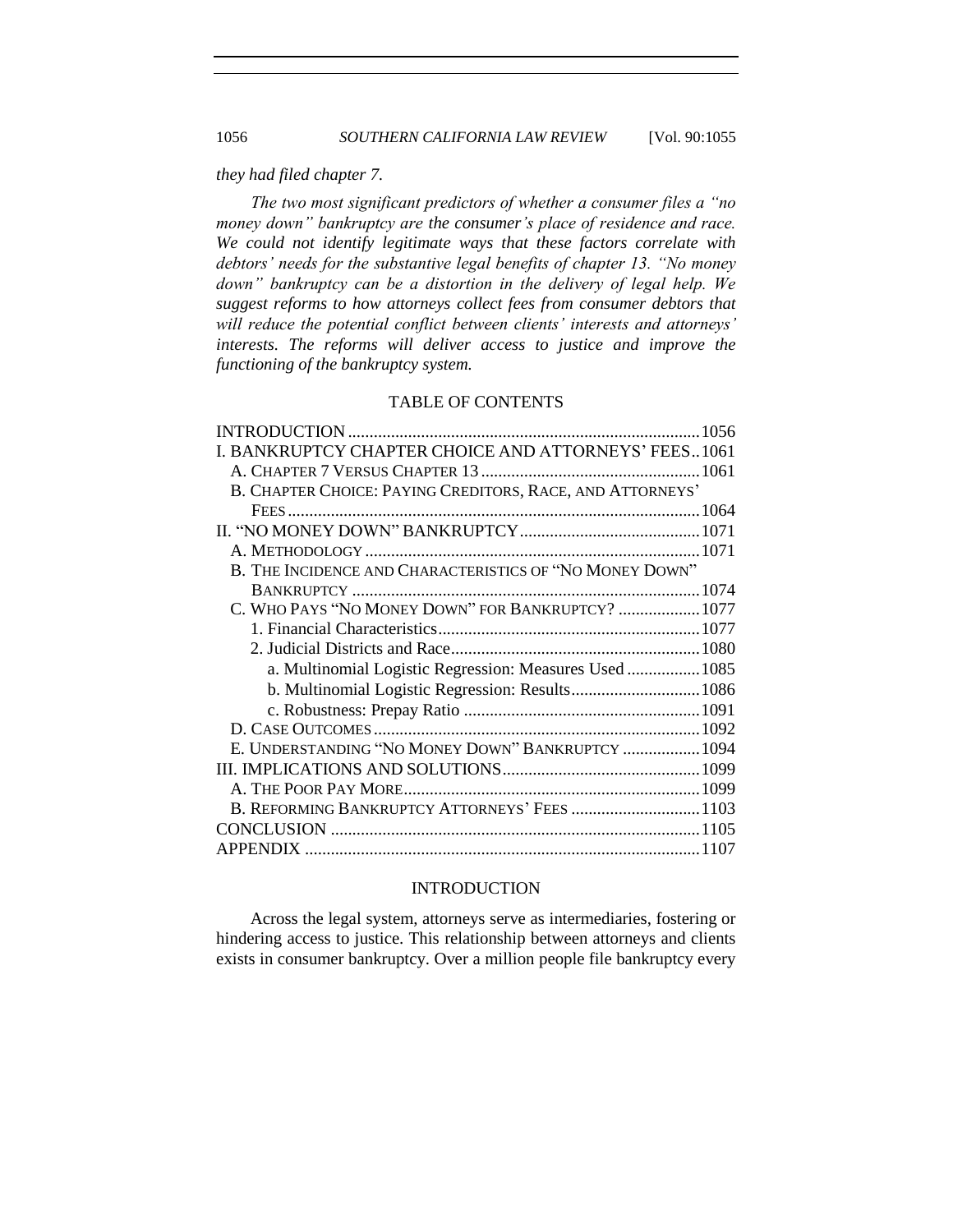year,<sup>1</sup> and the overwhelming majority use an attorney.<sup>2</sup> Consumers' access to and success in bankruptcy is heavily dependent on their attorneys.

One of the most important decisions a person makes about bankruptcy is whether to file chapter 7 or chapter 13. These chapters are two distinct proceedings in substance and process. Chapter 7 results in a quick discharge, relieving people from their debts soon after filing, but people must give up any assets over certain limits.<sup>3</sup> Chapter 13 requires debtors to complete a three-to-five year repayment plan before receiving a discharge, but people may keep all property, such as homes and cars, as they continue to pay.<sup>4</sup> More than 95% of people who file under chapter 7 receive a discharge.<sup>5</sup> In contrast, a mere one-third of chapter 13 cases end in a completed repayment plan such that debtors receive a discharge.<sup>6</sup> Most chapter 13 bankruptcies end without debt forgiveness.

Bankruptcy attorneys play an integral role in helping people understand the benefits and drawbacks of choosing either a chapter 7 or a chapter 13 bankruptcy. In some districts, most consumers file under chapter 7, while in

3. People are allowed to keep some property to aid in their "fresh start," a phrase that comes from *Local Loan Co. v. Hunt*, 292 U.S. 234, 244 (1934).

<sup>1.</sup> In 2015, there were 819,000 bankruptcy filings. Bob Lawless, *Bankruptcy Filings Drop 10% in 2015*, CREDIT SLIPS (Jan. 7, 2016, 4:37 PM), http://www.creditslips.org/creditslips/2016/01/ bankruptcy-filings-drop-10-in-2015.html. A husband and wife may file a joint petition. 11 U.S.C. § 302 (2012). Therefore, one bankruptcy petition will represent two persons in joint cases. In our data, 24.4% of the bankruptcy cases in 2015 were joint cases, meaning the 819,000 bankruptcy petitions in 2015 were filed by just over one million people.

<sup>2.</sup> Consumer Bankruptcy Project ("CBP") data from 2007 and 2013–15 show that only 8.2% of chapter 7s and 6.4% of chapter 13s were filed without an attorney (although some of these cases use a bankruptcy petition preparer). The CBP is a series of empirical studies conducted in the last three decades by interdisciplinary research teams. *See infra* Part II.A for a discussion of the CBP. *See also* Lois R. Lupica, *The Consumer Bankruptcy Fee Study: Final Report*, 20 AM. BANKR. INST. L. REV. 17, 81–82 (2012) (finding that in a sample of cases filed in 2007 and 2008, 5.8% of the chapter 7 cases and 2% of the chapter 13 cases were filed *pro se*). People who file *pro se* (without an attorney) have worse outcomes than people who have an attorney. *Id.* at 82 (finding in the sample that 0.8% of chapter 13 cases filed *pro se* ended with a discharge and 28.2% of chapter 7 cases filed that ended in a dismissal were *pro se*). *See also* Angela Littwin, *The Affordability Paradox: How Consumer Bankruptcy's Greatest Weakness May Account for Its Surprising Success*, 52 WM. & MARY L. REV. 1933, 1973 (2011) (reporting that in a sample of chapter 7 cases filed in 2007, 17.6% of *pro se* cases ended in dismissal versus 1.9% of the cases filed with the help of an attorney).

<sup>4.</sup> *See infra* Part I.A for a discussion of chapters 7 and 13.

<sup>5.</sup> *See* Katherine Porter, *The Pretend Solution: An Empirical Study of Bankruptcy Outcomes*, 90 TEX. L. REV. 103, 107 (2011) [hereinafter Porter, *Pretend Solution*] (noting that the chapter 7 discharge rate exceeds 95%).

<sup>6.</sup> *See* Sara S. Greene, Parina Patel, & Katherine Porter, *Cracking the Code: An Empirical Analysis of Consumer Bankruptcy Outcomes*, 101 MINN. L. REV. 1031, 1042 (2017) (finding that 36.5% of a sample of chapter 13 cases filed in 2007 ended in discharge after plan completion); Porter*, Pretend Solution, supra* note 5, at 107–08 (overviewing studies finding that only one-third of chapter 13 debtors receive a discharge).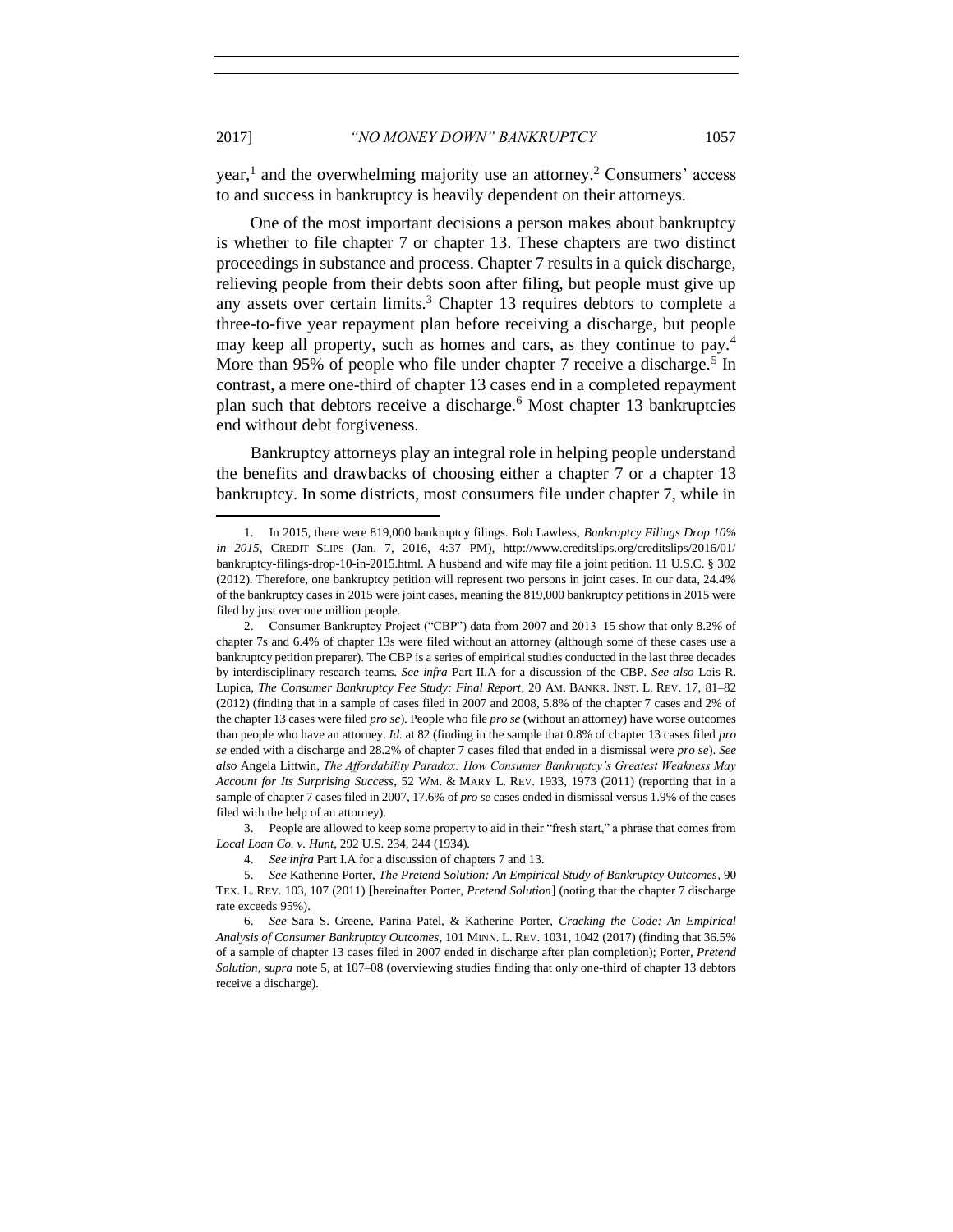other districts, most consumers file under chapter 13.<sup>7</sup> Research shows that this substantial variation across judicial districts stems, at least in significant part, from how bankruptcy attorneys counsel their clients. Chapter choice is often shaped by extra-legal factors and attorneys' best interests, rather than clients' needs.<sup>8</sup> Consider one example: even after controlling for judicial district, financial situation, and demographic characteristics, African Americans are far more likely than non-African Americans to file under chapter 13.<sup>9</sup>

This Article examines how money influences whether people file chapter 7 or 13. Our data analysis shows that chapter choice is powerfully shaped by when debtors must pay their attorneys and how attorneys can receive payments. These financial considerations have nothing to do with the substantive law that governs chapter 7 and chapter 13 bankruptcies, such as the different approaches to secured debts and eligibility to file.

Attorneys charge an average of \$1,229 to file and represent a debtor in a chapter 7 case and an average of \$3,217 to file and represent a debtor in a chapter 13 case.<sup>10</sup> Because of the Bankruptcy Code's provisions regarding payment to professionals, attorneys require consumers in chapter 7 to pay all attorneys' fees prior to filing.<sup>11</sup> In contrast, the Bankruptcy Code allows chapter 13 debtors to stretch out attorney's fees over all or part of the repayment period. This strategy lets a consumer file a bankruptcy with the help of an attorney, with little or "no money down."

From this dichotomy emerges a money problem, both for bankruptcy attorneys and people seeking to file bankruptcy. Attorneys want to ensure that they are paid, but many people who want to file lack the money to pay

 $\ddot{\phantom{a}}$ 

<sup>7.</sup> *See* Jean Braucher, Dov Cohen, & Robert M. Lawless, *Race, Attorney Influence, and Bankruptcy Chapter Choice*, 9 J. EMPIRICAL LEGAL STUD. 393, 395–96 (2012) [hereinafter Braucher et al., *Race*] (overviewing the variations in incidences across the United States of chapter 13 proceedings as compared to chapter 7 proceedings).

<sup>8.</sup> *See id.* at 396–97 (discussing studies finding that attorneys play a key role in chapter choice).

<sup>9.</sup> *Id.* at 393–94 (finding that African Americans disproportionately file under chapter 13 and that consumer bankruptcy attorneys appear to be guiding African Americans into chapter 13).

<sup>10.</sup> These figures are based on our data from 2007 and 2013–15, inflated to July 2015 dollars based on the Consumer Price Index. Because of how bankruptcy attorneys report their fees, we are unable to disaggregate attorneys' fees from bankruptcy petition filing fees. Most of the attorneys' fee data likely include the filing fee. The filing fee is \$335 for a chapter 7 and \$310 for a chapter 13. *See also* Lupica, *supra* note 2, at 30, 69 (reporting the mean attorneys' fee, in 2005 dollars, as \$968 for a discharged chapter 7 no-asset case, \$1,072 for a discharged chapter 7 asset case, and \$2,564 for a discharged chapter 13 case).

<sup>11.</sup> Lamie v. U.S. Trustee, 540 U.S. 526, 529–42 (2004) (discussing these provisions and holding that a chapter 7 debtor's attorney may not be compensated from bankruptcy estate funds unless the attorney is employed by the trustee under 11 U.S.C. § 327).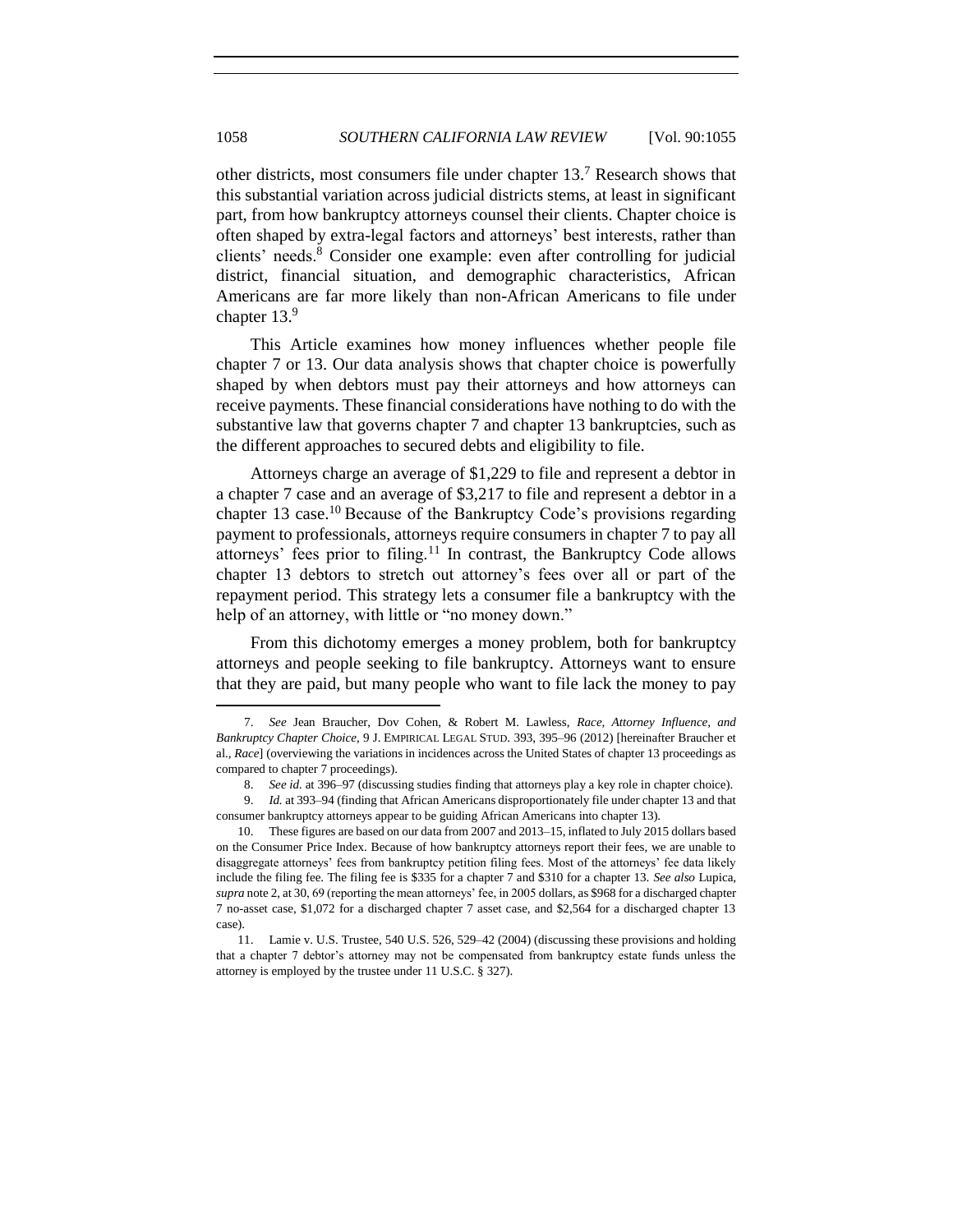the attorneys' fees at the time they need a bankruptcy attorney's help.<sup>12</sup> When people arrive in attorneys' offices, they have struggled for years to repay their debts, often calling on family and friends, taking out payday and other loans, and cutting back on necessary expenses.<sup>13</sup> They may believe immediate bankruptcy is their only refuge. Yet, chapter 7 requires immediate payment of the attorneys' fees.

The workaround, which we are the first to examine carefully, is for the consumer to pay *nothing* in attorneys' fees before filing chapter 13.<sup>14</sup> We term these "no money down" bankruptcies, as the consumer begins the process of purchasing legal help without an initial payment. Attorneys suggest that these people file a chapter 13 bankruptcy now and pay all attorneys' fees during the repayment plan. The attorneys ensure they have a client, and the fee for chapter 13 is much steeper than if the client filed chapter 7. Conversely, the anxious and desperate debtors will be able to file bankruptcy immediately. From the debtor's perspective, an attorney offering a "no money down" chapter 13 case essentially is proposing to lend the funds necessary to file, seemingly interest-free, to the debtor.

On first glance, the "no money down" bankruptcy may seem like a winner all around. Attorneys get clients; debtors get immediate bankruptcy relief upon filing; and the system maintains the appearance of ready access for all. We offer a powerful critique of such an easy conclusion by making a careful analysis of the cases in our new empirical study.

Using data from the Consumer Bankruptcy Project ("CBP") in 2007 and  $2013-15$ , <sup>15</sup> we document the "no money down" phenomenon that is reshaping the consumer bankruptcy system. We reveal that "no money down" bankruptcies increased significantly between 2007 and 2013–15.<sup>16</sup> Our analysis shows "no money down" cases disproportionally affect people

<sup>12.</sup> *See* Ronald J. Mann & Katherine Porter, *Saving Up for Bankruptcy*, 98 GEO. L.J. 289, 319–24 (2010) (investigating how tax refunds and paychecks influence bankruptcy filing patterns).

<sup>13.</sup> *See infra* Part II.C.1 for a discussion of how long people report struggling with debts before filing.

<sup>14.</sup> The disparity in timing of when attorneys' fees must be paid has led to what are termed "feeonly" chapter 13 plans. These are cases in which nothing is paid to creditors; the sole purpose of chapter 13 being to provide only for the payment of attorneys' fees over several months or years. As overviewed in Part I.B, the legality of "fee-only" plans has been discussed in prior work. Our Article looks at a related but distinct issue with chapter 13 cases. We focus not on the nil or *de minimis* amount of recovery to creditors, but on documenting the extent to which people are filing chapter 13 without paying any up front attorneys' fees and how these debtors' financial problems are nearly identical to people who file chapter 7. Our rich analysis of the "no money down" cases provides a more complete and nuanced picture of an access-to-justice problem than the prior work limited to "fee-only" chapter 13 plans.

<sup>15.</sup> *See infra* Part II.A for a description of the CBP.

<sup>16.</sup> *See infra* Part II.B for details about the increasing incidence of "no money down" bankruptcy.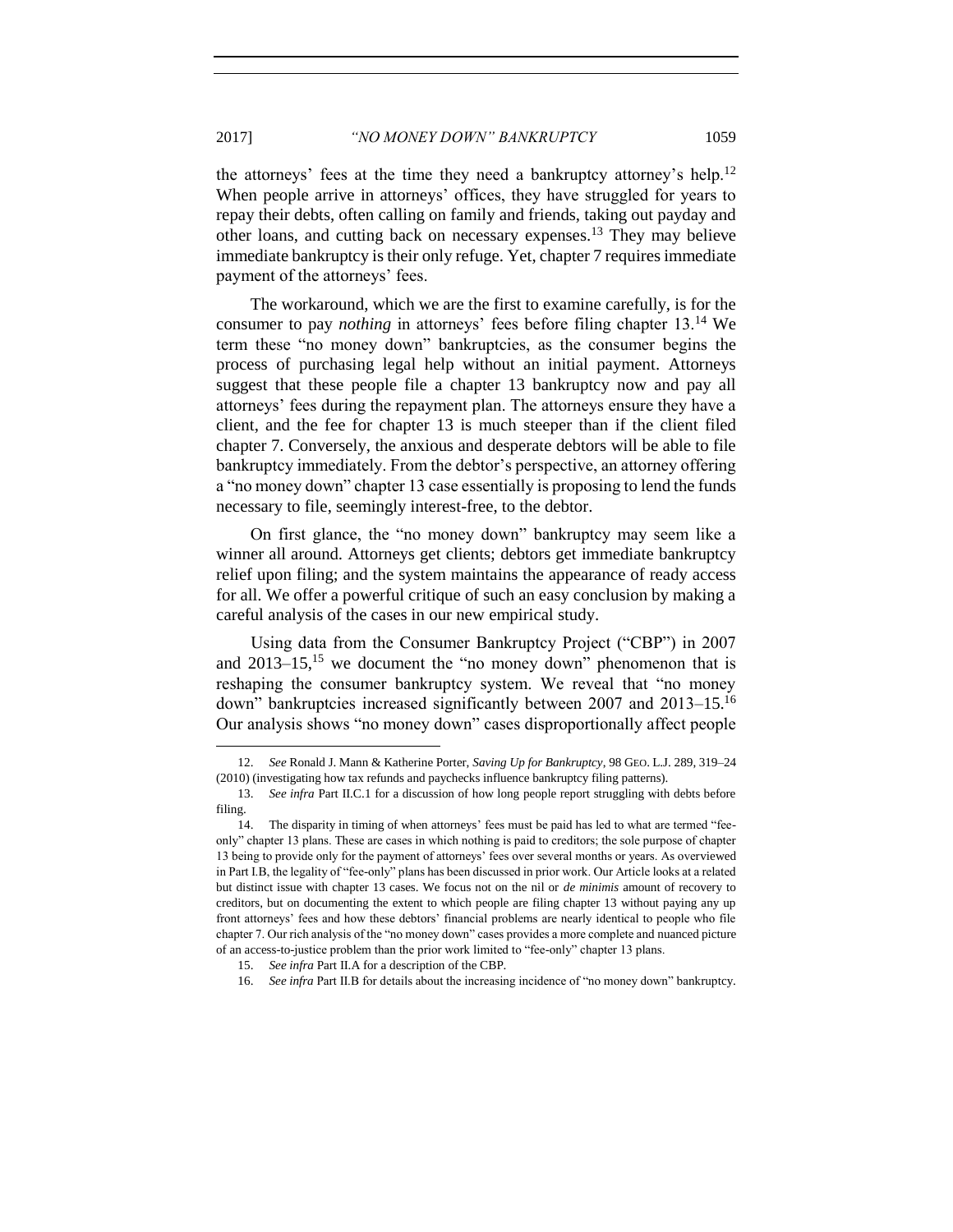based on where they live and on their race. Debtors from judicial districts with high chapter 13 filing rates are more likely to file "no money down" chapter 13 cases. African Americans are more likely to file "no money down" chapter 13 cases than other similarly situated debtors. Both findings are statistically significant and robust.

A tight correlation exists between "no money down" bankruptcy and African Americans' higher likelihood of filing under chapter 13. We postulate the correlation is linked to how attorneys counsel debtors. The phenomenon of a "no money down" filing of chapter 13 bankruptcy cases may explain much of the racial disparity in chapter 13 filing rates.<sup>17</sup>

Cash-strapped debtors using a "no money down" chapter 13 can be problematic because the approach reduces the efficiency of bankruptcy law and produces unequal effects. The cost, duration, and low discharge rate of chapter 13 mean that the existence and growth of "no money down" bankruptcy may be harming some consumers and distorting the delivery of legal help.

Our data show that a distinct subset of debtors files "no money down" chapter 13 bankruptcy. Based on their finances, the "no money down" families look more like those who file under chapter 7 than those who file under chapter 13.<sup>18</sup> "No money down" debtors seem better suited to chapter 7 proceedings if they could find enough cash to pay attorneys' fees up front. If they had filed chapter 7, based on 2007 CBP data, 97% of their cases would have ended in a discharge of their debts. Instead, only 45% of "no money down" chapter 13 cases in the 2007 sample ended in a discharge of debts. This means that 55% of "no money down" debtors exited bankruptcy without debt forgiveness, despite spending significant time and money seeking bankruptcy help.<sup>19</sup> Regardless of what drives people to file chapter 13 when a chapter 7 case may be legally preferable, a "no money down" bankruptcy is, at best, inefficient and, at worst, a grave social harm.

These findings suggest that access to a bankruptcy discharge—which is determined in large part by whether the case is a chapter 7 or a chapter 13 filing—varies depending on where a person lives and the person's race. Our data cannot reveal how attorneys discuss bankruptcy chapter options with their clients or why debtors ultimately file a "no money down" bankruptcy,

<sup>17.</sup> *See infra* Part II.C.2 for an analysis of the regional disparities and African Americans' use of "no money down" bankruptcy.

<sup>18.</sup> *See infra* Part II.C.1 for additional ways in which "no money down" filers differ.

<sup>19.</sup> *See infra* Part II.D for a full analysis of case outcomes from the 2007 and Current CBPs.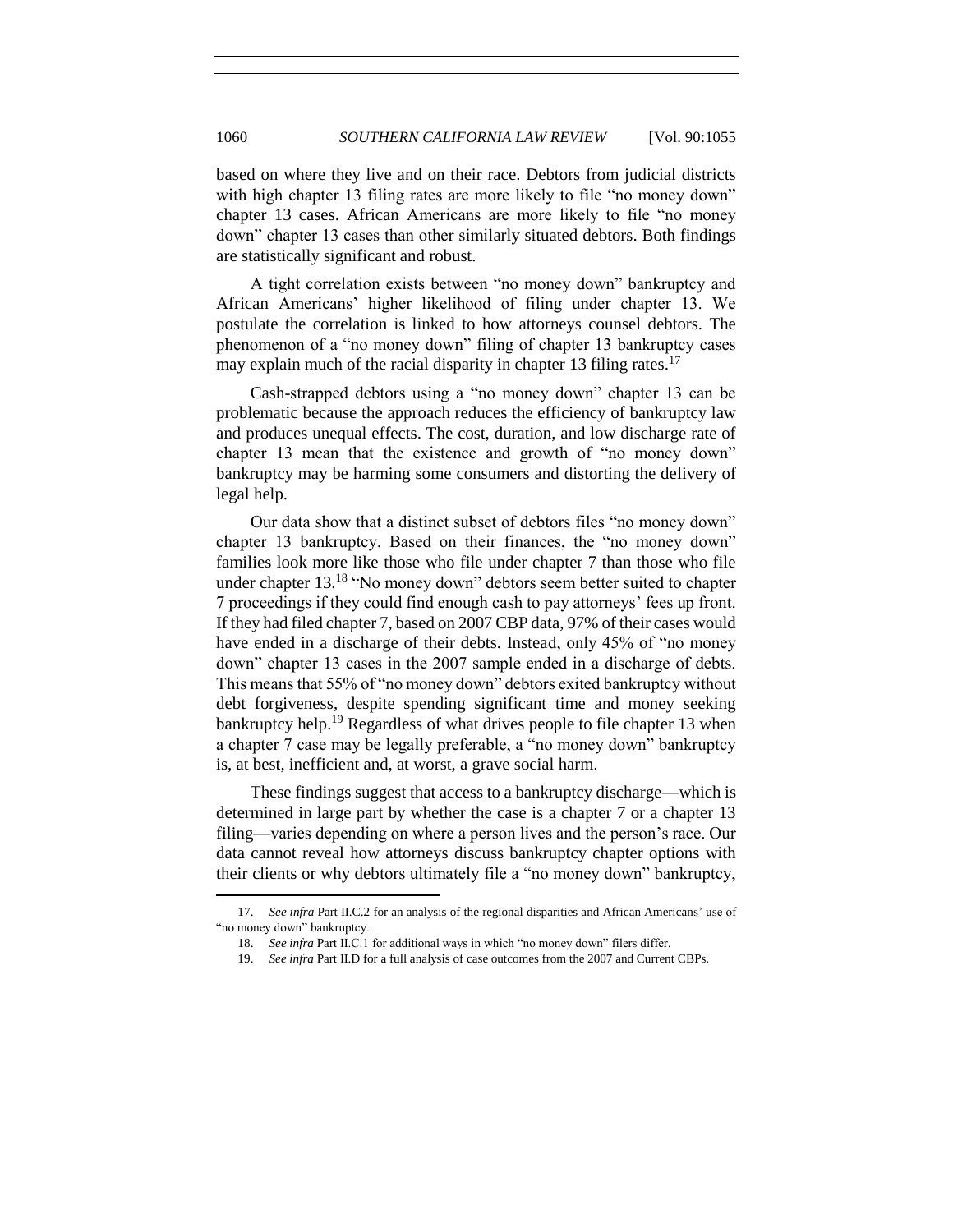despite chapter 13 costing 250% more in attorneys' fees than chapter 7.<sup>20</sup> However, both bankruptcy attorneys and debtors in good faith might propose and accept the "no money down" option—it solves their money problems.<sup>21</sup> Our findings documenting the "no money down" phenomenon are a powerful challenge to the ideal of law being delivered based on clients' needs.

Part I of the Article describes the salient features of chapter 7 and chapter 13 with a focus on bankruptcy attorneys' fees. Part II uses our CBP data to document "no money down" bankruptcy, investigate which people file "no money down" chapter 13 cases, and assess these cases' outcomes. It also proffers some possible explanations for the increased prevalence of "no money down" bankruptcy despite its relative demerits. Part III situates "no money down" bankruptcy within a broader social pattern of cashconstrained, lower-income individuals paying more for crucial legal services. We discuss the implications of "no money down" bankruptcies for access to justice and develop reforms to the payment of bankruptcy attorneys' fees that would equalize access to bankruptcy relief.

# <span id="page-6-1"></span><span id="page-6-0"></span>I. BANKRUPTCY CHAPTER CHOICE AND ATTORNEYS' FEES

# A. CHAPTER 7 VERSUS CHAPTER 13

People who cannot repay their debts have essentially two options in bankruptcy: filing under chapter 7 or under chapter  $13.^{22}$  Each chapter provides for a particular "deal" between debtors and creditors. The usefulness of each deal depends on the debtor's financial circumstances and goals.

In chapter 7, the debtor receives a relatively quick discharge in exchange for turning over all non-exempt assets, which are sold for the benefit of creditors.<sup>23</sup> Most debtors own little property that is not exempt under the Bankruptcy Code. Exemptions allow the debtor to retain some

<sup>20.</sup> *See infra* Part II.B, Figure 2.

<sup>21.</sup> *See infra* Part II.E for a full discussion of why bankruptcy attorneys may offer, and people may choose, to file with "no money down."

<sup>22.</sup> People also may file under chapter 11, which provides for reorganization of debts. However, the vast majority of consumers file under chapters 7 and 13. *See* ADMINISTRATIVE OFFICE OF THE U.S. COURTS, REPORT F-2, U.S. BANKRUPTCY COURTS––BUSINESS AND NONBUSINESS CASES COMMENCED, BY CHAPTER OF THE BANKRUPTCY CODE, DURING THE TWELVE-MONTH PERIOD ENDING MARCH 31, 2017, http://www.uscourts.gov/sites/default/files/data\_tables/bf\_f2\_0331.2017.pdf (reporting 1,102 chapter 11 nonbusiness filings compared to 473,673 chapter 7 and 296,126 chapter 13 nonbusiness filings within a twelve-month period). The discussion thus focuses on chapters 7 and 13.

<sup>23.</sup> *See* Porter, *Pretend Solution*, *supra* note 5, at 116 (describing chapter 7).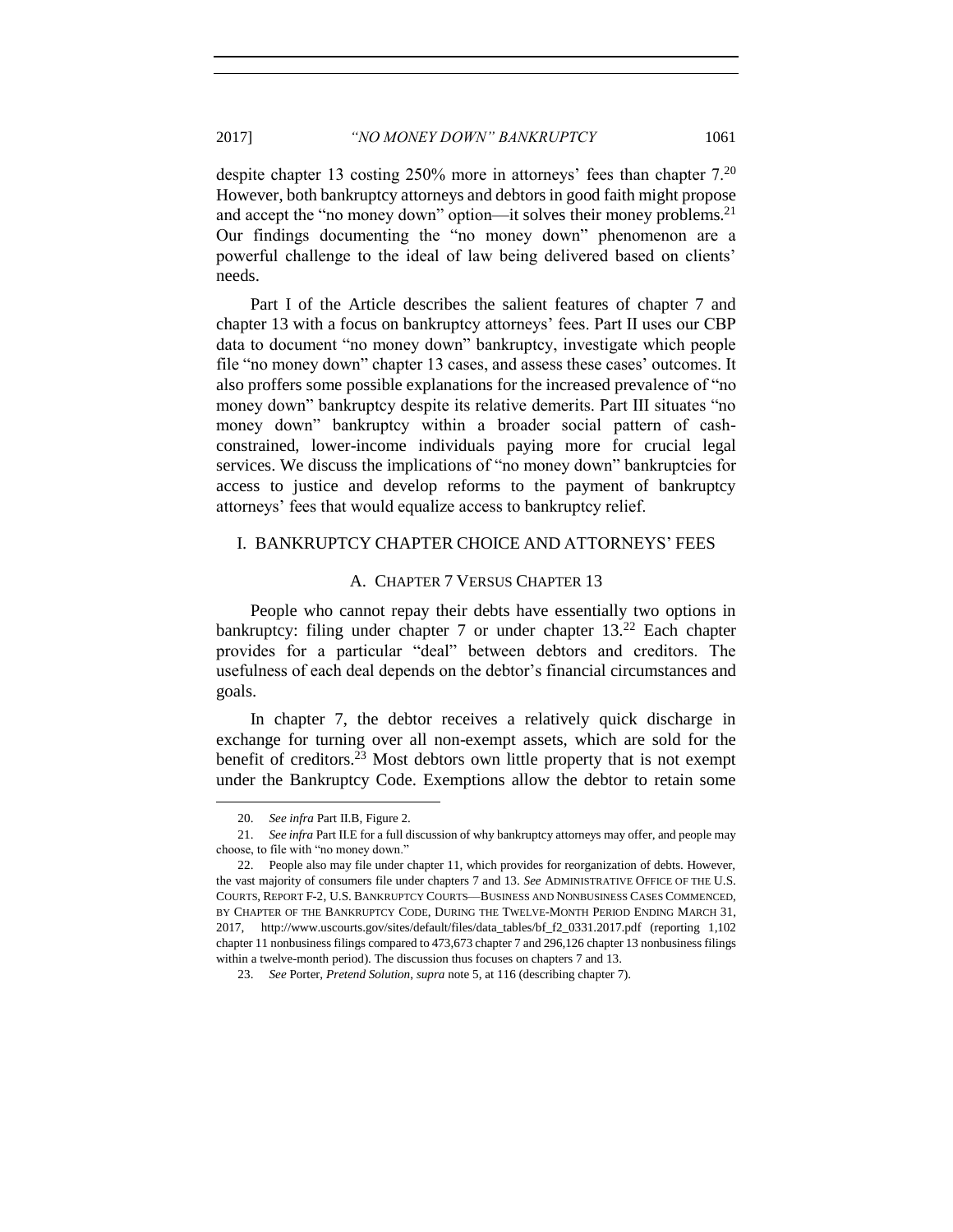necessities, such as clothing and household goods.<sup>24</sup> In addition, if the debtor has pledged an asset as collateral to secure a loan made by a creditor, that encumbered piece of property is not available for liquidation.<sup>25</sup> In practice, more than 90% of consumer chapter 7 cases are "no-asset," meaning the debtor owns no property subject to liquidation.<sup>26</sup> More than 95% of people who file under chapter 7 receive a discharge, which they typically receive within four to six months of filing.<sup>27</sup>

Chapter 13, in contrast, is a long, complicated, and often less successful proceeding.<sup>28</sup> Unlike in chapter 7, people who file under chapter 13 keep all their assets. In exchange, they must pay their "disposable income" to their creditors over a three- to five-year repayment plan approved by the bankruptcy judge.<sup>29</sup> As much income as possible goes to creditors, with very modest budgets imposed on debtors.<sup>30</sup> In most cases, only upon completion of this repayment plan is the debtor granted the discharge.<sup>31</sup> Because of the ability to retain property, chapter 13 is popular with people who want to save their homes from foreclosure.<sup>32</sup>

To receive a discharge, a chapter 13 debtor must journey from filing their bankruptcy paperwork, through a judicial plan confirmation to make months of payments, and finally to completing all requirements under the repayment plan. This process may take over six years. Only one-third of chapter 13 cases make it to a discharge.<sup>33</sup> The remaining two-thirds of cases

 $\ddot{\phantom{a}}$ 

<sup>24.</sup> *See* Braucher et al., *Race, supra* note 7, at 394 (discussing exemptions). The exemptions available in bankruptcy are determined by state or federal law, depending on the debtor's state of residence. The exemptions vary significantly between states. *See* ELIZABETH WARREN ET AL., THE LAW OF DEBTORS AND CREDITORS 80 (7th ed. 2014).

<sup>25.</sup> *See* WARREN ET AL., *supra* note 24, at 79 (noting the effect of secured credit).

<sup>26.</sup> *See* Ed Flynn et al., *Chapter 7 Asset Cases*, AM. BANKR.. INST. J., Dec.–Jan. 2002, at 22, 22 (reporting that 96% of consumer chapter 7 cases filed in 2002 were closed without any funds distributed to creditors); Dalié Jiménez, *The Distribution of Assets in Consumer Chapter 7 Bankruptcy Cases*, 83 AM. BANKR. L.J. 795, 797 (2009) (finding that 93% of individual chapter 7 debtors who filed bankruptcy petitions in 2007 entered bankruptcy with no distributable assets).

<sup>27.</sup> *See* Braucher et al., *Race*, *supra* note 7, at 394 (noting the timing of discharge in chapter 7); Porter, *Pretend Solution*, *supra* note 5, at 116 (same).

<sup>28.</sup> What constitutes a "successful" consumer bankruptcy case is debatable. For purposes of this Article, "success" is defined as a discharge of debts. *See* Greene et al., *supra* note 6, at 1043–44 (defining success in consumer bankruptcy in the same way).

<sup>29.</sup> *See* Braucher et al., *Race*, *supra* note 7, at 394 (describing chapter 13); Porter, *Pretend Solution*, *supra* note 5, at 116–17 (same).

<sup>30.</sup> *See* Porter, *Pretend Solution*, *supra* note 5, at 117 (noting repayment plan requirements).

<sup>31.</sup> *See* Braucher et al., *Race*, *supra* note 7, at 394 (discussing the timing of discharge in chapter 13).

<sup>32.</sup> *See id.* at 395 (discussing the ability to save property in chapter 13); Porter, *Pretend Solution*, *supra* note 5, at 117–18 (detailing chapter 13's provisions covering home mortgage debt).

<sup>33.</sup> *See* Greene et al., *supra* note 6, at 1042; Porter, *Pretend Solution*, *supra* note 5, at 107–08.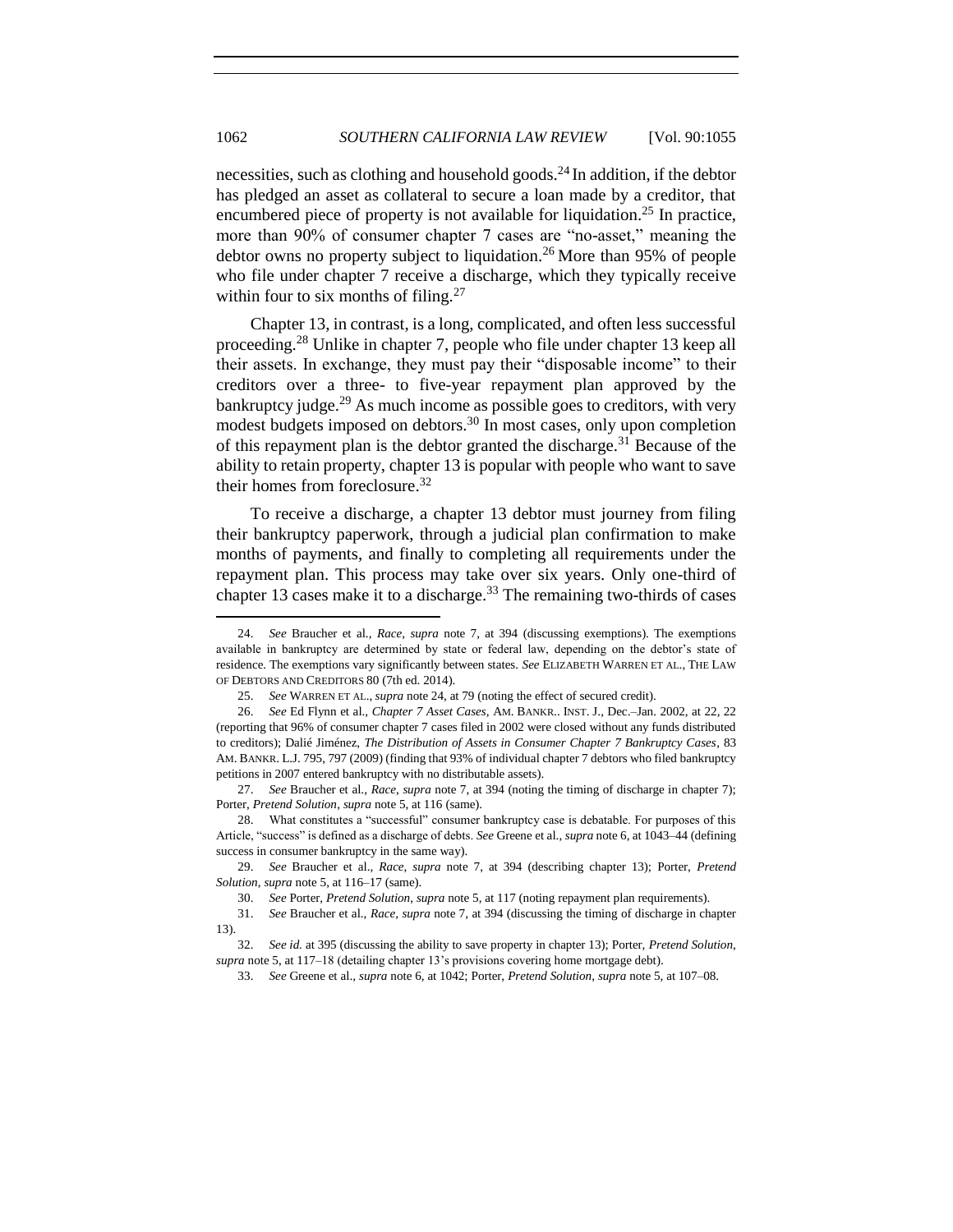generally end with a dismissal, leaving the debtor without any forgiveness of debts.<sup>34</sup> A small fraction of incomplete cases is converted to chapter 7 for liquidation.<sup>35</sup>

Chapter 7 is more popular, accounting for two-thirds of consumer bankruptcy filings nationwide. This figure has remained steady despite reforms aimed at making chapter 13 more attractive or forcing debtors to file under chapter  $13<sup>36</sup>$  Given the apparent financial disadvantages, why would anyone file under chapter 13? One answer is chapter 13 provides tools that can help prevent a foreclosure or repossession, but chapter 7 also contains alternative options.<sup>37</sup>

Ironically, the one explanation that has little effect on who files under chapter 13 is the Bankruptcy Code's provisions mandating who must file chapter 13 rather than chapter 7. The Bankruptcy Abuse Prevention and Consumer Protection Act of 2005 (BAPCPA)<sup>38</sup> added a "means test" to the Code, sorting debtors into chapter 7 or chapter 13 based on their income.<sup>39</sup> If a debtor's monthly income is too high relative to debts owing and monthly expenses, as set by the Code, then the debtor must file under chapter  $13^{40}$ However, the reality is that 90% of debtors who file under chapter 13 have so little income that they could file under chapter 7. The means test is

38. Bankruptcy Abuse Prevention and Consumer Protection Act of 2005, Pub. L. No. 109-8, 119 Stat. 23 (2005). The law became effective on October 17, 2005.

<sup>34.</sup> Greene et al., *supra* note 6, at 1042 (reporting dismissal rates of chapter 13 cases with uncompleted plans); Porter, *Pretend Solution*, *supra* note 5, at 118 (discussing the effect of discharge on a debtor's personal liability for debts).

<sup>35.</sup> Greene et al., *supra* note 6, at 1043–44 (reporting conversion rates from chapter 13 to chapter 7).

<sup>36.</sup> *See* Robert M. Lawless et al., *Did Bankruptcy Reform Fail? An Empirical Study of Consumer Debtors*, 82 AM. BANKR. L.J. 349, 363 (2008) (discussing how amendments to the Code enacted in 2005 did not affect the distribution of chapter 7 versus chapter 13 filings); Porter, *Pretend Solution*, *supra* note 5, at 116, 119 (overviewing filing statistics). In the 2013–14 CBP, 34.4% of the sampled cases were chapter 13.

<sup>37.</sup> In chapter 7, the debtor and secured creditor may enter into a reaffirmation agreement that adjusts the debt secured by personal property, such as a car. 11 U.S.C. § 524 (2012). Also, if a debtor files under chapter 7, a secured creditor often will remain satisfied with the debtor keeping the collateral as long as the debtor continues to pay the debt. As such, filing under chapter 13 is not necessary to retain encumbered property if the debtor is current on payments and can remain so.

<sup>39.</sup> 11 U.S.C. § 707(b)(2) (2012).

<sup>40.</sup> *See* Lawless et al., *supra* note 36, at 352–53 (discussing the means test); Porter, *Pretend Solution*, *supra* note 5, at 119 (same). Despite evidence to the contrary, Congress enacted the means test largely based on anecdotal reports and feelings that people were abusing the bankruptcy system by running up debts and then strategically filing to escape from those debts, which they had the means to repay. *See* Katherine Porter, *Bankrupt Profits: The Credit Industry's Business Model for Postbankruptcy Lending*, 93 IOWA L. REV. 1369, 1375–78 (2008) [hereinafter Porter, *Bankrupt Profits*] (overviewing the debates that led to BAPCPA's passage).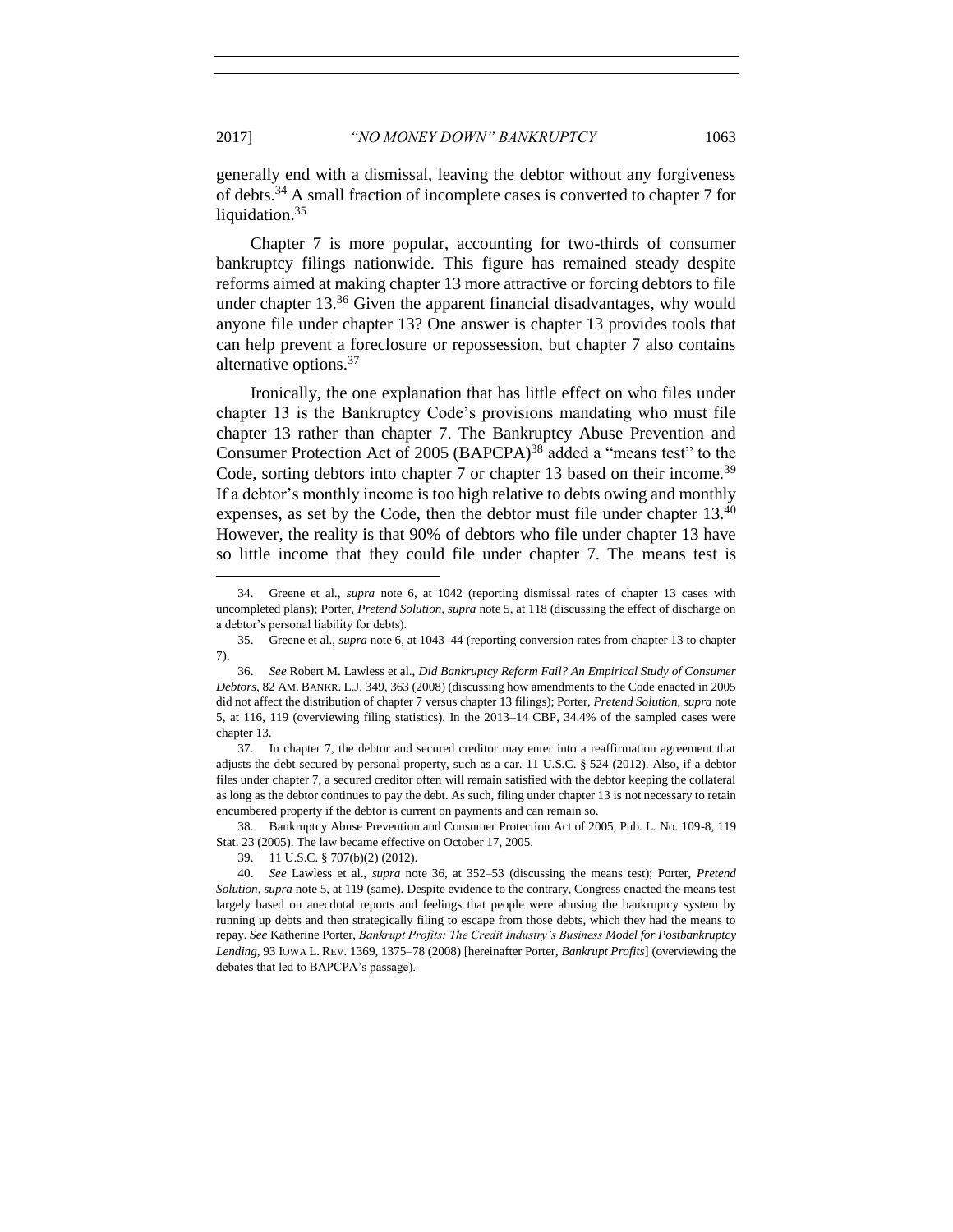<span id="page-9-0"></span>irrelevant for most debtors.<sup>41</sup>

## B. CHAPTER CHOICE: PAYING CREDITORS, RACE, AND ATTORNEYS' FEES

There are three other major explanations for why a debtor may decide to file under chapter 13, each of which is relevant to this Article's findings. First, people may choose chapter 13 out of a genuine desire to pay their debts to the fullest extent possible. As shown through interviews with consumer debtors conducted by two of this Article's authors, most debtors want to repay their creditors.<sup>42</sup> We found that because chapter 13 will allow them to pay their creditors more, people may decide that filing under chapter 13 is moral and "the right thing" to do.<sup>43</sup>

Family, friends, and bankruptcy attorneys may also influence people's view of what is "the right thing" to do. There is substantial variation by judicial district in the rate at which chapter 13 cases are filed. In some districts, mostly in the South, more than three-fourths of debtors file under chapter 13. Yet in other districts, mainly in the North, more than threefourths of debtors file under chapter 7. For example, in 2015, only 6.7% of the cases filed in the Northern District of Iowa were chapter 13 cases, as compared to 80.3% of the cases filed in the Western District of Louisiana.<sup>44</sup>

Qualitative studies of consumer bankruptcy attorneys show that some attorneys view filing under chapter 13 as evidencing good morals, and encourage their clients to do "the right thing," even if the "right thing" is not the best financial deal for their clients.<sup>45</sup> Scholars have linked the variations

 $\ddot{\phantom{a}}$ 

<sup>41.</sup> WARREN ET AL., *supra* note 24, at 264.

<sup>42.</sup> Mann & Porter, *supra* note 12, at 313–17 (describing how people come to terms with their inability to pay their debts); Porter, *Pretend Solution*, *supra* note 5, at 119 (noting that some debtors indicated that they decided to file under chapter 13 because they wanted to try to repay their debts); Deborah Thorne & Leon Anderson, *Managing the Stigma of Personal Bankruptcy*, 39 SOC. FOCUS 77, 83 (2006) (describing how people tried to pay off their debts before filing bankruptcy).

<sup>43.</sup> *See* Brent T. White, *Underwater and Not Walking Away: Shame, Fear, and the Social Management of the Housing Crisis*, 45 WAKE FOREST L. REV. 971, 971–72 (2010) (noting that people continue to pay their mortgages "even when they are hundreds of thousands of dollars underwater and have no reasonable prospect of recouping their losses"). The phrase "the right thing" is from Jean Braucher, *Lawyers and Consumer Bankruptcy: One Code, Many Cultures*, 67 AM. BANKR. L.J. 501, 562 (1993) [hereinafter Braucher, *Lawyers*]. *See infra* note 45.

<sup>44.</sup> We collected the chapter 13 rate for the judicial districts from the official statistics of the Administrative Office of the U.S. Courts. *See* ADMINISTRATIVE OFFICE OF THE U.S. COURTS, REPORT F-5A, U.S. BANKRUPTCY COURTS––BUSINESS AND NONBUSINESS BANKRUPTCY COUNTY CASES COMMENCED, BY CHAPTER OF THE BANKRUPTCY CODE, DURING THE 12-MONTH PERIOD ENDING DECEMBER 31, 2015 http://www.uscourts.gov/sites/default/files/table\_f-\_5a\_filings\_dec\_2015\_0.pdf. The chapter 13 rate is computed as a percentage of all bankruptcies in the district. These percentages have remained steady over time. *See* Braucher et al., *Race*, *supra* note 7, at 396 (overviewing filing statistics).

<sup>45.</sup> Braucher, *Lawyers*, *supra* note 43, at 562 (noting that attorneys who told clients to do "the right thing" emphasized "clients' need for self-esteem and desire to do what they consider morally right").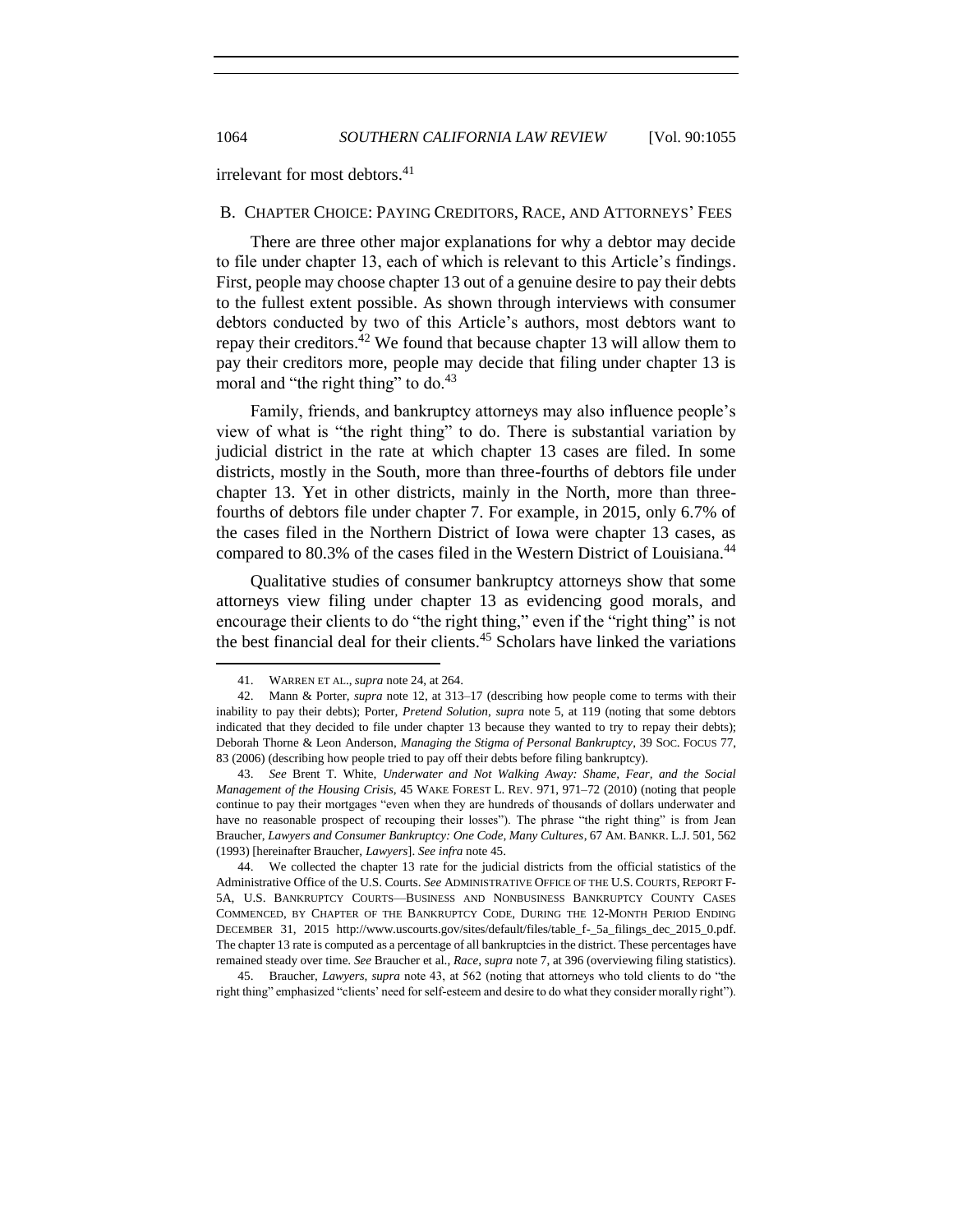among judicial districts in the distribution of chapter 7 and chapter 13 filings with prevailing morals among attorneys and the legal culture in different areas of the country.<sup>46</sup> Additionally, studies show "social spillover" in consumer bankruptcy filings: the more people who file bankruptcy in a neighborhood, the more likely their neighbors are to file in the future.<sup>47</sup> What "the right thing" is seemingly differs district to district.

Second, African Americans are far more likely to file under chapter 13 than other similarly situated debtors, regardless of where they live.<sup>48</sup> To explore why African Americans disproportionately use a chapter of bankruptcy that requires greater repayment of debts, takes longer, and—as detailed below—costs more, Jean Braucher, Dov Cohen, and one of this Article's authors designed an experiment to ascertain how attorneys guide debtors to particular chapters of bankruptcy. They sent a random sample of consumer bankruptcy attorneys from across the country one of three versions of a vignette with details about a couple thinking of filing bankruptcy. The study requested that the attorneys recommend whether the couple file under chapter 7 or 13. Every vignette included the same facts, which set up a situation in which the attorney would feel equally comfortable recommending chapter 7 or chapter 13. The three versions varied the debtors' names and church affiliations to signal African American, white, or no racial information, and varied whether the debtors expressed a preference for filing under chapter 7 or chapter 13.<sup>49</sup>

Statistically, attorneys were significantly more likely to recommend chapter 13 for an African-American couple than a white couple or a couple with no racial information.<sup>50</sup> They also were more likely to recommend chapter 13 to their African-American clients who expressed a preference for chapter 7 than to their white clients who expressed a preference for chapter 7.<sup>51</sup> In short, attorneys appeared to guide their hypothetical African-

*See generally* Gary Neustadter, *When Lawyer and Client Meet: Observations of Interviewing and Counseling Behavior in the Consumer Bankruptcy Law Office*, 35 BUFFALO L. REV. 177 (1986) (describing how attorneys' beliefs influenced their discussions of chapter choice with clients).

<sup>46.</sup> *See* Braucher et al., *Race*, *supra* note 7, at 396–97 (discussing what is termed "local legal culture")*.* 

<sup>47.</sup> The term "social spillover" refers to how the actions of others in people's neighborhoods can influence their decisions. Barry Scholnick, *Bankruptcy Spillovers Between Close Neighbors* 1 (Apr. 2013), http://perma.cc/NM7P-VX67. *See also* Pamela Foohey, *When Faith Falls Short: Bankruptcy Decisions of Churches*, 76 OHIO ST. L.J. 1319, 1328–31 (2015) (overviewing studies about social spillover and the related concept of "social capital" in the context of consumer bankruptcy filings).

<sup>48.</sup> Braucher et al., *Race*, *supra* note 7, at 404–05*.* 

<sup>49.</sup> *Id.* at 408–09*.* 

<sup>50.</sup> *Id.* at 412*.* 

<sup>51.</sup> *Id.*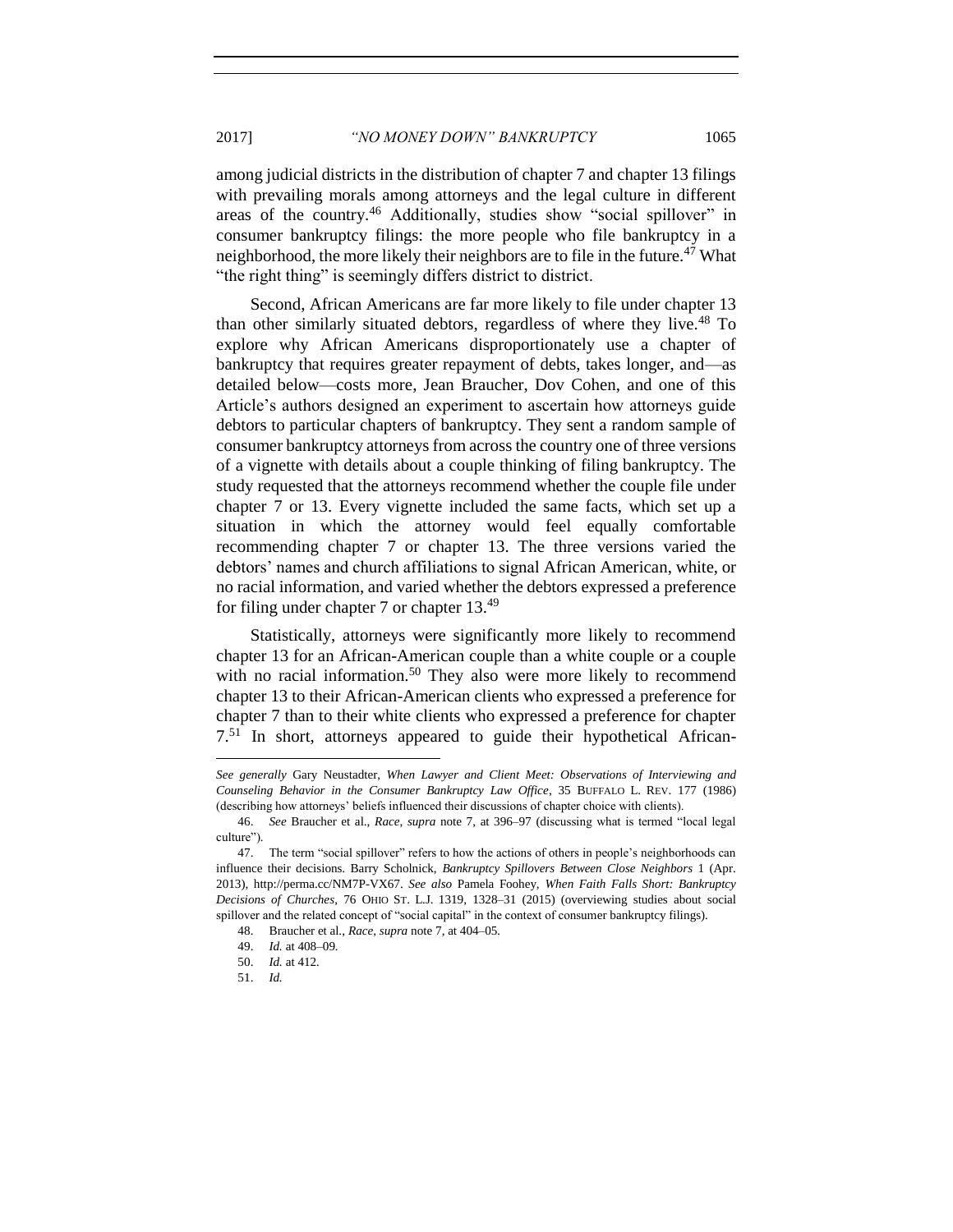American clients to chapter 13, sometimes despite their stated preferences. Separate from variations across districts, what is "the right thing" appears to depend on race.

The final reason that people may choose to file under chapter 13 has to do with money and again reflects bankruptcy attorneys' influence over chapter choice. Bankruptcy attorneys charge much less to file and represent the debtor in a chapter 7 case—on average \$1,229—than to file and represent the debtor in a chapter 13 case—on average,  $$3,217<sup>52</sup>$  The difference in cost generally reflects the complexity and length of the two proceedings.<sup>53</sup> Bankruptcy attorneys also report losing money on chapter 7 cases.<sup>54</sup>

To put these costs in context, based on the 2013–15 CBP data, the attorney's fee for the median chapter 13 debtor was about exactly equal to one entire month's worth of income (\$3,217). Although the median chapter 7 debtor had a lower monthly income (\$2,493), that income was more than double the cost of the chapter 7 attorney's fee.

Despite its relative expense, people nonetheless decide to file under chapter 13 because of the timing of when bankruptcy attorneys require clients to pay attorneys' fees. The Code allows people who file under chapter 13 to pay attorneys' fees during the repayment plan.<sup>55</sup> In contrast, almost all bankruptcy attorneys require people filing under chapter 7 to pay attorneys' fees in full before filing the case.<sup>56</sup> By the time people file bankruptcy, most have little to no money saved to pay attorneys' fees, potentially prompting them to choose chapter 13 over chapter  $7.57$ 

The reason that attorneys require debtors to pay their fees prior to filing in chapter 7 cases developed in part because of a 2004 Supreme Court decision. The Court held in *Lamie v. United States Trustee* that only an attorney employed by the trustee overseeing a chapter 7 case could be paid from bankruptcy estate funds.<sup>58</sup> If a debtor's attorney is not employed by the

<sup>52.</sup> *See supra* note 10 and accompanying text*.* 

<sup>53.</sup> *See* Lupica, *supra* note 2, at 119–20 (overviewing the time it takes attorneys to prepare chapter 13 petitions and accompanying documents). Attorneys' fees also rose significantly with the enactment of BAPCPA, with mean costs increasing 24% to 48% depending on chapter and whether the debtor had any administrable assets or received a discharge. *Id.* at 30.

<sup>54.</sup> *Id.* at 104–05.

<sup>55.</sup> 11 U.S.C. § 330 (2012).

<sup>56.</sup> *See* Lupica, *supra* note 2, at 105 (reporting that most surveyed bankruptcy attorneys require payment in full prior to filing a chapter 7 case).

<sup>57.</sup> *See* Mann & Porter, *supra* note 12, at 319–24 (discussing how tax refunds and paychecks affect the timing of chapter 7 filings in particular).

<sup>58.</sup> Lamie v. United States Trustee, 540 U.S. 526, 529 (2004). The chapter 7 trustee is a private attorney charged with administering the case. *See also* Michelle Arnopol Cecil, *A Reappraisal of Attorneys' Fees in Bankruptcy*, 98 KY. L.J. 67, 83–86 (2010) (discussing *Lamie*).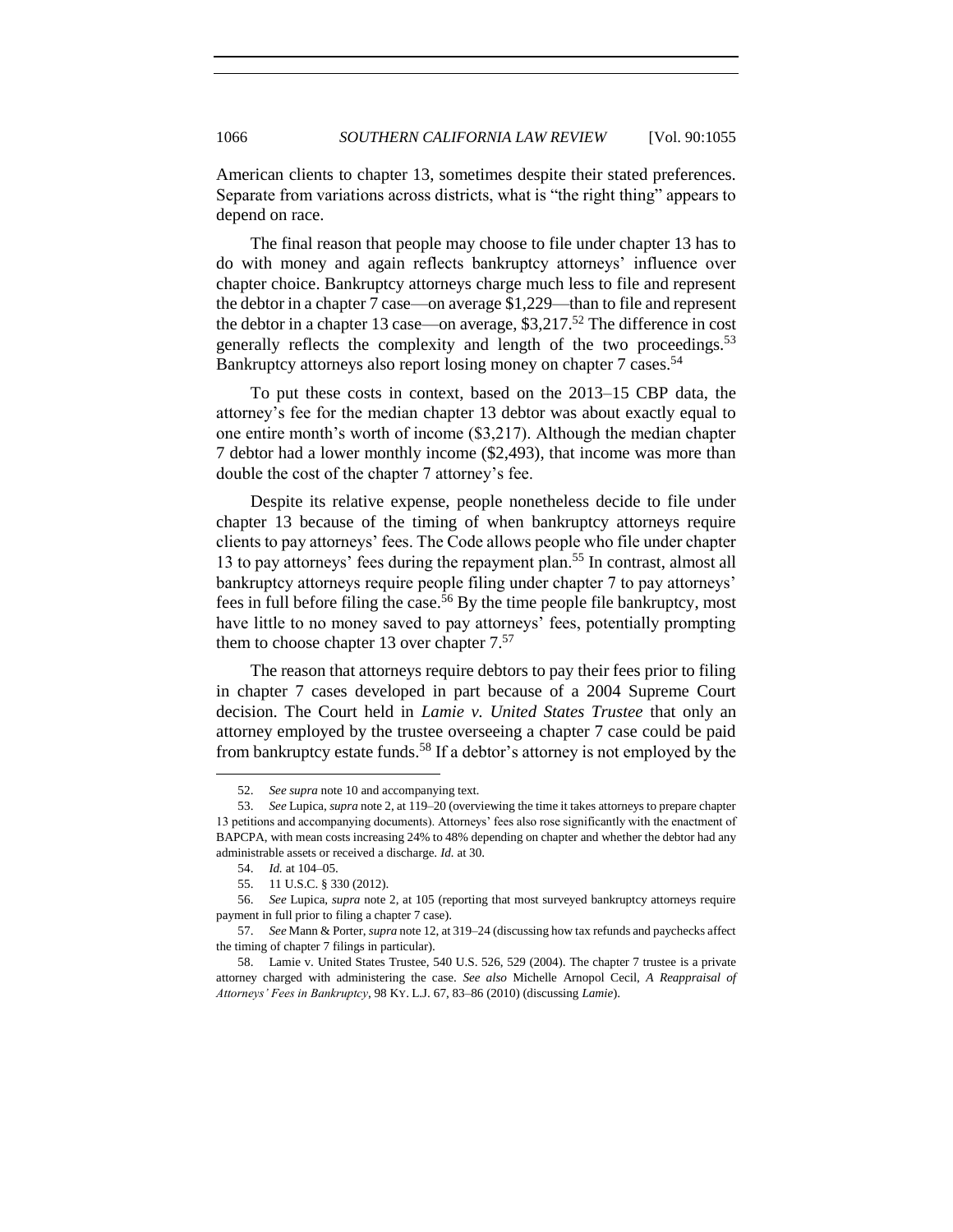trustee, then any fees that the debtor owed the attorney at the time of the bankruptcy filing are considered pre-petition unsecured debts. This debt for attorneys' fees is subject to being discharged with little to no payment in chapter 7.<sup>59</sup> Chapter 7 debtors' attorneys are rarely employed by the trustee, so if their clients do not pay them in full prior to filing the case, they risk not being paid at all.

In response to *Lamie*, bankruptcy attorneys have devised several controversial strategies to help people who do not have funds to pay the full attorneys' fees up front. Certain of these strategies are more successful than others. Drawing on a practice that developed prior to *Lamie*, some attorneys accept postdated checks from their clients as payment of attorneys' fees. The attorneys deposit the checks weeks or months after filing their clients' chapter 7 cases.<sup>60</sup> Courts almost universally hold that this practice creates prepetition claims because the postdated checks create a right to payment that arises before the chapter 7 petition date.<sup>61</sup> Depending on the timing of when attorneys deposit the postdated checks, they violate one of two main bankruptcy protections: the automatic stay that prohibits any act to collect on pre-petition claims, such as postdated checks,  $62$  or the discharge injunction that similarly prohibits any act to collect against the debtor on discharged debts. $63$  The practice also creates a conflict of interest between the bankruptcy attorney's firm and its clients.<sup>64</sup>

Despite the legal and ethical issues of accepting postdated checks, bankruptcy attorneys still report engaging in this and similar practices, such as requiring chapter 7 debtors to pay half of the attorneys' fees prior to filing and to enter into a post-petition fee agreement for the remainder.<sup>65</sup> Because

<sup>59.</sup> *See, e.g.*, Rittenhouse v. Eisen, 404 F.3d 395, 396 (6th Cir. 2005) (joining the Second, Seventh, and Ninth Circuits in concluding that unpaid pre-petition attorneys' fees are dischargeable); *In re* Michel, 509 B.R. 99, 106–07 (Bankr. E.D. Mich. 2014) (holding that a flat or fixed attorney's fee must be paid in full prior to the commencement of the debtor's case or the unpaid portion of the fee is discharged); *In re* Mansfield, 394 B.R. 783, 784 (Bankr. E.D. Pa. 2008) (same).

<sup>60.</sup> See Walton v. Clark & Washington, P.C. (*In re* Walton), 454 B.R. 537, 539 (Bankr. M.D. Fla. 2011) (detailing this practice).

<sup>61.</sup> *Id.*; *In re* Lawson, 437 B.R. 609, 609 (Bankr. E.D. Tenn. 2010); *In re* Lewis, 309 B.R. 597, 606 (Bankr. N.D. Okla. 2004). *But see* Gordon v. Hines (*In re* Hines), 147 F.3d 1185, 1191 (9th Cir. 1998) (approving the use of postdated checks based on the "doctrine of necessity").

<sup>62.</sup> 11 U.S.C. § 362(a)(6) (2012); *Walton*, 454 B.R. at 544–45. Some courts hold that presentment of a post-dated check for payment while a bankruptcy case is pending does not violate the automatic stay per § 362(b)(11), but attempts to collect payment on checks that have been returned unpaid due to insufficient funds do violate the stay. *In re* Waldo, 417 B.R. 854, 889–90 (Bankr. E.D. Tenn. 2009).

<sup>63.</sup> 11 U.S.C. § 524(a)(2) (2012); *Walton*, 454 B.R. at 545.

<sup>64.</sup> *Walton*, 454 B.R. at 545–46 (discussing the conflict of interest); *Lewis*, 309 B.R. at 609 (discussing the conflict of interest inherent in accepting postdated checks from chapter 7 debtors).

<sup>65.</sup> *See* Lupica, *supra* note 2, at 105 (reporting that some attorneys admitted to entering into post-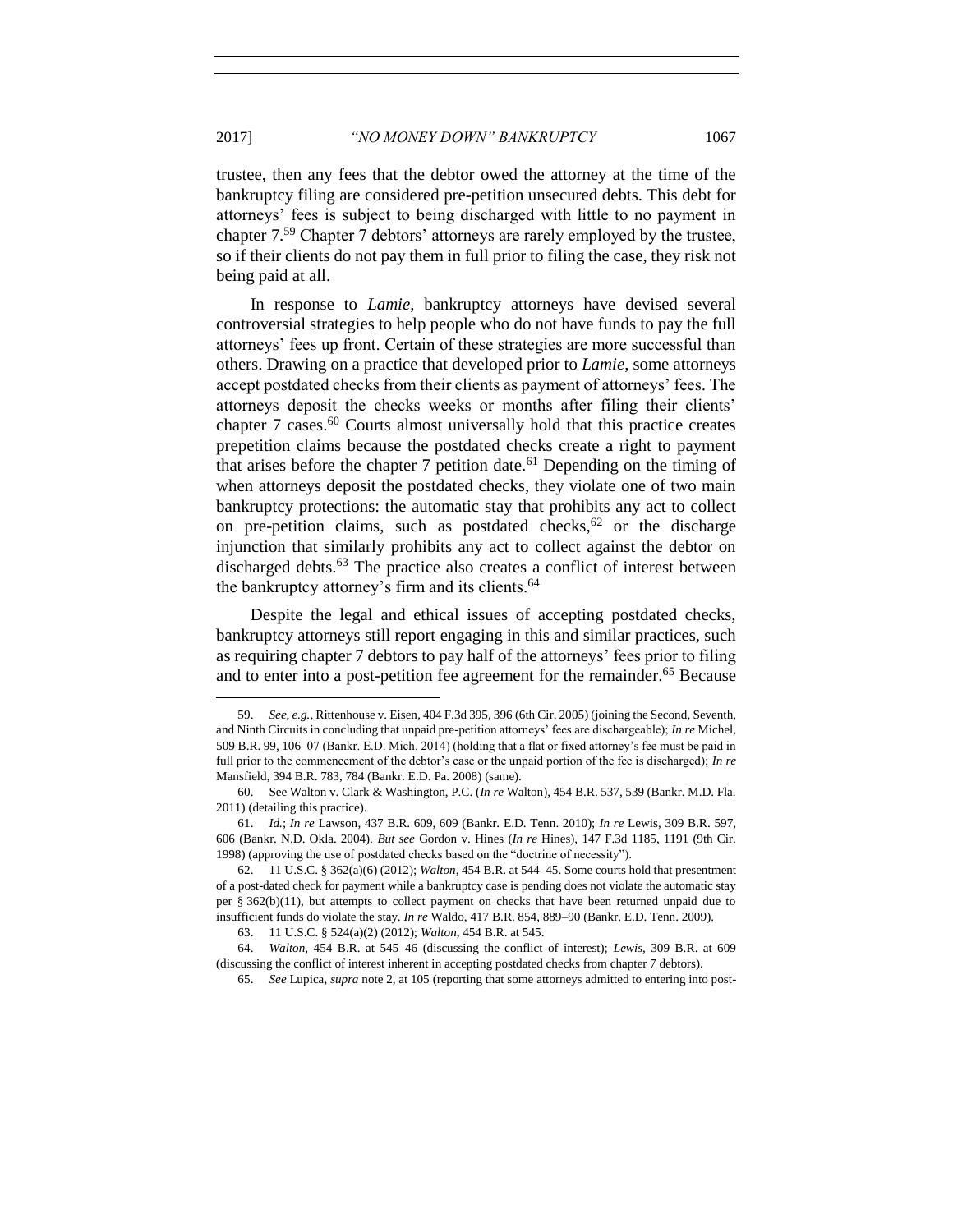post-petition fee agreements are entered into prior to filing, they create dischargeable debts and are unenforceable.<sup>66</sup> When asked if they receive payment from debtors post-petition based on these agreements, attorneys generally respond, "sometimes I do, and sometimes I don't."<sup>67</sup> Although attorneys apparently continue to use these two strategies, in the 2007 and the more recent 2013–15 CBP data, the vast majority of debtors who filed under chapter 7 paid their attorneys in full in advance of the filing.

Instead of trying to devise a workaround of *Lamie*, some bankruptcy attorneys have looked to chapter 13 as a way to help people who do not have the means to pay attorneys' fees in full prior to filing. It is common practice for debtors to pay their attorneys' fees through the chapter 13 plan.<sup>68</sup> Materials published by bankruptcy courts, attorneys, and chapter 13 trustees generally seem to assume that debtors will pay at least a portion of attorneys' fees before the filing, even if most of the fees are paid through the plan.<sup>69</sup> To this end, bankruptcy courts have published standing orders that permit chapter 13 plans to pay attorneys' fees on a prescribed, often expedited schedule.<sup>70</sup>

 $\ddot{\phantom{a}}$ 

petition fee agreements); Jeff Kelly, *Why Do You Have to Pay All of Your Chapter 7 Fees Before a Case Is Filed?*, NAT'L BANKR. F. (Oct. 23, 2013), http://www.natlbankruptcy.com/why-do-you-have-to-payall-of-your-chapter-7-fees-before-a-case-is-filed (reporting that some attorneys in the Northern District of Georgia accept postdated checks); Email from Edward Boltz, edboltz@gmail.com, to bk@mail.nacba.org (June 30, 2016) (on file with authors) (asking about the legality and ethics of postpetition fee agreements in chapter 7).

<sup>66.</sup> *See* Lupica, *supra* note 2, at 105 (noting that pre-petition fee agreements are unenforceable).

<sup>67.</sup> *Id.*

<sup>68.</sup> *In re* Banks, 545 B.R. 241, 244 (Bankr. N.D. Ill. 2016) ("[P]aying attorney fees through a [chapter 13] plan is not only permitted, it is the norm."). *See also infra* Part II.B.

<sup>69.</sup> K. MICHAEL FITZGERALD & JASON WILSON-AGUILAR, CHAPTER 13 TRUSTEE'S BEST PRACTICES MANUAL 18–19 (2015), http://www.seattlech13.com/Documents/Best%20Practices%2007- 21-15.pdf (discussing the payment of attorneys' fees through the chapter 13 plan). *See also* Guidelines for Payment of Attorneys' Fees in Chapter 13 Cases (Bankr. E.D. Cal. Oct. 28, 2005), http://www.caeb.uscourts.gov/documents/forms/Guidelines/GL.Pmt\_05.pdf ("Except for pre-petition retainers, all fees shall be paid through the plan unless otherwise ordered."); OR. STATE BAR, BANKRUPTCY BASICS: THE ABCS OF FILING CHAPTER 13 2–8 (2012), http://www.osbar.org/cle/ library/2012/BKB12\_Handbook.pdf (providing an example of how to draft a chapter 13 plan that assumes the debtor paid a portion of attorneys' fees prior to filing).

<sup>70.</sup> See, e.g., Standing Order *In R*e Chapter 13 Attorneys Fees, Adequate Protection Payments, Annual Statements, Form Plan, and Tax Returns, (Bankr. N.D. Fla. Sept. 30, 2014), http://www.flnb.uscourts.gov/sites/default/files/standing\_orders/so19.pdf; Standing Order: Payment of Attorney Fees in Chapter 13 Cases (Bankr. N. & S.D. Miss. July 28, 2014), http://www.mssb. uscourts.gov/media/1052/2014-04-payment-atty-fee-ch-13-eff-08-01-2014.pdf; Administrative Order Setting Procedures to be Followed in Chapter 13 Cases Filed on or After October 17, 2005, (Bankr. W.D.N.C. June 6, 2006), http://www.ncwb.uscourts.gov/sites/ncwb/files/ao688.pdf. For instance, some of these orders permit "step-up payment plans" in which other creditors are paid less at the beginning in favor of paying attorneys' fees over several months to a year; once attorneys' fees are no longer owing, other creditors' monthly payments increase. *See, e.g.*, *In re* Erwin, 376 B.R. 897, 901 (Bankr. C.D. Ill.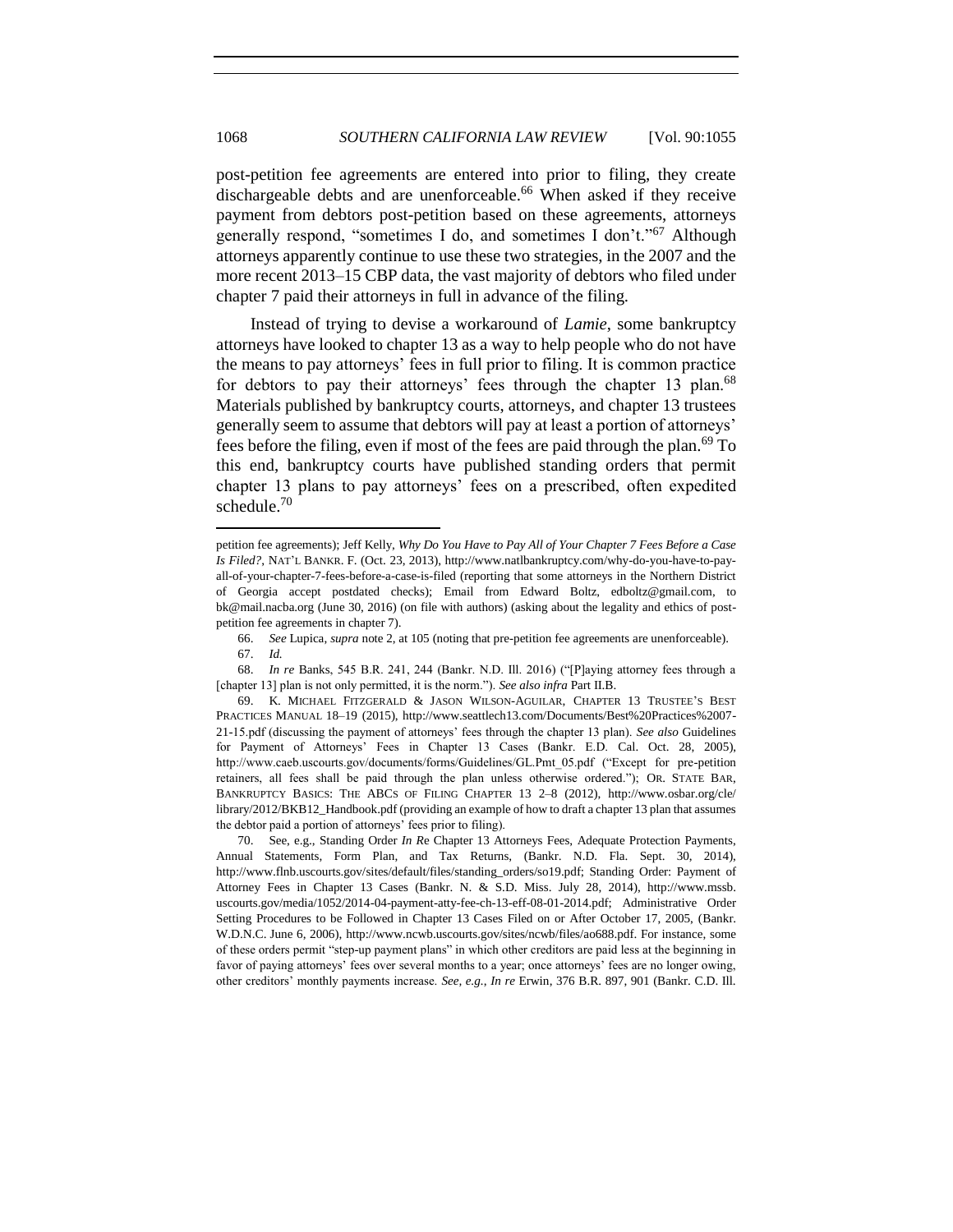2017] *"NO MONEY DOWN" BANKRUPTCY* 1069

Standing orders also often include a presumptive "no look" fee for routine chapter 13 cases.<sup>71</sup> "No look" fees give attorneys assurance that if they charge their chapter 13 clients no more than that amount, the bankruptcy court will approve their fees. This ensures payment of their fees, provided clients are able to keep up with plan payments. Thus, standing orders also may increase attorneys' incentives to suggest that clients file under chapter 13.

A small subset of chapter 13 cases in which bankruptcy attorneys allow their clients to pay all or a portion of fees through the plan demonstrates how suboptimal chapter 13 may be for certain debtors. Some people who file under chapter 13 own so few unencumbered assets relative to the amount of debt outstanding that their chapter 13 plans effectively only pay attorneys' and other fees. Unsecured creditors receive no money through these "feeonly" plans.<sup>72</sup> If debtors who file fee-only plans had filed under chapter 7, their cases would have been categorized as "no asset,"<sup>73</sup> making these debtors almost certainly better suited to filing under chapter 7. This has led courts to comment that these cases are "veiled" chapter  $7 \text{ cases}^{74}$  and that "[i]t is difficult to understand how a Chapter 13 plan under these circumstances benefits anyone other than counsel,"<sup>75</sup> which likely comes "at the expense of debtors" and compromises attorneys' ethical standards.<sup>76</sup>

 $\ddot{\phantom{a}}$ 

<sup>2007) (</sup>describing a step-up plan). The only statutory check on this practice seems to be a provision added to the Code by BAPCPA that requires amounts owing to creditors secured by the debtor's property to be paid in "equal monthly amounts" over the life of the chapter 13 plan. 11 U.S.C.  $\frac{\xi}{3}$  1325(a)(5)(B)(iii) (2012). The handful of bankruptcy courts that have heard challenges to step-up plans are split as to whether the Code allows chapter 13 plans to pay debtor's attorneys on an expedited basis. *See In re*  Romero, 539 B.R. 557, 558 (Bankr. E.D. Wis. 2015) (holding that attorneys' fees may not be paid on an expedited basis); *In re* Sanchez, 384 B.R. 574, 577–79 (Bankr. D. Or. 2008) (overviewing case law).

<sup>71.</sup> Lupica, *supra* note 2, at 110–11 (discussing "no look" fees); Bruce M. Price, *"No Look" Attorneys' Fees and the Attorneys Who Are Looking: An Empirical Analysis of Presumptively Approved Attorneys' Fees in Ch. 13 Bankruptcies and a Proposal for Reform*, 20 AM. BANKR. INST. L. REV. 291, 321 (2012) (finding that 86.5% of bankruptcy courts surveyed had adopted a "no look" fee).

<sup>72.</sup> *In re* Puffer, 674 F.3d 78, 80–81 (1st Cir. 2012) (defining fee-only plans). These plans provide for payment to unsecured creditors in the amount they would receive in chapter 7, but because unsecured creditors typically would receive nothing, the plan only pays the fees. *See In re* Doucet, No. 15-21531, 2016 WL 2603072, at \*6 (Bankr. D. Kan. May 3, 2016) (discussing fee-only plans); *In re Puffer*, 674 F.3d at 80 (describing a fee-only plan in which unsecured creditors were to receive 2% of their claims). The plans may provide for payment to secured creditors. *See In re* Paley, 390 B.R. 53, 55 (Bankr. N.D.N.Y. 2008) (describing a fee-only plan that provided for payment of attorneys' fees and a secured creditor).

<sup>73.</sup> *See supra* note 26.

<sup>74.</sup> Ingram v. Burchard, 482 B.R. 313, 319 (N.D. Cal. 2012).

<sup>75.</sup> *In re* Arlen, 461 B.R. 550, 554 (Bankr. W.D. Mo. 2011).

<sup>76.</sup> *In re* Banks, 545 B.R. 241, 244 (Bankr. N.D. Ill. 2016) (quoting *In re* Davis*,* Nos. 13-40938- JJR & 13-42039-JJR, 2014 WL 3497587, at \*4 (Bankr. N.D. Ala. July 11, 2014). Because debtors must propose chapter 13 plans in "good faith," 11 U.S.C. § 1325(a)(3) (2012), the majority of courts that have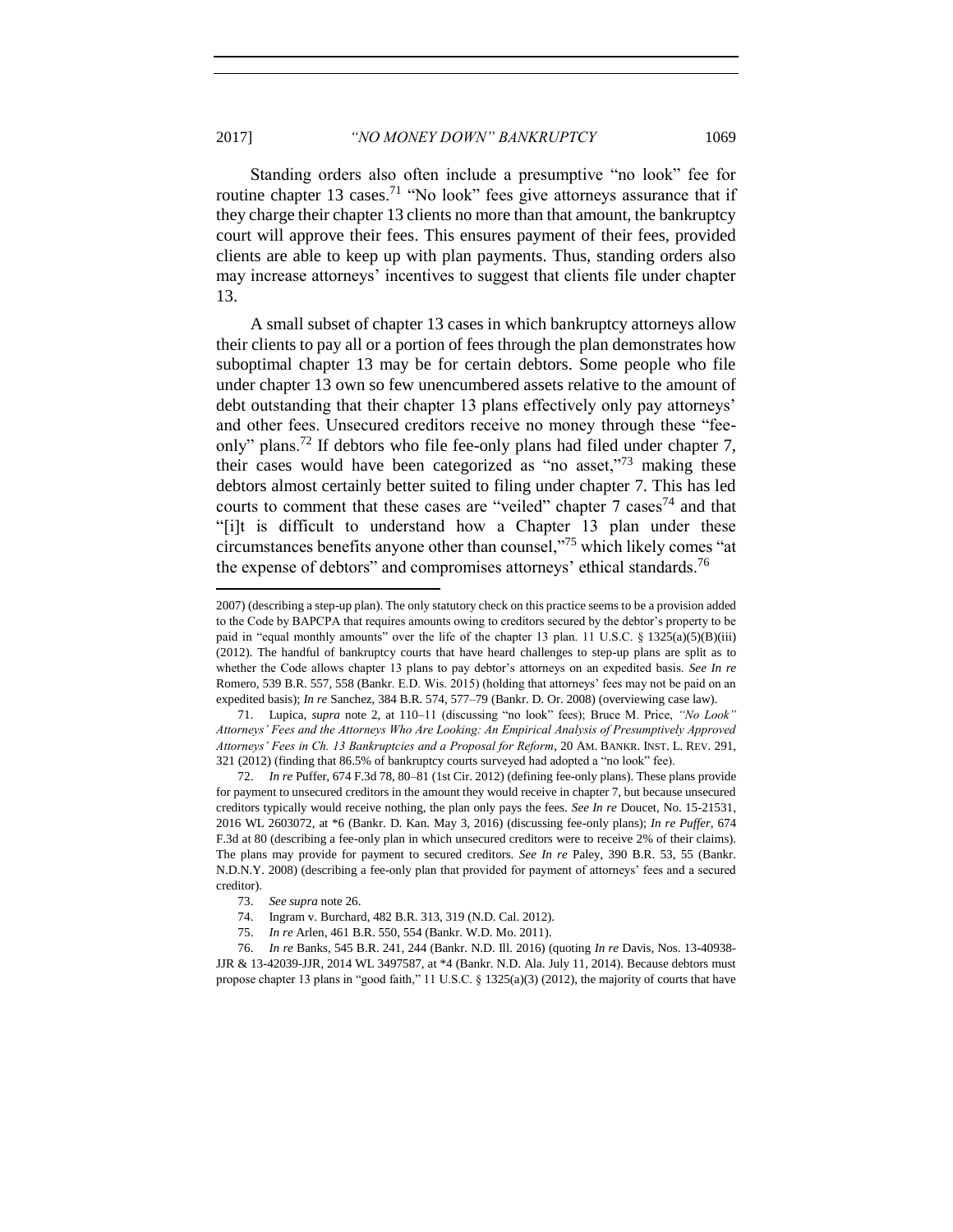The concern that bankruptcy attorneys will put their financial interests ahead of their clients' interests is particularly salient in the context of feeonly plans. But attorneys may face a similar temptation with all debtors,  $cash$ -strapped or otherwise.<sup>77</sup> One recent study by Lars Lefgren, Frank McIntyre, and Michelle Miller shows that bankruptcy attorneys do indeed place their financial interests over those of their clients.<sup>78</sup> Using household data from California, Texas, and Utah, they found that bankruptcy attorneys played a pivotal role in whether debtors filed under chapter 7 or chapter 13: "By far, the best observable predictor of a household's decision to file under Chapter 13 is the attorney they happen to consult."<sup>79</sup> The authors further found that attorneys maximized their profits by steering clients to chapter 13 even when chapter 7 better matched debtors' financial profiles.<sup>80</sup> Being pushed into chapter 13 not only cost debtors more in legal fees, but because these debtors were poorly suited to chapter 13, their cases were more likely to be dismissed, which decreased their likelihood of sustained debt relief.<sup>81</sup>

The mismatch between debtors' finances and what chapter their attorneys seem to guide them into is likely not what the Supreme Court envisioned or thought was taking place at the time of its decision in *Lamie*. During oral arguments, Justice Kennedy asked whether chapter 7 debtors were able to pay their attorneys' pre-petition flat fees, to which counsel for the United States Trustee responded "absolutely."<sup>82</sup> Counsel later stated that chapter 7 debtors may use post-petition income to "pay counsel to assist them in completing bankruptcy."<sup>83</sup> In *Lamie*, the Supreme Court noted that "[i]t appears to be routine for debtors to pay reasonable fees for legal services

heard challenges to fee-only plans approve them on a case by case review of the "totality of the circumstances." *In re* Brown, 742 F.3d 1309, 1319 (11th Cir. 2014); *In re Puffer*, 674 F.3d at 82–83; *In re* Crager, 691 F.3d 671, 675–76 (5th Cir. 2012). *But see In re Doucet*, 2016 WL 2603072, at \*10 (holding that a fee-only plans was filed in good faith); *In re* Molina, 420 B.R. 825, 830–31 (Bankr. D.N.M. 2009) (same); *In re* Paley, 390 B.R. at 59–60 (refusing to confirm fee-only plans as *per se* bad faith filings); *In re* Arlen, 461 B.R. at 554 (same).

<sup>77.</sup> *See In re* Wark, 542 B.R. 522, 527–28 (Bankr. D. Kan. 2015) (theorizing why a debtor may choose to file a chapter 13 case despite the significantly higher attorneys' fee).

<sup>78.</sup> *See generally* Lars Lefgren et al., *Chapter 7 or 13: Are Client or Lawyer Interests Paramount?*, 10 B.E.J. ECON. ANAL. & POL'Y 1 (2010). *See also* Frank McIntyre et al., *Lawyers Steer Clients Toward Lucrative Filings: Evidence from Consumer Bankruptcies*, 17 AM. L. ECON. REV. 245, 245–46 (2015) (relying on zip-code-level data on filing rates and data on attorneys' fees from bankruptcy petitions to find that "increasing the Chapter 13 fee by 10% increases the fraction of bankruptcies filed under Chapter 13 filings by ∼3%").

<sup>79.</sup> Lefgren*, supra* note 78, at 36.

<sup>80.</sup> *Id.* at 35–37.

<sup>81.</sup> *Id.* at 37.

<sup>82.</sup> Transcript of Oral Argument at 31, Lamie v. U.S. Trustee, 540 U.S. 526 (2004) (No. 02-693).

<sup>83.</sup> *Id.* at \*33.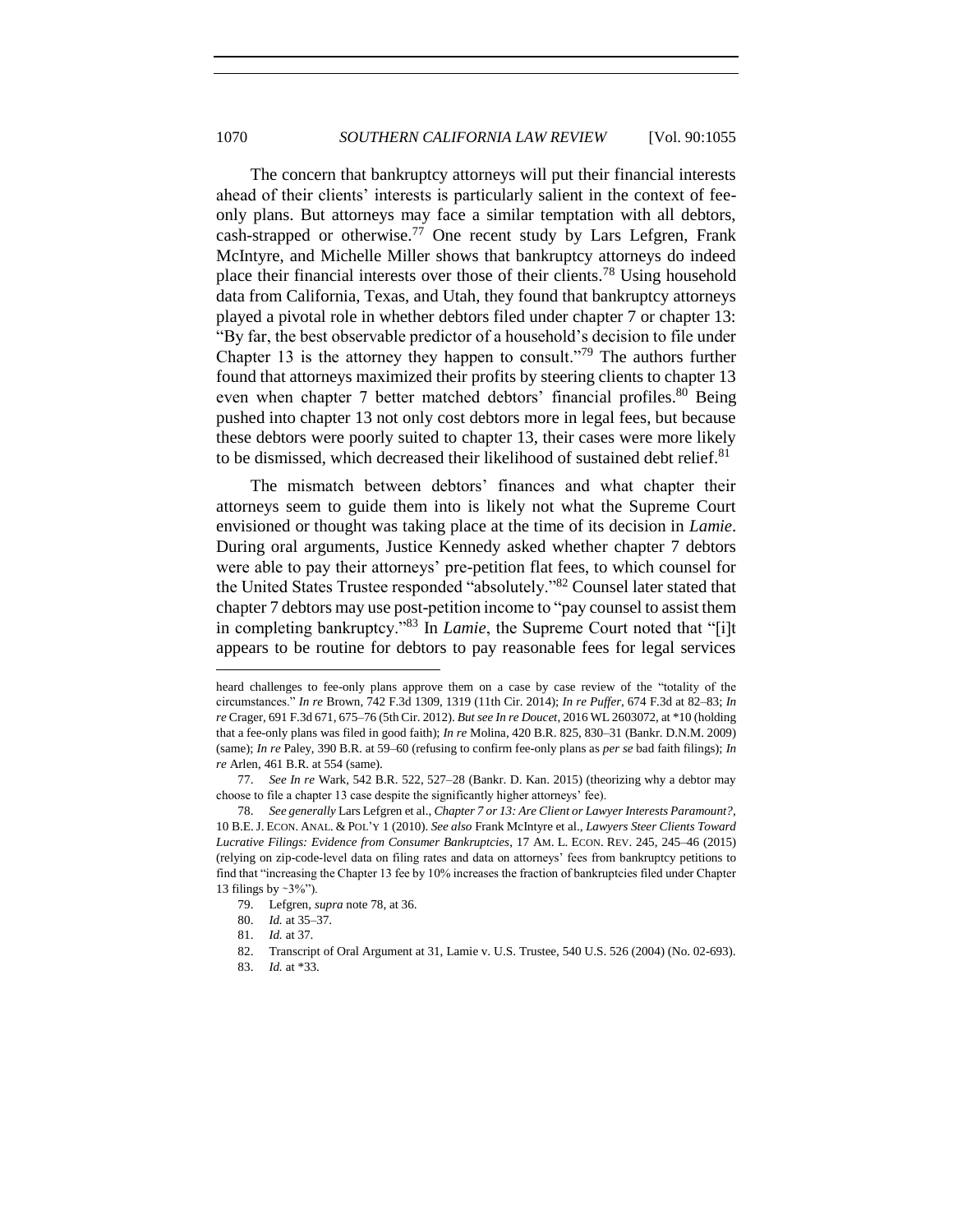before filing for bankruptcy."<sup>84</sup>

Although the Supreme Court thought that people could and would continue to be able to afford to file under chapter 7, such does not seem to have occurred post-*Lamie*. Bankruptcy attorneys report that it often is difficult or forbidden to unbundle pre-petition and post-petition services in the way contemplated during the *Lamie* oral argument.<sup>85</sup> This ostensibly leaves attorneys facing cash-strapped debtors with chapter 13 as the best bet that they will be paid. The results presented in the next part demonstrate that people are increasingly filing under chapter 13 and are doing so without paying any attorneys' fees prior to filing. This practice necessarily raises questions about how attorneys are counseling debtors in light of both their and their clients' interests.

#### II. "NO MONEY DOWN" BANKRUPTCY

#### <span id="page-16-1"></span>A. METHODOLOGY

<span id="page-16-0"></span>The data in this Article come from the CBP, a multi-researcher longterm project designed to understand the people who file bankruptcy, why they file, and the consequences of their filings. To the best of our knowledge, the CBP has collected the only nationally representative and historical data about people who file bankruptcy that goes beyond court records. Past iterations of the CBP were episodic and occurred in 1981, 1991, 2001, and 2007.<sup>86</sup> Three of this Article's authors have been involved with the CBP since 2001. Because this Article analyzes data from the 2007 CBP and the latest iteration of the CBP, the 2013–15 CBP (Current CBP), this section confines its discussion to the methodologies for the 2007 and Current CBPs.

A detailed methodology for the 2007 CBP is available elsewhere. $87$  In summary, 2007 CBP data are from a random, national sample of consumer bankruptcy cases filed under chapter 7 and chapter 13 in the fifty states and the District of Columbia beginning in the first week of February 2007 and continuing for the next four consecutive weeks. Written questionnaires were mailed to the debtors who had filed these cases.<sup>88</sup> These questionnaires collected demographic information not available from court records, as well

<sup>84.</sup> Lamie*,* 540 U.S at 537.

<sup>85.</sup> *See In re* Doucet, No. 15-21531, 2016 WL 2603072, at \*5–6 (Bankr. D. Kan. May 3, 2016).

<sup>86.</sup> *See* Katherine Porter, *Appendix: Methodology of the 2007 Consumer Bankruptcy Project*, *in*  BROKE: HOW DEBT BANKRUPTS THE MIDDLE CLASS 235, 235 (Katherine Porter ed., 2012) (discussing the methodologies for the 1981, 1991, and 2001 CBPs).

<sup>87.</sup> *Id.* at 236–44 (detailing the 2007 CBP methodology); Lawless et al., *supra* note 36, at 391–97 (same).

<sup>88.</sup> Lawless et al., *supra* note 36, at 391 (describing the sample).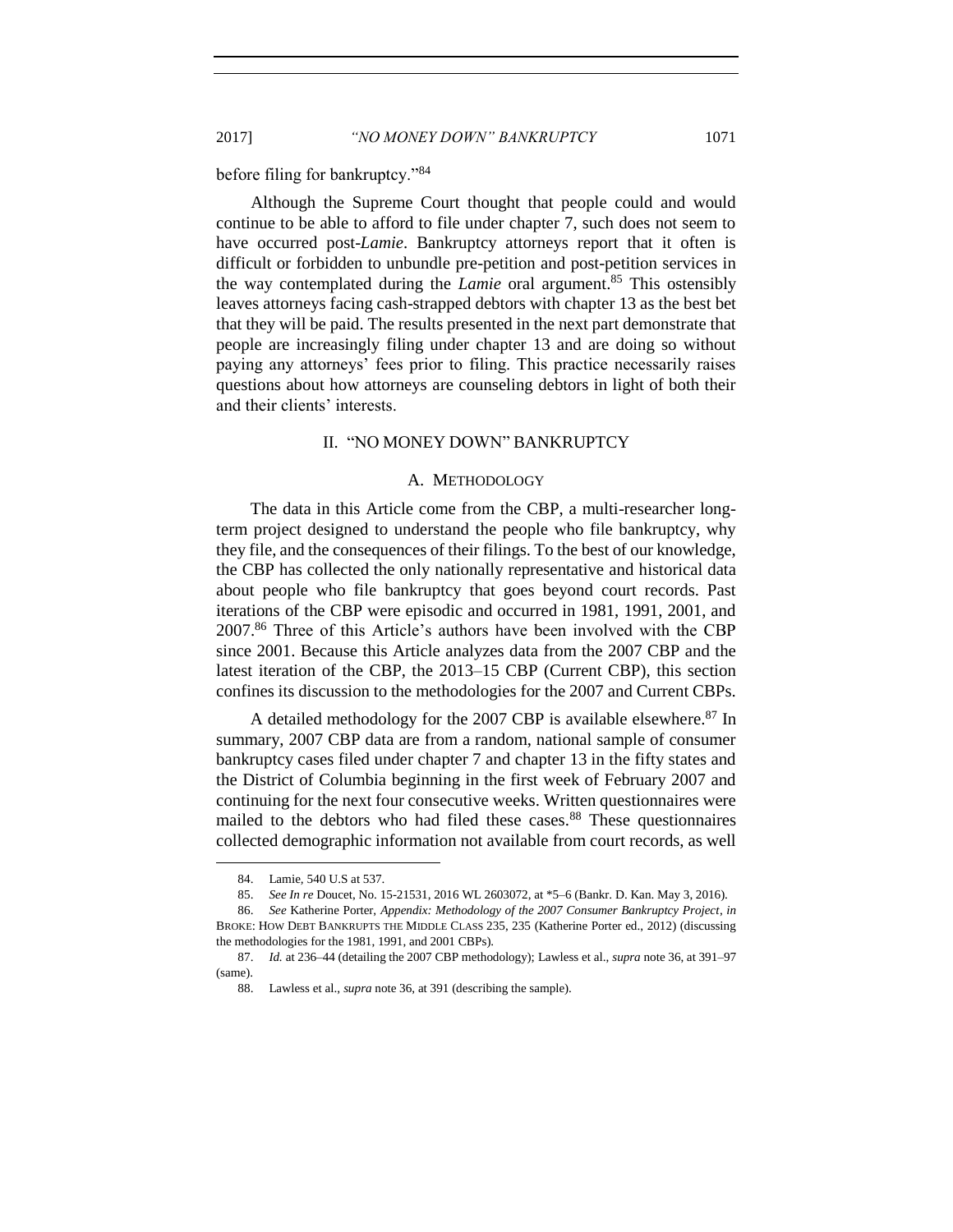as asked the debtors about their financial situations and coping mechanisms leading up to their bankruptcy filings.<sup>89</sup> In total, 2007 CBP data come from 2,438 bankruptcy filings and accompanying questionnaires completed by debtors.<sup>90</sup> Extensive telephone interviews were conducted with a randomly selected subset of over  $1,000$  of the debtors.<sup>91</sup>

We relaunched the CBP in 2013 as an ongoing data collection effort. Rather than taking a snapshot of consumer bankruptcy filings from a short period of time, the Current CBP collects data on a continuing basis, which allows for the creation of a database that incrementally builds and will eventually allow for comparisons over time. Like the 2007 CBP, the Current CBP is national and random. Beginning in February 2013 and every three months thereafter, a list of all individuals<sup>92</sup> who filed under either chapter  $7$ or chapter 13 in the fifty states and the District of Columbia is generated for three randomly selected business days in the two prior weeks. From this population, a sample of two hundred cases is randomly selected. Approximately one hundred variables on each debtor's financial characteristics, such as assets, debts, income, and expenses, are coded from each debtor's bankruptcy court record. These variables include many of the same variables that were coded for the 2007 CBP, allowing for comparisons between the 2007 and Current CBPs, and combination of the 2007 and Current CBP data.<sup>93</sup> The coding is conducted by trained law student research assistants working under the supervision of one of this Article's authors; the same author also extensively reviews the coding, including verifying individual data entries that a computer program has flagged as problematic (e.g., data outliers, logical inconsistencies). Data are generally entered exactly as listed on the court records unless there is an obvious error (e.g., an erroneous summation of individual entries).

The judicial status of each case is recorded at the time the bankruptcy files are collected. Because most cases are still pending at this time, the dispositions are recorded again at a later point approximately one year after initial data collection. Like the original coding, the dispositions data are

<sup>89.</sup> *Id.* at 392 (describing the questionnaire).

<sup>90.</sup> This figure includes cases in which the debtor returned an incomplete questionnaire. 2,314 questionnaires were returned complete. *Id.* at 392–94 (discussing questionnaire response rates).

<sup>91.</sup> *Id.* at 396–97 (detailing the interviews). This Article does not rely on data from these telephone interviews.

<sup>92.</sup> We exclude cases filed by debtors that are legal entities, such as corporations or partnerships. Cases filed by individuals are included regardless of whether the bankruptcy petition indicates that the case involves primarily business or consumer debts. *See* Robert Lawless & Elizabeth Warren, *The Myth of the Disappearing Business Bankruptcy*, 93 CALIF. L. REV. 743, 764–68 (2005) (explaining how popular software leads bankruptcy attorneys to wrongly categorize cases as business or individual bankruptcies).

<sup>93.</sup> Lawless et al., *supra* note 36, at 394–96.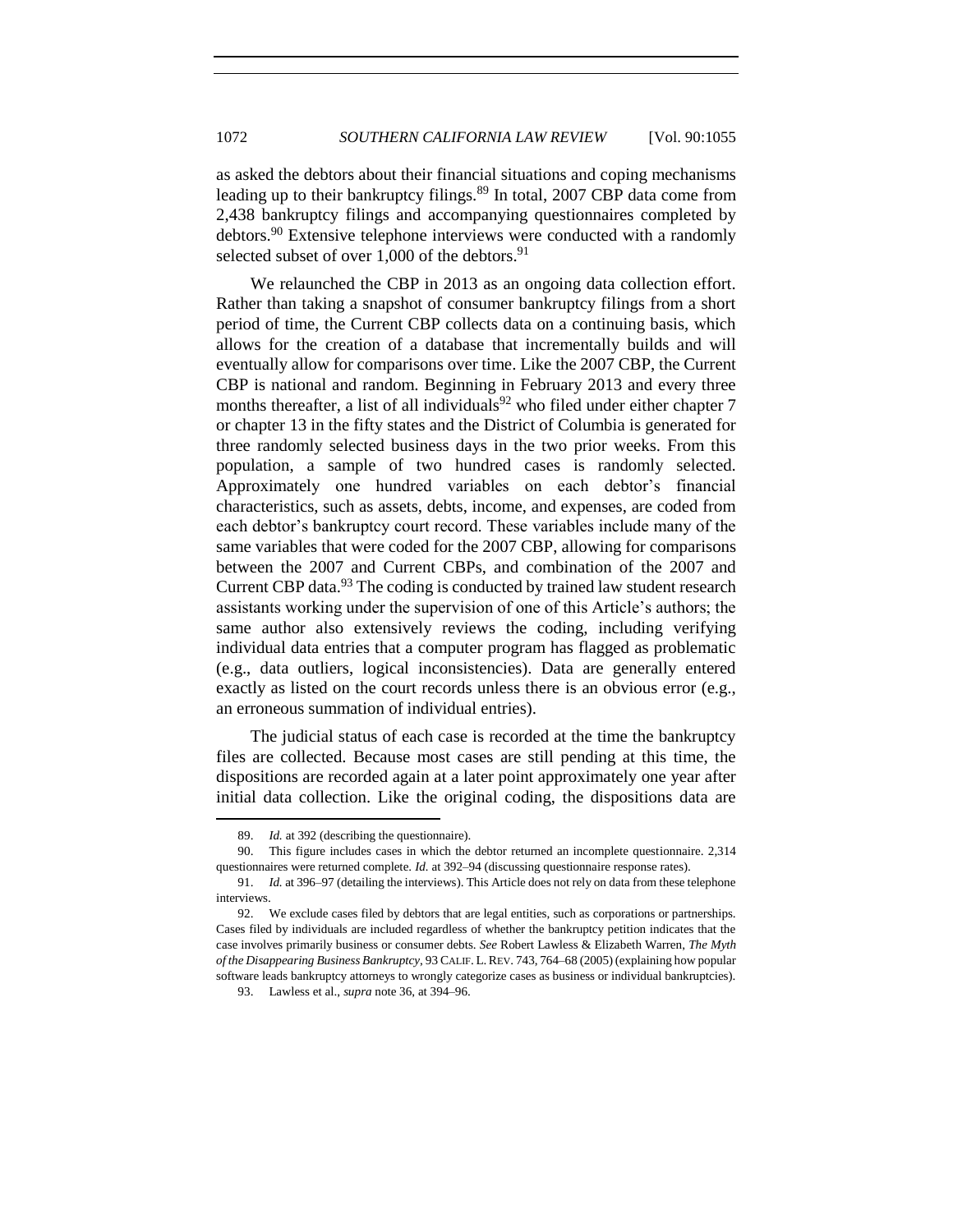double-checked for accuracy.

For each of the two hundred randomly selected cases each quarter, we mail an introductory letter to each debtor to the address listed on the bankruptcy petition. The introductory letter explains that the debtor has been randomly selected into the project and that a written questionnaire will follow. A written questionnaire is mailed three to four business days later. Debtors may complete and return the questionnaire via mail or online. A reminder letter and replacement questionnaire are sent several weeks later if a debtor does not return the questionnaire. Subjects are offered a fifty-dollar gift card from Walmart or Amazon for completing the questionnaire.<sup>94</sup> The questionnaire collects demographic (including age and race) and household information, reasons for filing, financial management practices and hardships experienced prior to filing, emotional responses to bankruptcy, and similar information.

At this time, we have complete data from people who filed bankruptcy in 2013, 2014, and 2015. This Article uses data from that three-year period for its Current CBP. Because bankruptcy court records are public documents, we have data for the 2,400 total bankruptcy cases sampled during these three years. Of the 2,400 households sent questionnaires, a total of 670 questionnaires were returned for a 27.9% response rate. In comparison, the questionnaires sent to families as part of the 2007 CBP had an approximately 50% response rate.<sup>95</sup>

Using court records for the full sample of 2,400 cases, we assess response bias in the questionnaire. Although we cannot rule out response bias on unobserved variables, we did not find any significant differences on the principal financial variables between debtors who responded to the questionnaire and nonrespondents. We also compared the full sample of cases to the few financial variables for which the Administrative Office of the United States Courts reports national averages, such as percentage of cases filed under chapter 13, and confirmed that the sample was nationally

<sup>94.</sup> For the first round of two hundred cases, a two-dollar acknowledgment of appreciation was included with all mailed questionnaires. To increase the response rate, for the second round of two hundred cases, a twenty-dollar gift card from Walmart or Amazon was offered for completing the questionnaire. To further increase the response rate, for the third round and all subsequent rounds, the gift card amount was increased to fifty dollars. Each increase in the amount of the incentive increased response rates.

<sup>95.</sup> Lawless et al., *supra* note 36, at 393. We believe the primary difference in the response rates was the existence of research funding that allowed much greater efforts in 2007 to follow up with nonrespondents through telephone calls and other means.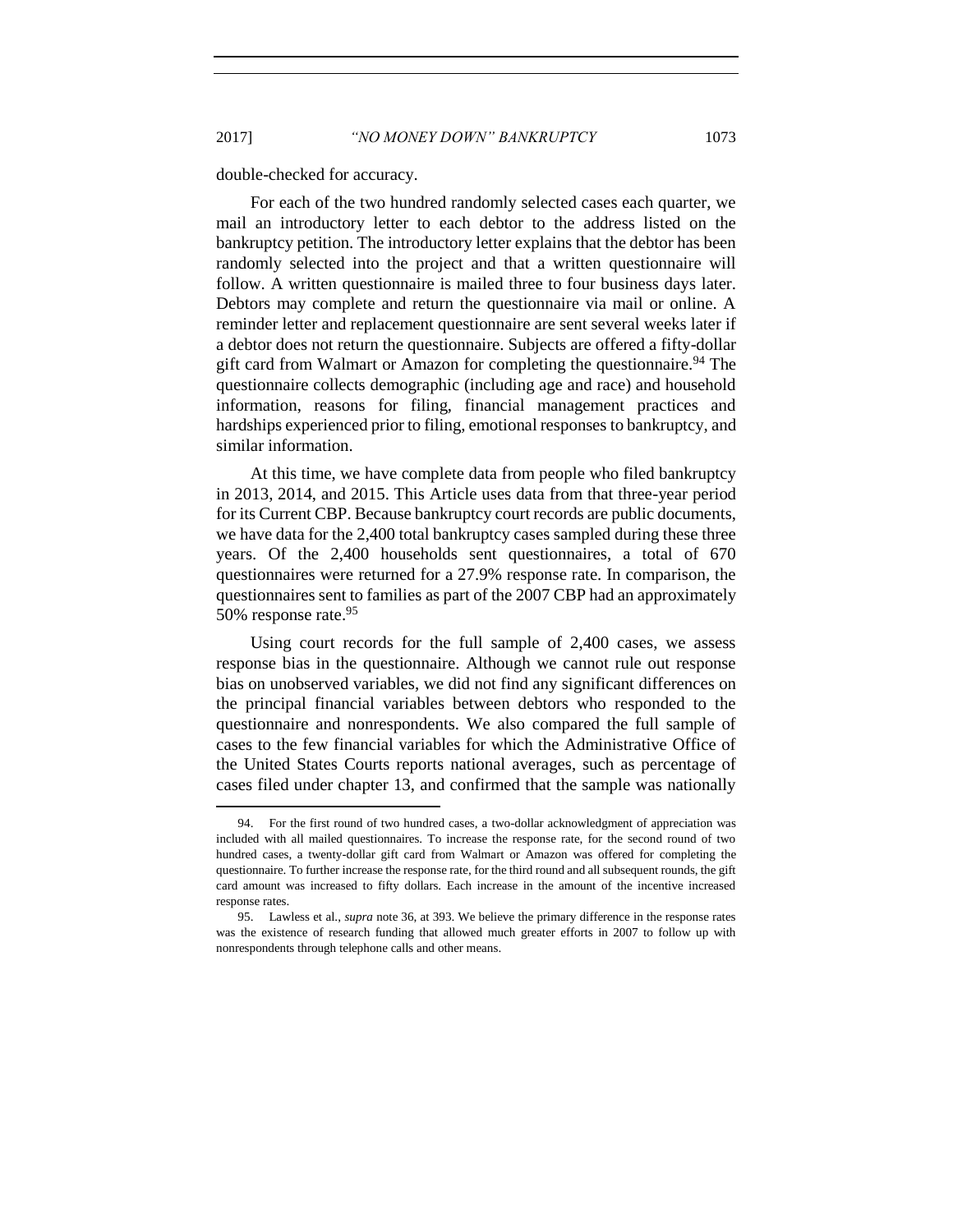representative.<sup>96</sup> The same was true for analyses of the 2007 CBP data.<sup>97</sup>

Before turning to the results, one note regarding the data. All dollardenominated data, such as attorneys' fees, asset values, and debt amounts, are inflated to July 2015 dollars based on the Consumer Price Index.<sup>98</sup> This allows for comparison and combination of 2007 CBP and Current CBP data. In many instances, we combine data from the 2007 CBP with data from the Current CBP. We are careful to note when we are relying on 2007 CBP data alone, Current CBP data alone, or 2007 CBP and Current CBP data combined.

# <span id="page-19-0"></span>B. THE INCIDENCE AND CHARACTERISTICS OF "NO MONEY DOWN" **BANKRUPTCY**

The vast majority of people who file bankruptcy hire an attorney. Combining data from the 2007 CBP and Current CBP, 91.7% of the debtors who filed under chapter 7 and 93.6% of the debtors who filed under chapter 13 used an attorney. The small difference is almost entirely made up of chapter 7 debtors who use bankruptcy petition preparers (non-attorneys who can assist in completing the forms). Debtors who go it entirely alone—using neither attorney nor bankruptcy petition preparer—account for 5.8% of our chapter 7 cases as compared to the 5.6% of our chapter 13 cases. Attorneys mediate the experience that most debtors have with the bankruptcy system.

Besides complexity, a key difference between chapter 7 and chapter 13 is the timing of when debtors pay attorneys' fees. As noted, chapter 7 debtors generally must pay attorneys' fees prior to filing, while chapter 13 debtors may pay attorneys' fees through the repayment plan, though it is assumed that debtors will pay at least a portion of the fees prior to filing.<sup>99</sup>

This Article challenges this conventional notion about how debtors pay for chapter 13. Data from the 2007 and Current CBPs show that a sizable and growing portion of people who file under chapter 13 pay nothing in attorneys' fees before filing. Labeling these as "no money down" cases, we study how they differ from what we term "traditional" chapter 13. In a traditional chapter 13 filing, the debtor pays something, usually hundreds of dollars, in attorneys' fees *before* the case is filed. In both "no money down" and traditional chapter 13 cases, the plan provides for payment of the portion

<sup>96.</sup> *See Caseload Statistics Data Tables*, ADMIN. OFF. U.S. CTS, http://www. uscourts.gov/statistics-reports/caseload-statistics-data-tables (last visited July 30, 2017).

<sup>97.</sup> Lawless et al., *supra* note 36, at 396 (detailing testing for response bias).

<sup>98.</sup> *See Consumer Price Index*, BUREAU LAB. STAT., http://www.bls.gov/cpi (last visited July 30, 2017).

<sup>99.</sup> *See supra* Part I.B.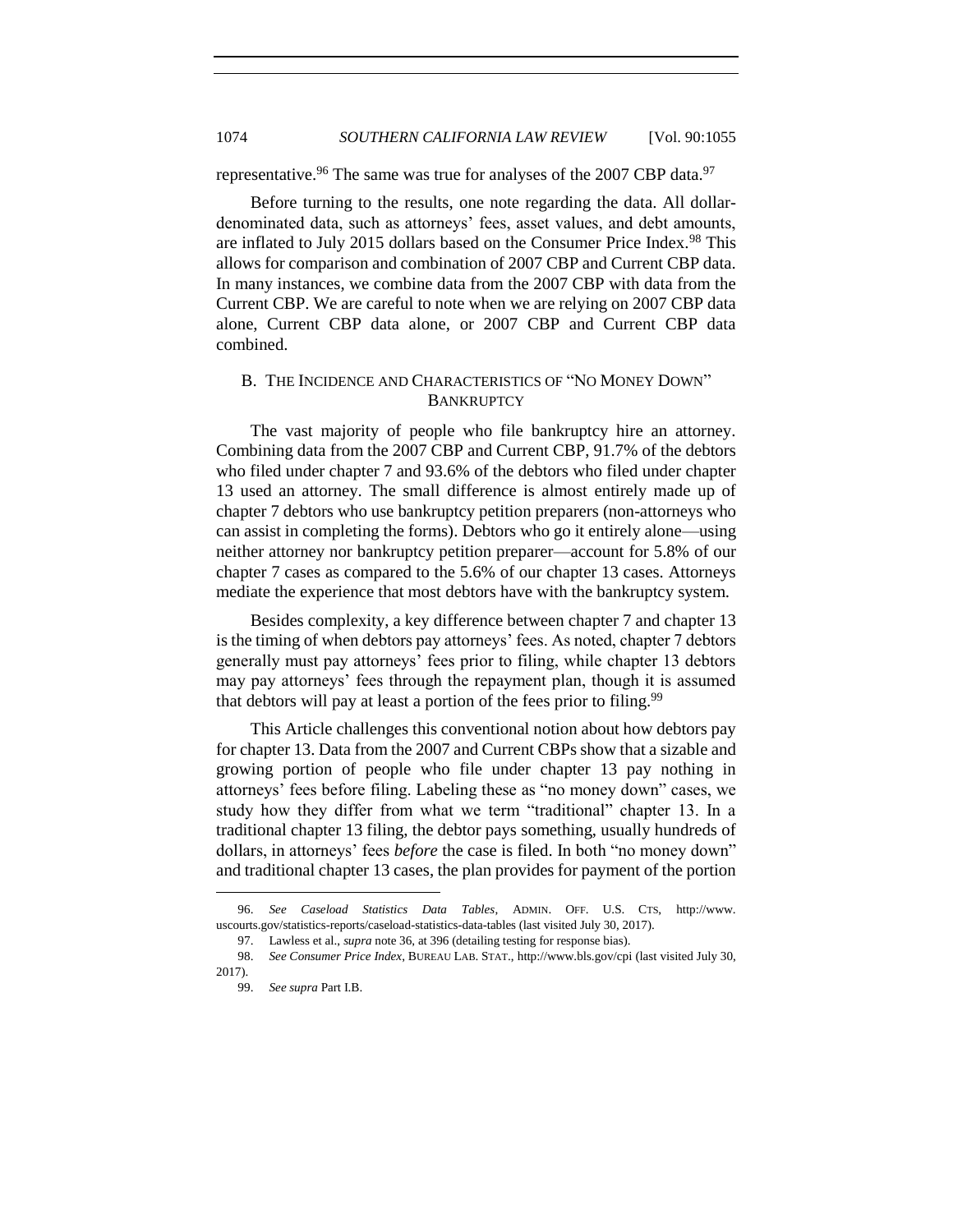of attorneys' fees that remain due.

Table 1 reports the percentage of debtors represented by an attorney who filed under chapter 7, "no money down" chapter 13, and traditional chapter 13, distinguished by the 2007 CBP and Current CBP. Paying "no money down" before filing under chapter 13 not only is a prevalent approach, but one that appears to be gaining momentum. In the Current CBP, 40.3% of people who filed under chapter 13 paid "no money down," a 25% increase from the 2007 CBP. The percentage of debtors who pay their attorneys nothing before filing has increased substantially from 2007 to the Current CBP.

|             | Chapter 7 | "No Money Down"<br>Chapter 13 | Traditional<br>Chapter 13 |
|-------------|-----------|-------------------------------|---------------------------|
| 2007        | 67.1%     | 10.5%                         | 22.4%                     |
| $2013 - 15$ | 64.7%     | 14.2%                         | 21.1%                     |

TABLE 1. Incidence and Increase in "No Money Down" Chapter 13, 2007 vs. Current CBPs

*Note*: Table 1 shows the percentages of debtors represented by an attorney who filed under chapter 7 and chapter 13 for the 2007 and Current CBPs. Chapter 13 filings are distinguished based on whether the debtor paid "no money down" on attorney's fees or whether the debtor paid some or all of the attorney's fees before filing bankruptcy, as is "traditional." The increase in "no money down" chapter 13 filings from 10.5% to 14.2% is statistically significant (chi-square =  $14.01$ ,  $p = .001$ .)

Although we term every chapter 13 case in which the attorney receives some money from the debtor in payment of attorneys' fees prior to filing as "traditional," the percentage of total attorneys' fees that these chapter 13 filers pay prior to filing is not monolithic. Of the debtors who paid their attorneys at least one dollar in fees before their bankruptcies were filed, few "prepaid" most of the fees. For example, in the Current CBP, less than half of chapter 13 debtors who prepaid some amount of the attorneys' fees paid more than 50% of the fees before the bankruptcy was filed. We ran analyses for other cutoffs that might be considered a "near no money down" chapter 13. Our conclusions are qualitatively the same even if we use cutoffs of 5%, 10%, or 15%. We decided to use zero payment up front as our definition for a "no money down" case, as this is the most conservative assumption for statistical purposes. There is likely little difference between a 0%- and 1% down case, but our analyses lump the 1%-down case with the 50%-down case, thereby working against finding any differences in the data.

Figure 1 compares the percentage of attorneys' fees prepaid by debtors who filed under chapter 13 from the 2007 CBP and Current CBP. As the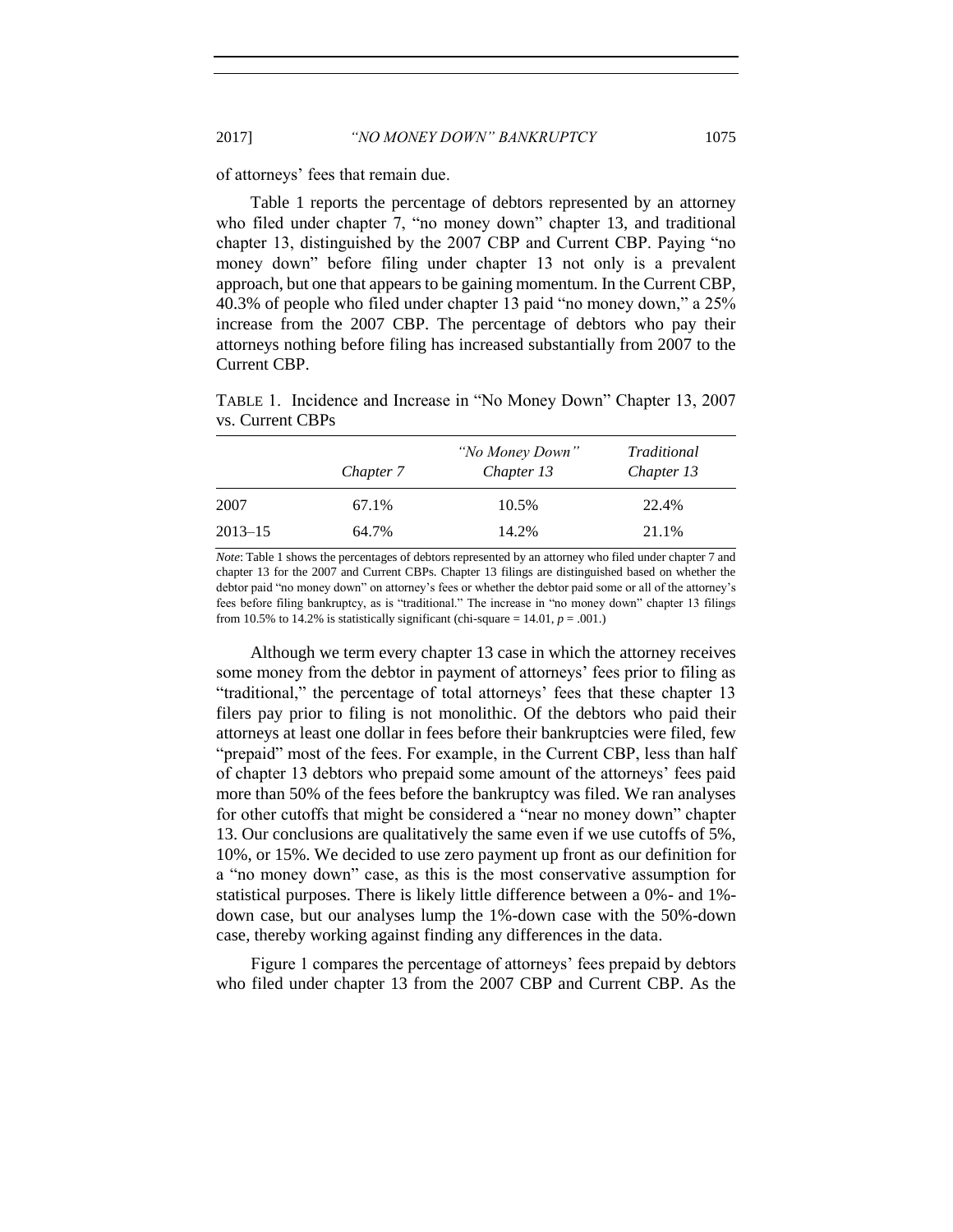# 1076 *SOUTHERN CALIFORNIA LAW REVIEW* [Vol. 90:1055

histogram shows, compared to debtors who filed under chapter 13 from the 2007 CBP, debtors who filed under chapter 13 from the Current CBP were more likely to pay less than 15% of attorneys' fees, at most about five hundred dollars prior to filing. Not only are more people who file under chapter 13 paying "no money down," more are paying a smaller percentage of attorneys' fees prior to filing.

FIGURE 1. Percent of Chapter 13 Attorneys' Fees Prepaid, 2007 vs. Current CBPs



*Note*: Figure 1 compares the percentage of attorneys' fees prepaid by those debtors who filed under chapter 13 in the 2007 and Current CBPs. Many debtors who paid attorneys' fees before filing bankruptcy, as is "traditional," paid only a portion of the attorneys' fees prior to filing. The mean percentage of attorneys' fees that debtors prepaid across all chapter 13 filings was 20.6% in 2007 and 14.4% in 2013–15. The decrease in the mean percentage prepaid is statistically significant  $(t = 4.94,$  $p < .001$ ).

As consistent with prior research, in both the 2007 CBP and Current CBP, attorneys charged their clients more to file a chapter 13 case than a chapter 7 case.<sup>100</sup>But they charged their "no money down" chapter 13 clients on average \$286 less than their traditional chapter 13 clients. Figure 2 reports the mean attorneys' fees paid by debtors from the 2007 and Current CBP combined.

100. *See supra* note 10.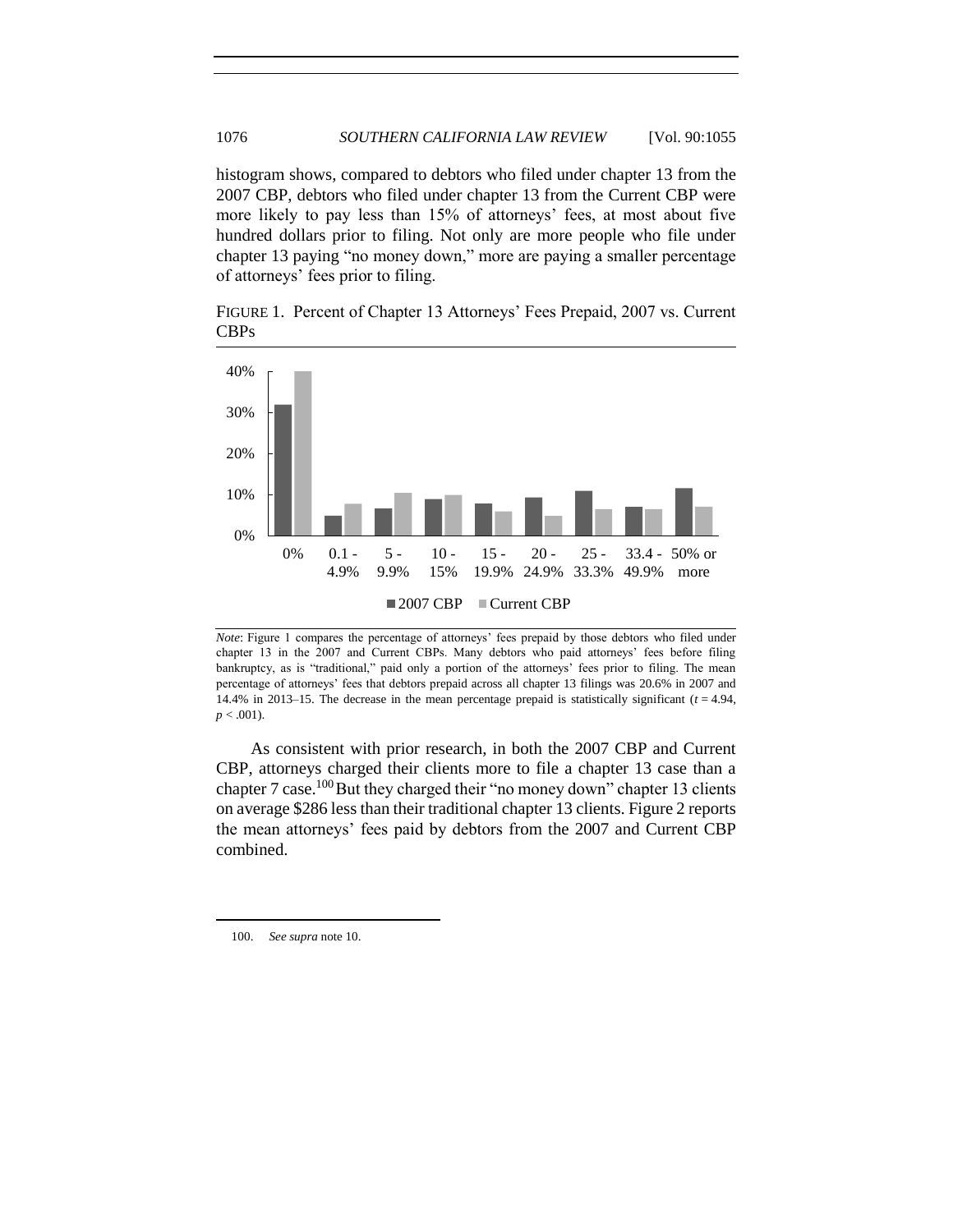#### FIGURE 2. Mean Attorneys' Fees



*Note*: Figure 2 shows the mean total attorneys' fees that debtors from the 2007 and Current CBPs combined paid for traditional chapter 13, "no money down" chapter 13, and chapter 7 filings. All data are inflated to July 2015 dollars based on the Consumer Price Index.

Although bankruptcy attorneys charge slightly less for a "no money down" than a traditional chapter 13, paying nothing up front to file under chapter 13 is still vastly more expensive than paying all attorneys' fees prior to filing under chapter 7—250% more expensive. If debtors who pay "no money down" benefit from filing under chapter 13, the difference in attorneys' fees should not be worrisome. But harkening back to "fee-only" plans, which bankruptcy courts repeatedly condemn as veiled (and necessarily more expensive) chapter  $\overline{7}$  proceedings,<sup>101</sup> it is worth asking whether "no money down" chapter 13 is costly to already cash-strapped and struggling debtors. The question thus becomes, who pays "no money down" for bankruptcy? As examined in the next section, people who pay nothing toward attorneys' fees before filing under chapter 13 are a distinct subset of bankruptcy filers.

## <span id="page-22-0"></span>C. WHO PAYS "NO MONEY DOWN" FOR BANKRUPTCY?

#### <span id="page-22-1"></span>1. Financial Characteristics

People who file with "no money down" enter bankruptcy with a financial profile that makes them look more like people who file under chapter 7 than those who file traditional chapter 13 cases. Table 2 reports key financial data for people represented by an attorney who filed chapter 7, "no money down" chapter 13, and traditional chapter 13 from the 2007 and Current CBPs combined.

 $\ddot{\phantom{a}}$ 

<sup>101.</sup> *See supra* notes 72–76.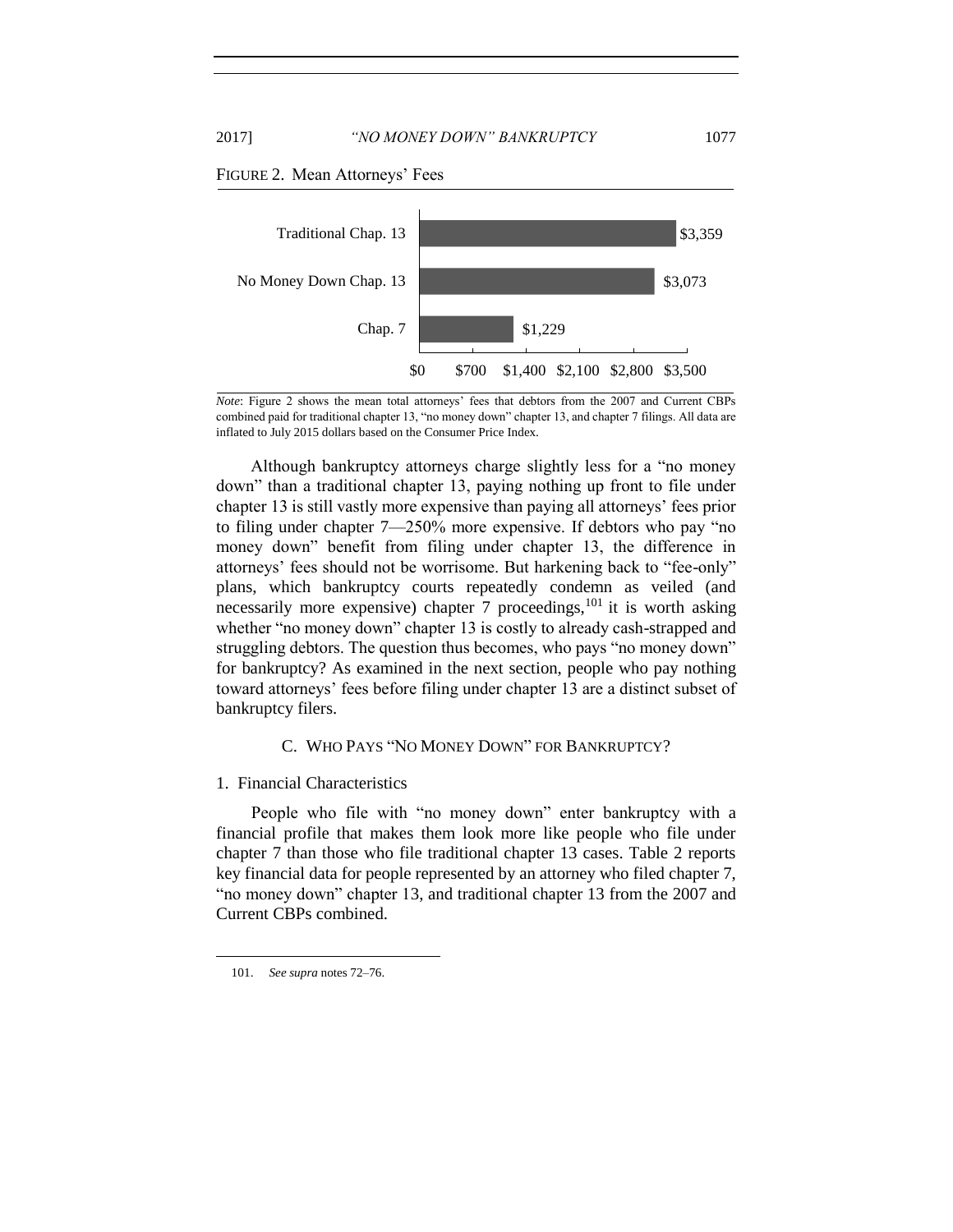|                            | Chapter 7 | "No Money Down"<br>Chapter 13 | <i>Traditional</i><br>Chapter 13 |
|----------------------------|-----------|-------------------------------|----------------------------------|
| <b>Total Assets</b>        | \$29,876  | \$57,792                      | \$134,889                        |
| <b>Secured Debts</b>       | \$16,699  | \$39,902                      | \$133,478                        |
| <b>Unsecured Debts</b>     | \$42,846  | \$19,159                      | \$30,751                         |
| <b>Total Debts</b>         | \$87,901  | \$82,664                      | \$158,738                        |
| Monthly Income             | \$2,404   | \$2,854                       | \$3,753                          |
| Total Debt-to-Income Ratio | 3.26      | 2.50                          | 3.50                             |
| % Homeowners               | 40.6%     | 53.5%                         | 70.6%                            |

TABLE 2. Median Financial Characteristics of "No Money Down" Chapter 13 Filers as Compared to Chapter 7 and Traditional Chapter 13 Filers

*Note*: Table 2 compares the median financial characteristics of "no money down" chapter 13 debtors to chapter 7 debtors and traditional chapter 13 debtors for cases in which an attorney represented the debtor. Data from the 2007 and Current CBPs are combined. All data are inflated to July 2015 dollars based on the Consumer Price Index. Because the means are heavily influenced by outliers, the medians generally are better indicators of central tendency.

People who paid "no money down" to file under chapter 13 had assets worth far less than people who paid at least a portion of attorneys' fees before filing chapter 13, and owed their creditors less than those people who filed chapter 7. "No money down" households were less likely to be homeowners than debtors who filed traditional chapter 13. This fact explains much of the difference in asset and debt values.

Compared to 2007, the financial profiles of "no money down" debtors filing in the most recent years are more similar to the financial profiles of those in chapter 7. More recent "no money down" debtors had fewer assets, were less likely to be homeowners, and owed their creditors in total less than "no money down" debtors. In short, today's "no money down" chapter 13 debtors more closely resemble chapter 7 debtors on key financial measures than those in traditional chapter 13.

Traditional chapter 13 debtors also have different financial profiles, varying with what percentage of attorneys' fees they prepaid. The smaller the percentage of attorneys' fees prepaid, the less likely these people were to own homes, and the more likely they were to look like the debtors who filed under chapter 7. Put another way, there is a relationship between prepayment of attorneys' fees and financial characteristics that would suggest a situation more suited to chapter 7. While we focus on those who pay nothing in attorneys' fees before bankruptcy, our discussion of the merits and drawbacks of "no money down" bankruptcy may also be applicable to the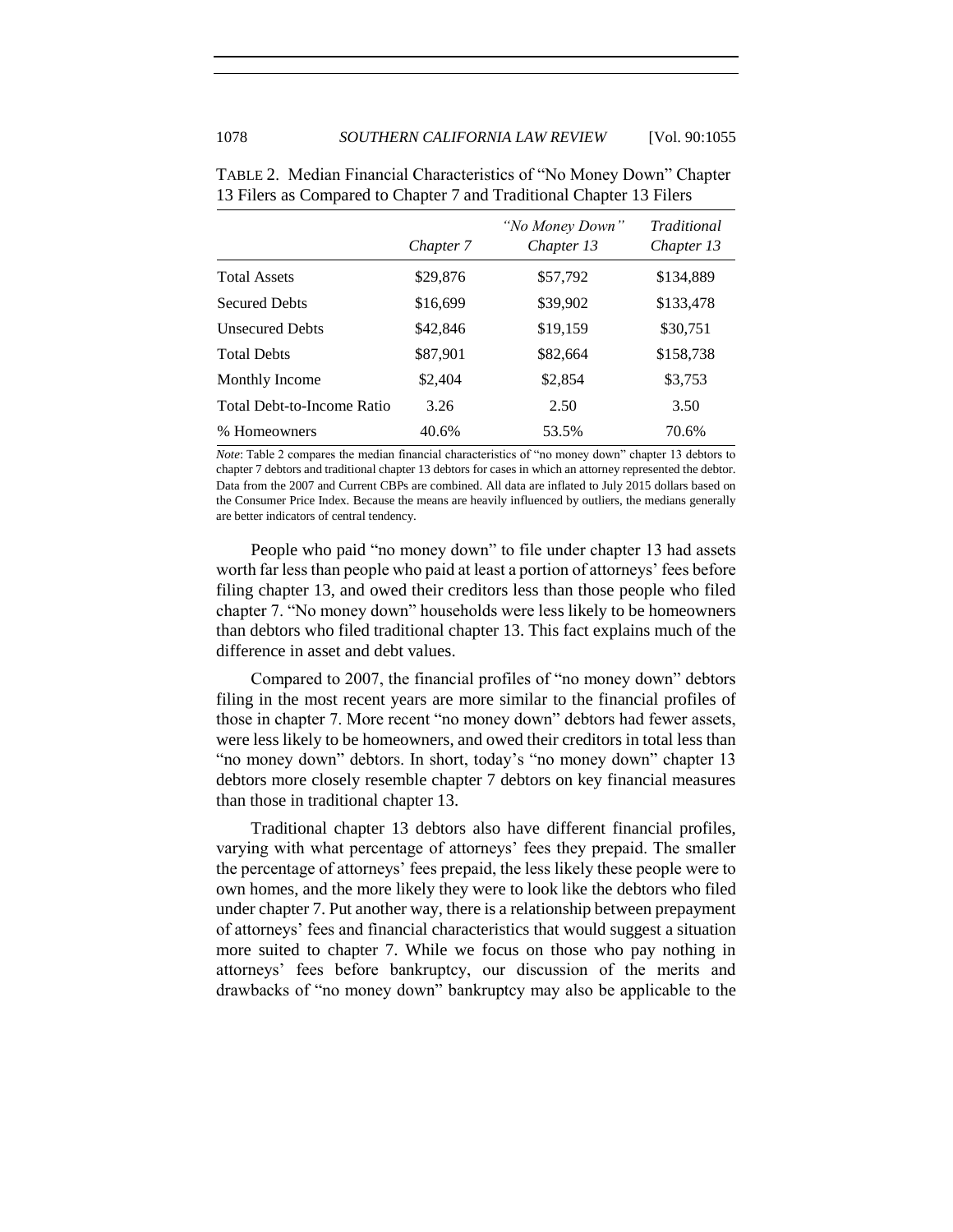2017] *"NO MONEY DOWN" BANKRUPTCY* 1079

additional group of chapter 13 debtors who pay only a small amount in attorneys' fees.

Those who put "no money down" when filing a chapter 13 bankruptcy differ from other debtors in two other notable ways. First, in the 2007 CBP and Current CBP questionnaires, debtors reported how long they had seriously struggled with their debts before filing bankruptcy. Debtors could select from six categorical options that were converted into numerical equivalents at the mean of each category. On average, "no money down" chapter 13 debtors reported struggling for 2.5 years; this is nearly identical to the 2.4 years that those in a traditional chapter 13 reported struggling before filing. Both groups of chapter 13 cases (traditional and "no money down") struggled for a shorter period; chapter 7 debtors reported serious struggles for 2.7 years before bankruptcy. The shorter wait before bankruptcy for "no money down" debtors is also present in our comparison of the Current CBP with the 2007 CBP. "No money down" debtors from the Current CBP reported struggling for 4.5 fewer months before filing bankruptcy than the "no money down" debtors in 2007. The difference is not statistically significant ( $t = 1.60$ ,  $p = .11$ ), but is suggestive of the "no money" down" technique being used to shorten wait times necessary for debtors to save up for bankruptcy.

Particularly given that "no money down" debtors seem to be increasingly likely to have financial situations that resemble chapter 7 debtors, the decrease in the time with which they seriously struggle with their debts raises questions about how bankruptcy attorneys mediate people's decisions about the timing of a bankruptcy. The reason for the decrease is not clear. One hypothesis is that attorneys increasingly offer debtors who otherwise might wait to file under chapter 7 a "no money down" chapter 13 option. Given the "no money down" path, debtors decide to file immediately because they prefer not to pay any attorneys' fees up front. This hypothesis would suggest that "no money down" debtors should have debt-to-income ratios lower than those in chapter 7. The idea is that the longer people struggle before bankruptcy, the more time their debts have to grow. The data in Table 2 show such a relationship. The debt-to-income ratio of the typical "no money down" chapter 13 debtor was lower than the typical chapter 7 debtor and the traditional chapter 13 debtor.<sup>102</sup> People who paid nothing up

<sup>102.</sup> That "no money down" chapter 13 filers' debt-to-income ratio is similar to traditional chapter 13 filers may reflect the fact that a sizable portion of traditional chapter 13 filers also may be better suited to waiting to file under chapter 7, or it simply may be a coincidence. The timing of the bankruptcy petitions of some chapter 13 filers who own homes is driven by state foreclosure laws, which may impact traditional chapter 13 filers' reports about how long they struggled with their debts prior to filing. *See*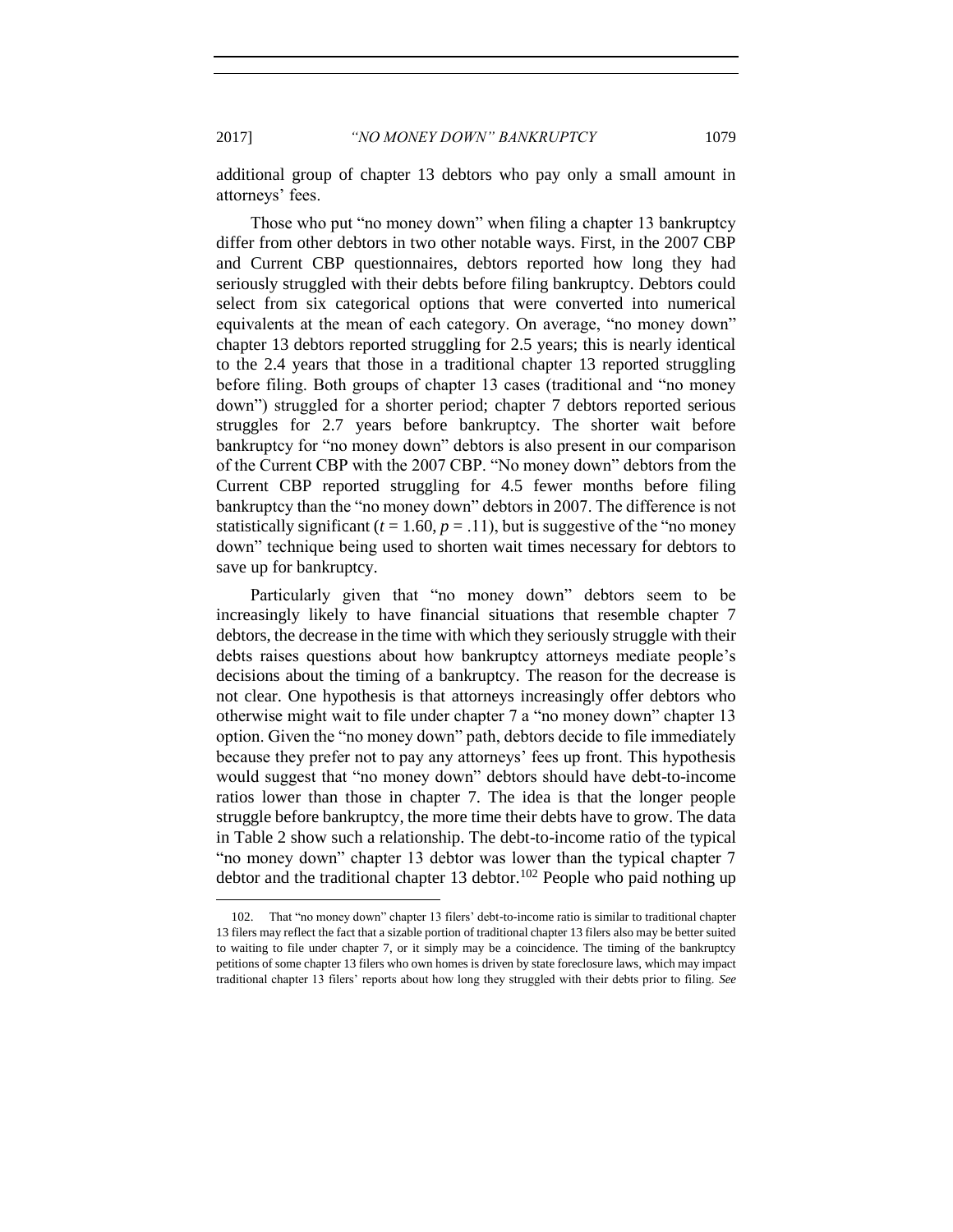front to their attorneys owed their creditors less relative to their incomes at the time of bankruptcy, compared to other bankruptcy filers. Another hypothesis might be that "no money down" debtors do not need to save as much to file bankruptcy and therefore can file more quickly. Under this hypothesis, the debtors' financial conditions would be playing the causal role rather than the attorney.

The second way in which "no money down" debtors differ also involves bankruptcy attorneys. Those people who filed a "no money down" chapter 13 were more likely than other debtors to report that their attorneys did not help them choose between a chapter 7 bankruptcy and a chapter 13 bankruptcy. The Current CBP questionnaire asked debtors whether the debtor or the attorney had "more say" on the chapter choice decision. Answers were coded on a four-point scale.<sup>103</sup> "No money down" chapter 13 debtors were much less likely (32.1%) than traditional chapter 13 debtors (52.6%) to indicate that the attorney had "more say" in their bankruptcy chapter choice or "made the decision" (chi-square  $= 5.71$ ,  $p = .017$ ). They also were less likely than chapter 7 debtors (42.1%) to indicate that the attorney had "more say" or "made the decision."

These results add to our conclusion that "no money down" chapter 13 debtors are more similar to chapter 7 filers than they are to traditional chapter 13 debtors. The data can be interpreted consistently with debtors having a strong role when choosing chapter 7 or "no money down" chapter 13. The difficulty with this view, however, is that it does not explain why "no money down" chapter 13 debtors would prefer to pay a total attorney's fee that is about two and a half times what they would pay if they filed under chapter 7. Another explanation is that attorneys do not discuss chapter choice with people who indicate that they have—or the attorneys assume have—no (or little) money to pay attorneys' fees at the time of filing the bankruptcy. The "choice" that attorneys offer cash-strapped people is to file now under chapter 13 and pay all attorneys' fees through the plan or not to file bankruptcy. This question can be explored in further work, but it does seem that "no money down" debtors come to bankruptcy differently than those who file a traditional chapter 13.

# <span id="page-25-0"></span>2. Judicial Districts and Race

 $\overline{a}$ 

Two striking differences exist between people who file with "no money down" and other bankruptcy filers. First, the judicial district of the

Mann & Porter, *supra* note 12, at 305–06 (discussing how foreclosure prompts chapter 13 filings).

<sup>103.</sup> *Pro se* debtors were allowed to respond "not applicable" to this question.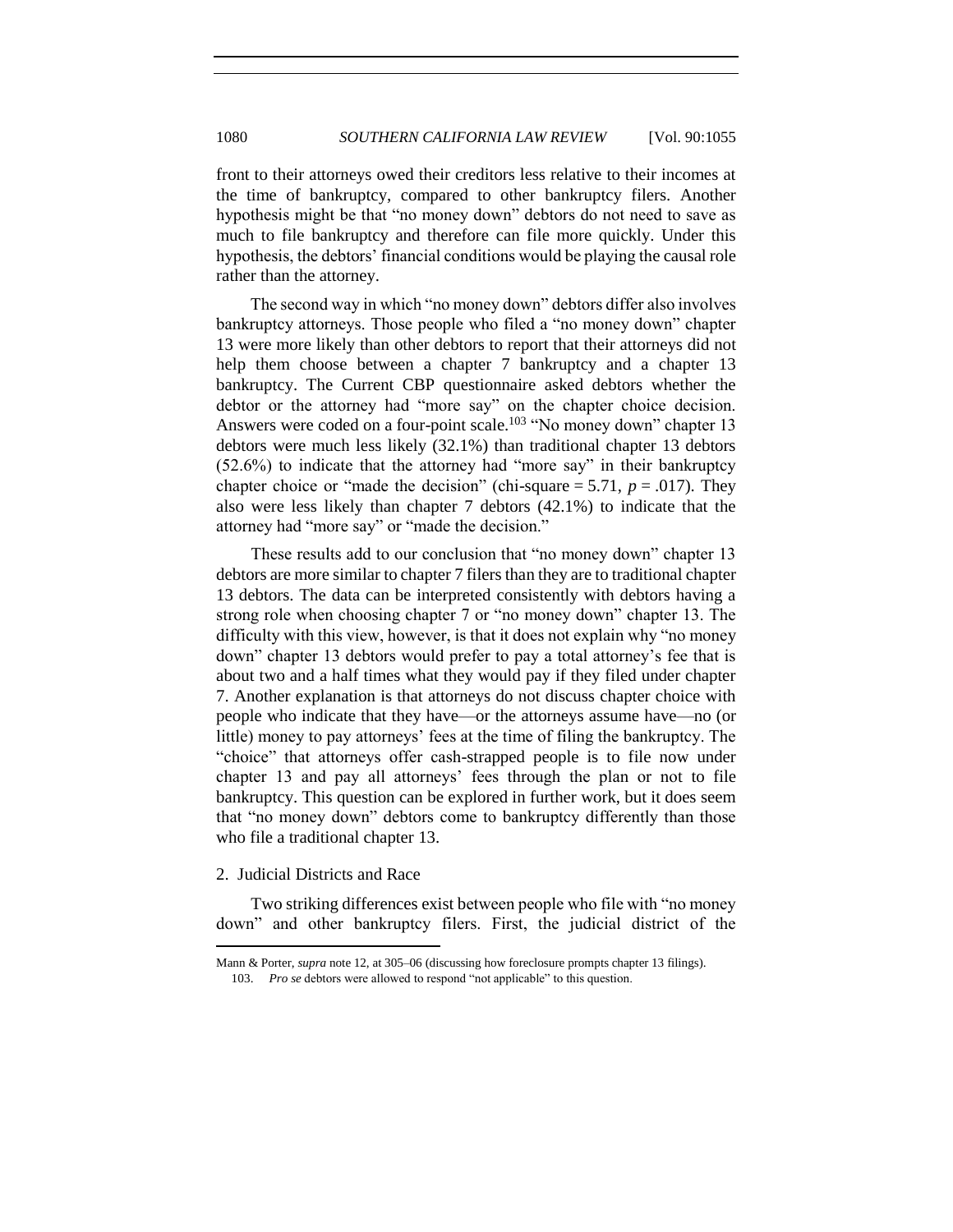bankruptcy is strongly related to the likelihood of a "no money down" filing. Second, a debtor's race is correlated with a "no money down" bankruptcy.

There is substantial variation by judicial district in the rate at which chapter 13 bankruptcies are filed. As a matter of definition, debtors in high chapter 13 districts are more likely to file chapter 13 cases.<sup>104</sup> Our significant finding is that high chapter 13 districts also are high "no money down" loci. In judicial districts in which the chapter 13 rate is at or below the national median, only 15.6% of chapter 13 bankruptcies are "no money down." By comparison, in judicial districts in which the chapter 13 rate exceeds the national median, the "no money down" percentage jumps to 45.9% (chisquare =  $130.80, p < .001$ ).

On the  $2007$  and Current CBP questionnaires,  $105$  respondents were asked to select the racial and ethnic groups with which they identify. Respondents were allowed to choose more than one group. In our analyses, a family is considered to be a particular race if either head of household selfidentified as that race on the questionnaire.

Figure 3 shows the breakdown of filing type by racial category. All races except African Americans had similar patterns of filing types. Although 23.7% of the households in our data were African American, almost half (48.9%) of those who filed "no money down" chapter 13 cases were African American,<sup>106</sup> a statistically significant difference (chisquare  $= 187.45$ ,  $p < .001$ ). Approximately one-quarter of African-American households filed with "no money down," as compared to less than  $8\%$  of other households. Based on this finding, we collapse the race categories to a binary outcome, comparing African Americans to debtors of all other races.

<sup>104.</sup> In our analyses, each observation is assigned the chapter 13 rate for the judicial district and year in which the case was filed. There is high year-to-year correlation in the chapter 13 rates across districts for the four years in our dataset (2007, 2013, 2014, and 2015). The correlation coefficients range from .991 to .999.

<sup>105.</sup> There are slight differences in the wording for the racial categories from the 2007 questionnaire and the Current CBP questionnaire, which uses wording similar to the Census categories. Also, the Current CBP questionnaire has two racial categories that were not present in 2007: "American Indian or Alaska Native" and "Native Hawaiian or Other Pacific Islander." Only 2.8% of respondents select one of these two new categories.

<sup>106.</sup> These figures combine data from the 2007 and Current CBPs.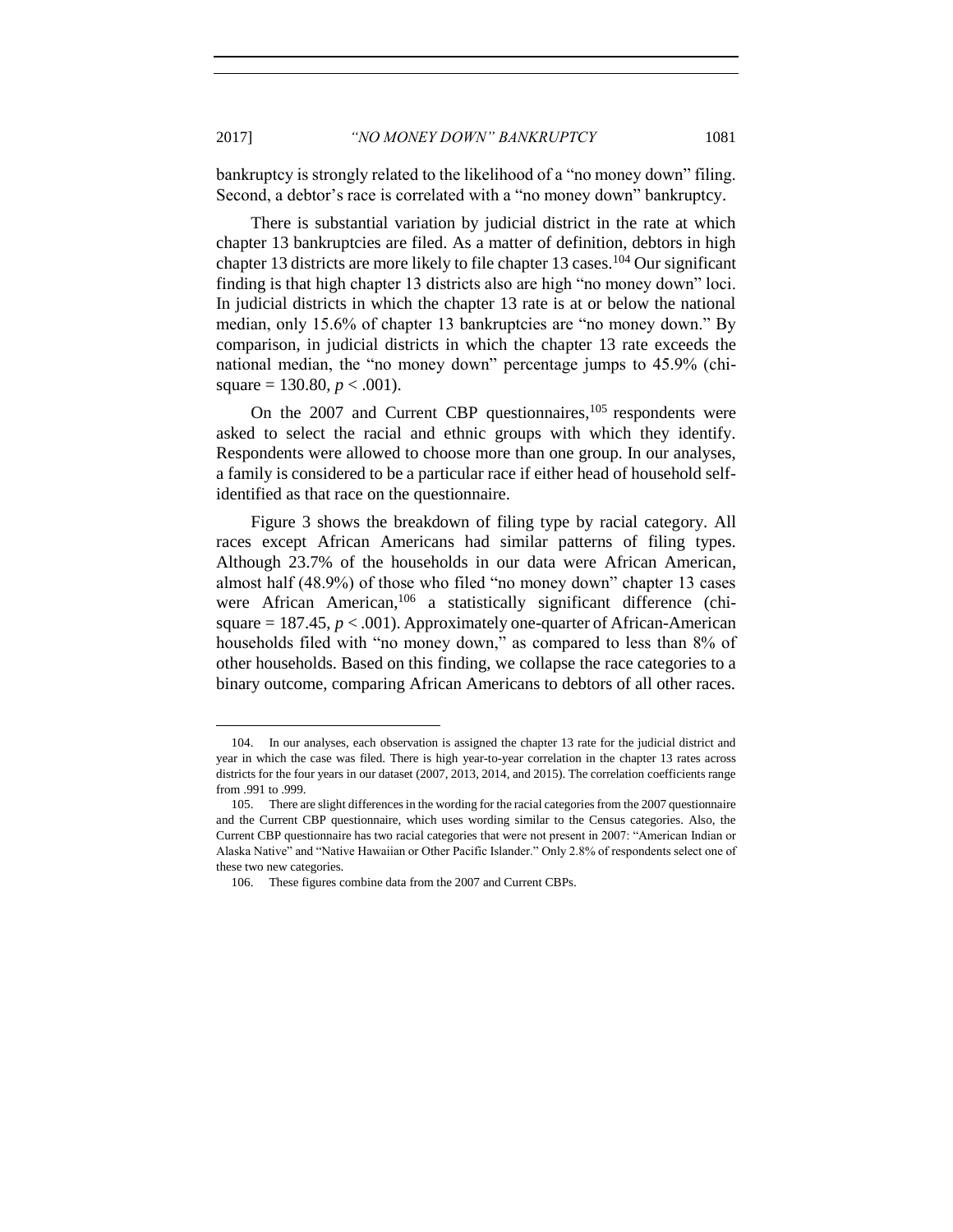

FIGURE 3. Race of "No Money Down" Chapter 13 Fliers as Compared to Chapter 7 and Traditional Chapter 13 Filers

Prior research has found that African Americans are statistically significantly more likely to file under chapter 13 than other similarly situated debtors,<sup>107</sup> a result which one of this Article's authors has linked to attitudes of bankruptcy attorneys.<sup>108</sup> This Article shows that African Americans are more likely to pay nothing towards attorneys' fees before bankruptcy and are more likely to file under chapter 13. It could be that being African American just happens to correlate with other factors that make one less likely to be able to pay attorneys' fees up front. For example, well-known wealth and income gaps for African Americans may mean they have fewer financial resources to afford the \$1,200 median chapter 7 fee. Similar points may be made about the finding on judicial districts. It could be that these districts just happen to have people in them who possess characteristics (other than place of residence) that make them more likely to file a "no money down"

*Note*: Figure 3 reports the percentage at which each racial group is selected into a chapter 7, a "no money" down" chapter 13, or a traditional chapter 13. Data from the 2007 and Current CBPs are combined. A household is considered to be of a particular race if either head of household self-identified as that race on a questionnaire. Respondents could identify with more than one race.

<sup>107.</sup> *See supra* note 48 and accompanying text.

<sup>108.</sup> *See supra* notes 49–51.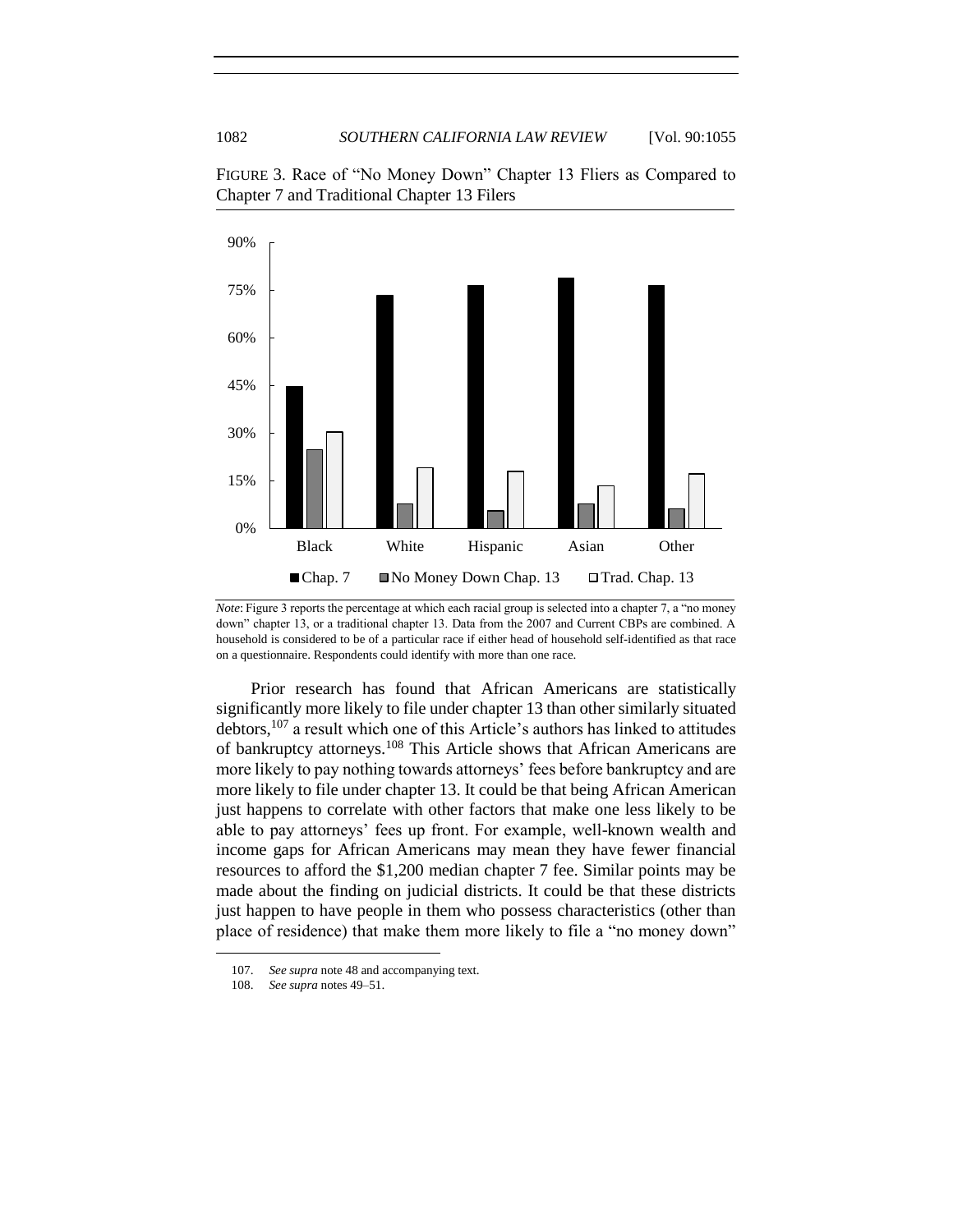Statistically, regression analysis controls for the possibility of confounding variables.<sup>109</sup> Our analyses suggest confounding variables are not driving the results on judicial district and race. In the next paragraphs, we explain our regression models. Readers versed in statistical analysis may want to skip to the next subheading in this Article.

A regression statistically controls for other variables in the model such that we can interpret the outcome of the regression as the effect of any particular variable while holding all other variables in the model constant. If we include, for example, a variable for race—the status of identifying as African American—in a regression with variables that include assets and income, we can interpret the outcome as if we were looking at two debtors with identical assets and identical income who only differed on race. This interpretation is true for any variable in our regression model (e.g., two debtors of the same race and income but who only differed on assets).

Regression analysis has its limits. First, it only captures the effect of the variables in the model. Although we think we have identified every variable in our model that could have an effect, we cannot prove that. Second, the regression will report the results that happen on average. The outcome of any particular case is not necessarily the same (and almost certainly not exactly the same) as the prediction of the regression. Third, and related to the first point, regression is ultimately about correlation. We have no way to rule out the possibility of another variable that would reduce or eliminate the effects identified in our analyses.

The outcome of interest in our study is categorical. Either someone files a chapter 7, a "no money down" chapter 13, or a traditional chapter 13. Because of the mathematics of regression analysis, a logistic regression is appropriate for a categorical outcome.<sup>110</sup> In a logistic regression, we are essentially measuring the chance of observing our outcome of interest (chapter 7, "no money down" chapter 13, or traditional chapter 13) while controlling for the influence of explanatory variables. Because our study involves more than two categories, we need to conduct a multinomial logistic

case.

 $\ddot{\phantom{a}}$ 

<sup>109.</sup> *See* ROBERT M. LAWLESS ET AL., EMPIRICAL METHODS IN LAW 257–88 (2d. ed. 2016) (providing an overview of regression analysis).

<sup>110.</sup> Another commonly used regression technique for categorical outcomes is a probit regression, which generally leads to very similar outcomes as a logistic regression. The principal difference between probit and logistic regressions is the mathematical function used to calculate the regression. *See id.* at 303–04. We ran a multinomial probit regression on our data and reached the same results (i.e., the same variables were statistically significant). We report the more easily interpreted results from the logistic regression.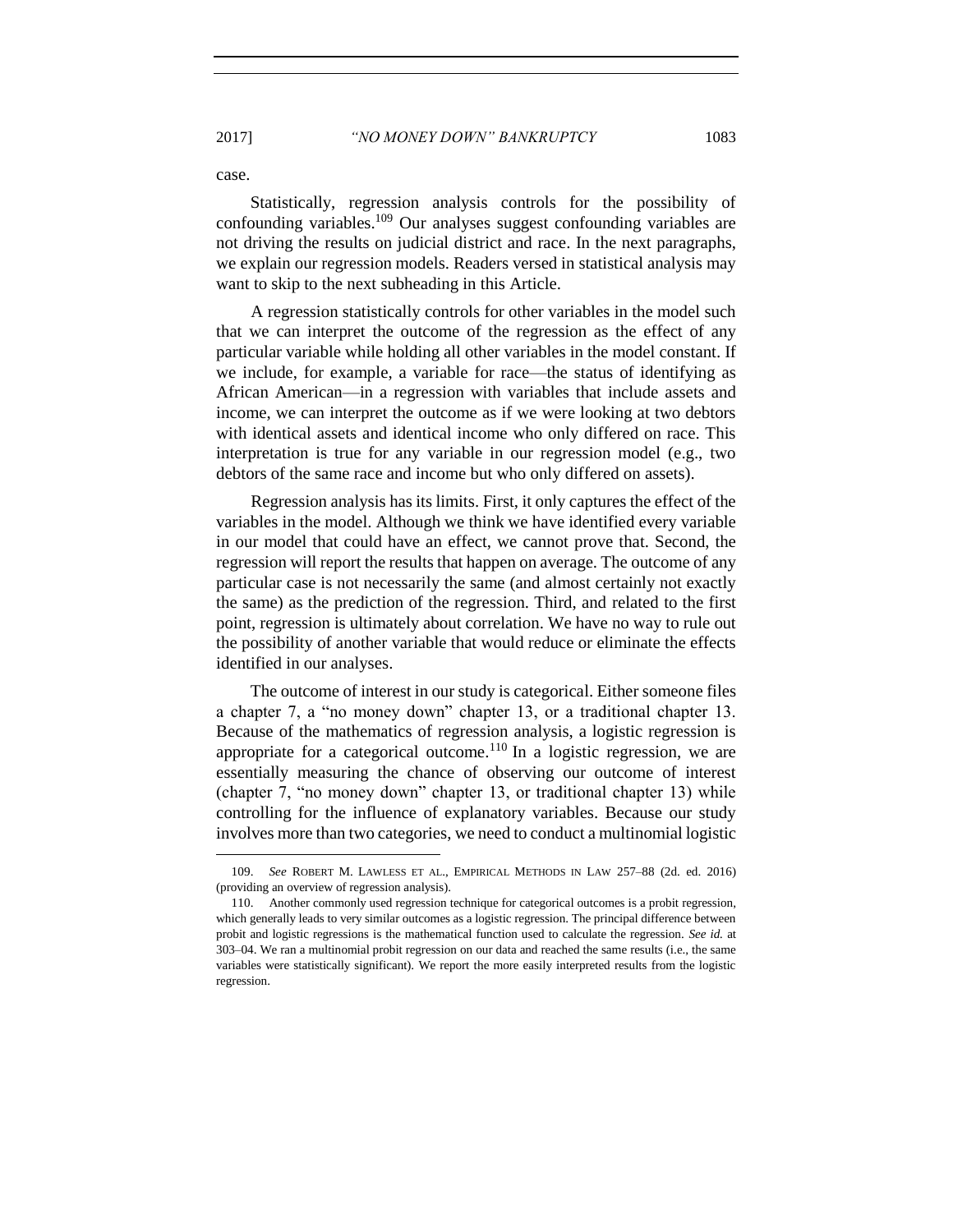# regression.<sup>111</sup>

In a multinomial logistic regression, the outcomes are measured against a base case. In our regressions, we used a chapter 7 filing as the base case. Thus, the regression results can be interpreted as the effect of a variable on a "no money down" chapter 13 or a traditional chapter 13 as compared to its effect on a chapter 7. We report relative risk ratios (see the Appendix for the full results) that are interpreted as the increase (or decrease) in relative risk that each particular variable has as compared to the base case. For example, if the relative risk ratio for owning a car is 1.2 for a "no money down" chapter 13, then someone who owns a car is 20% (1.2 times) more likely to file a "no money down" chapter 13 as compared to our base of a chapter 7. In traditional chapter 13 cases, assume this relative risk ratio moves to 1.5 times for persons owning a car. The interpretation is that persons owning a car are 50% more likely to file a traditional chapter 13 as compared to our base case of filing chapter 7. We also can conclude that owning a car has more of an effect on the decision to file a traditional chapter 13 as compared to our base category, a chapter 7. Relative risk ratios less than 1.0 are a reduction in risk. A relative risk ratio of 0.8 implies that the presence of the variable makes the outcome only 80% as likely to occur as without the variable.

With variables that are not "either/or" outcomes, the interpretation is somewhat more difficult. The relative risk ratio is the effect of a one-unit increase in the variable. If we saw a relative risk ratio for traditional chapter 13 of 1.2 on monthly income as measured in dollars, that would mean *each dollar* of monthly income made a debtor 20% more likely to file a traditional chapter 13. This would be a huge effect, needless to say, but the example is offered to explain how to interpret the data presented *infra*.

In our regressions, we use the natural logarithm of the financial variables rather than the numbers. We perform this transformation because the financial variables are highly skewed in our data as a result of a few debtors with extremely high incomes, assets, or debts and using the natural logarithms minimizes the skew in the data. $112$  For financial variables, a one-

112. Highly skewed variables in regressions generally bias results toward false positives. *See*

 $\ddot{\phantom{a}}$ 

<sup>111.</sup> An assumption of multinomial logistic regression is the "irrelevance of independent alternatives," essentially that the subject's decision does not depend on which alternatives are actually in the regression model. As applied to this study, an example of this assumption is that a debtor would be just as likely to choose a traditional chapter 13 or a "no money down" chapter 13 regardless of whether chapter 7 was on the books. This assumption might be violated in this study if, for example, debtors actually decided first between chapter 7 and chapter 13 and then, conditioned on choosing chapter 13, decided whether they would pay anything up front. Post-regression statistical tests strongly suggested there was no violation of the assumption of the irrelevance of independent alternatives, and therefore a multinomial logistic regression was appropriate.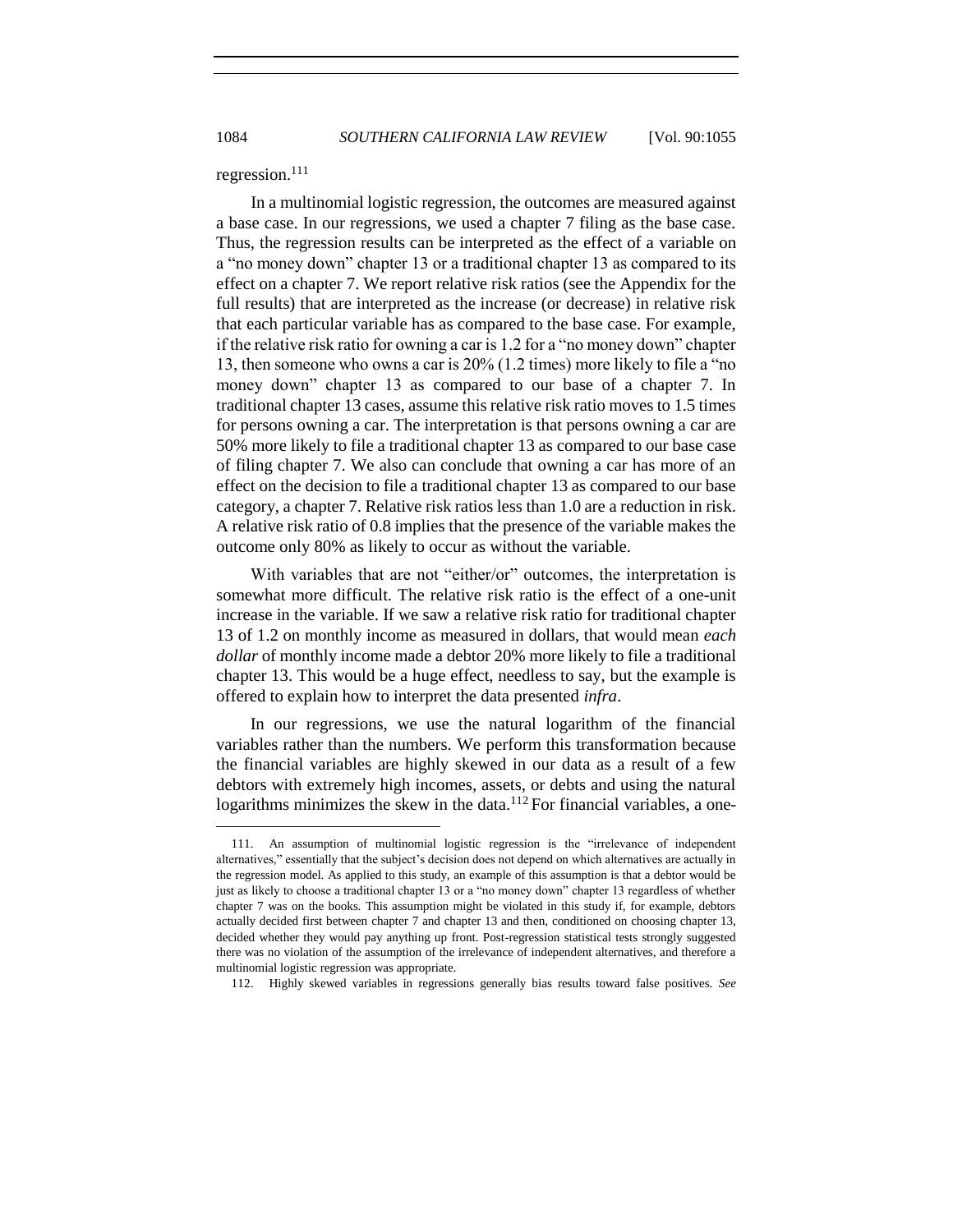unit increase is actually a one-unit increase in the natural logarithm rather than in the underlying variable.

#### a. Multinomial Logistic Regression: Measures Used

We start our regression analysis with the two variables of interest: race and the overall chapter 13 rate in the judicial district. We then introduce three sets of control variables to account for possible confounding effects.

The first set of control variables are financial characteristics that might make chapter 13 a good choice as well as determine the urgency of the filing and whether the debtor has funds to pay for attorneys' fees. We include income, total assets, total debt, total priority debt, and secured debt as a percentage of total debt. To reduce skewness and minimize the effect of extreme outliers, income, asset, and debt measures are both Winsorized at  $3.5$  standard deviations<sup>113</sup> and log-transformed. Obviously, having more income and assets are good proxies for ability to afford an attorney's fee. High-income individuals also may file chapter 13 because of the means test. Chapter 13 likewise allows debtors to give priority in repayment to secured and priority debts, while chapter 7 is better suited to quickly discharging large amounts of unsecured debt.

We also include three binary variables: whether the debtor owned a house, reported a lender threatening foreclosure as a reason for filing, or had filed bankruptcy in the prior eight years.<sup>114</sup> Chapter 13 is widely regarded as the "save your home from foreclosure" chapter, $115$  making homeownership an important control. The existence of foreclosure and home ownership also help to control for the urgency of a filing which may incline debtors more toward a "no money down" case. Because debtors may obtain a chapter 7 discharge only once every eight years, debtors who filed bankruptcy in the last eight years should be more likely to file under chapter 13.<sup>116</sup>

The second set of independent variables captures a debtor's non-

LAWLESS ET AL., *supra* note 109, at 290–97.

<sup>113.</sup> In regression analysis, extreme outliers can influence the outcome and result in false positives, finding a result where there is no result. A few debtors had extreme amounts of assets, debts, and income. A commonly used technique to deal with the outliers is Winsorization, where any outcome above a certain threshold is recoded at the threshold. In our calculations, we recoded any asset, debt, or income value that was more than 3.5 standard deviations from the mean as the value that equaled 3.5 standard deviations from the mean.

<sup>114.</sup> All of the variables came from court records with the exception of whether the debtor reported threatened foreclosure, which came from the CBP questionnaire.

<sup>115.</sup> Melissa Jacoby, *Bankruptcy Reform and Homeownership Risk*, 2007 U. ILL. L. REV. 323, 325– 326.

<sup>116.</sup> 11 U.S.C. § 727(a)(8) (2012).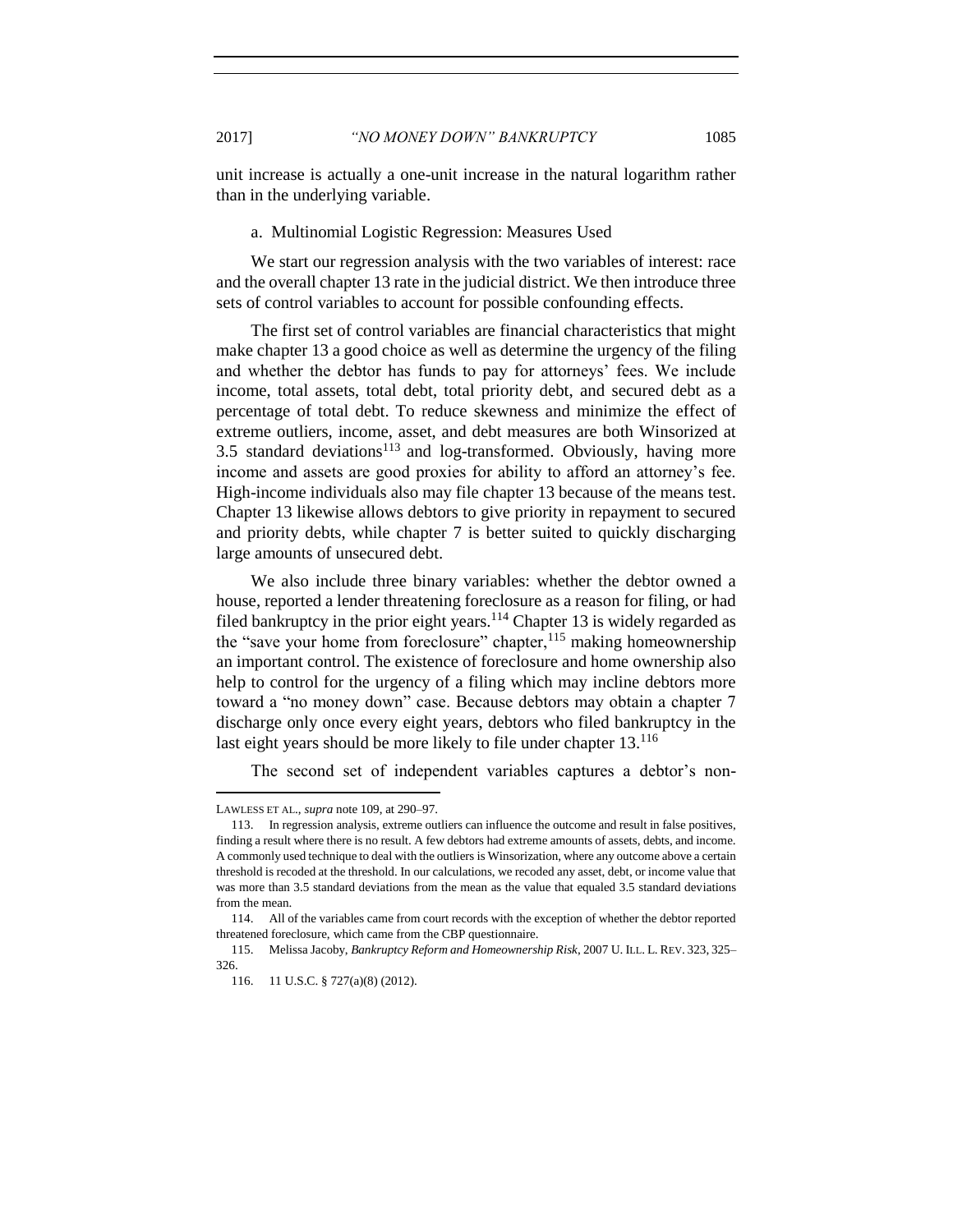bankruptcy efforts to address debt problems. We include three binary variables as self-reported by the debtor on the questionnaire and that measure pre-bankruptcy actions: (1) whether the debtor attempted to negotiate or work with creditors; (2) whether the debtor attempted to refinance debt; or (3) whether the debtor borrowed from family and friends.<sup>117</sup> It is possible that African Americans file "no money down" chapter 13 more frequently than other debtors because they are less able to work with their creditors outside of the bankruptcy system or less likely to ask others for help. Access to friends and family with funds who can perhaps help pay for a bankruptcy lawyer may be a particularly important variable in determining who files "no money down" bankruptcies, especially in light of research showing African Americans are less likely to have such access.

Third, we include demographic characteristics that may determine whether the debtor has disposable income or the general wherewithal to come up with the funds to pay an attorney. Specifically, we control for the number of dependents in the household, whether a single female headed the household, whether the debtor was living with a spouse or partner, whether the debtor had a bachelor's degree, and the age of the debtor.<sup>118</sup> For twoperson households, the existence of a bachelor's degree and age were averaged across both respondents.<sup>119</sup>

## b. Multinomial Logistic Regression: Results

Table 3 presents an abbreviated version of the regression results, with the full results appearing in the Appendix. In summary, the results of the multinomial logistic regression show large effects both for high chapter 13 districts and African-American households on the probability of filing with "no money down." In the initial models without controls (column 2) and as compared to a chapter 7, African-American households are 2.3 times as likely to file a traditional chapter 13 case and 3.3 times as likely to file a "no money down" chapter 13 case. An increase of one percentage point in the chapter 13 rate for the district only slightly increases the probability of a traditional chapter 13 (by 6%) but vastly increases the probability of filing a "no money down" chapter 13. That one percentage point translates into a 3.5-fold increase in the probability of filing a "no money down" case as

 $\ddot{\phantom{a}}$ 

<sup>117.</sup> We obtained all of these variables from the CBP questionnaire.

<sup>118.</sup> These variables also all came from the CBP questionnaire.

<sup>119.</sup> Because our regressions combine data from the 2007 CBP and the Current CBP, we ran separate regressions with control variables both (1) for the year of the data, and (2) for whether the data were from the 2007 CBP or the Current CBP. These variables were not significant, and their inclusion did not change the regressions. The same variables remained significant and the size of the effects for race and judicial district were approximately the same.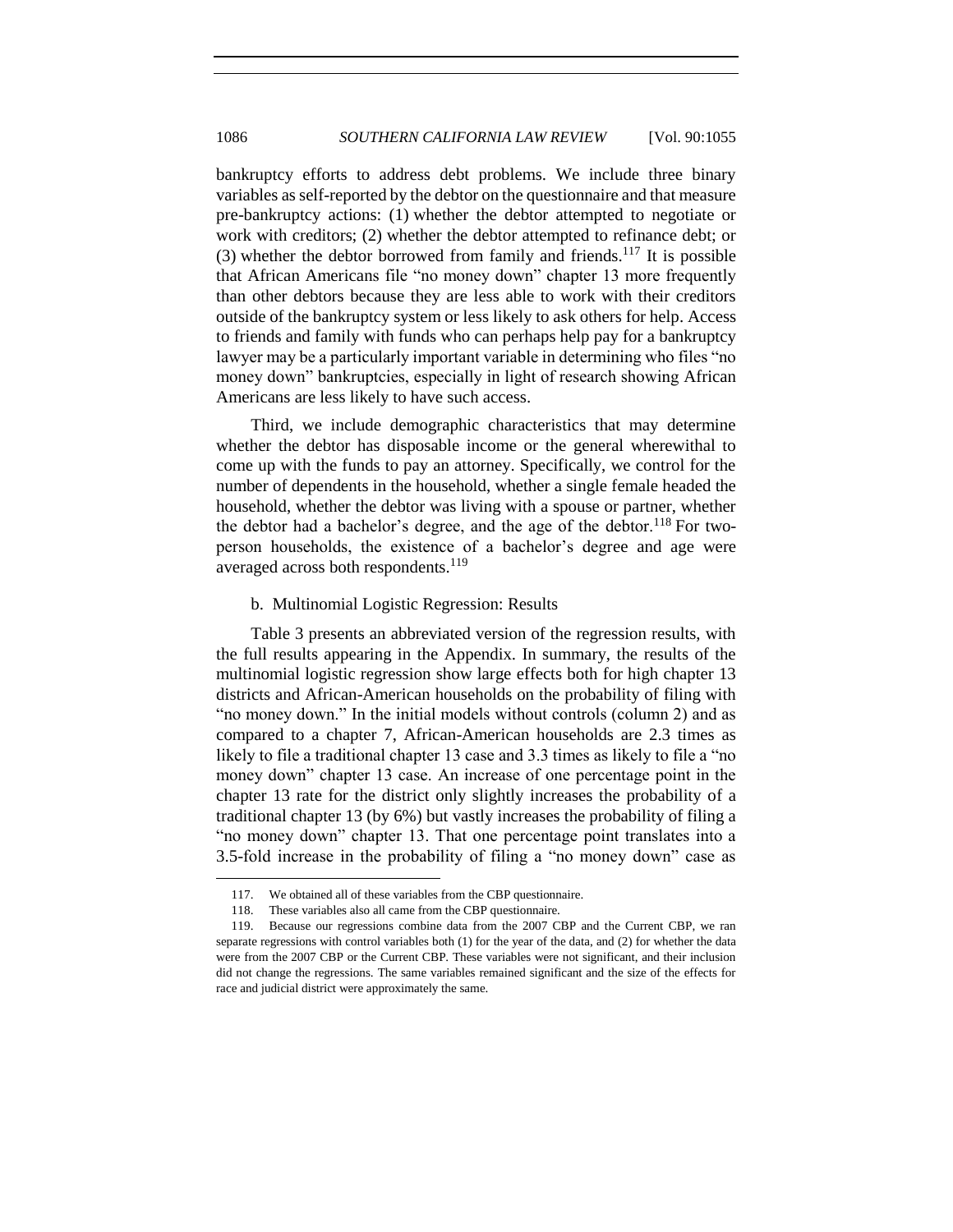compared to a chapter 7.

These effects remain even after controlling for the possible confounding variables in the model. Of the eight financial control variables (column 3), all but homeownership had the expected effects in the model. Higher income, higher total assets, higher priority debt, higher secured-to-total debt, a previous bankruptcy filing, and a debtor's report that foreclosure prompted the filing all were associated with filing a "no money down" chapter 13 case. Also as expected, higher total debts had a negative association with filing with "no money down."

|                                   | (1)     | (2)     | (3)       | (4)      | (5)      |
|-----------------------------------|---------|---------|-----------|----------|----------|
| <b>Base outcome: chapter 7</b>    |         |         |           |          |          |
| Traditional chapter 13            |         |         |           |          |          |
| African-American household        | $2.59*$ | $2.28*$ | $2.08*$   | $2.07*$  | $2.06*$  |
| Chapter 13 rate in district       |         | $6.71*$ | $10.92*$  | $10.73*$ | $12.25*$ |
| <u>"No money down" chapter 13</u> |         |         |           |          |          |
| African-American household        | $5.34*$ | $3.34*$ | $2.83*$   | $2.83*$  | $2.83*$  |
| Chapter 13 rate in district       |         | 349.53* | $406.39*$ | 419.14*  | 574.30*  |
| Control variables included        |         |         |           |          |          |
| Financial                         |         |         | yes       | yes      | yes      |
| Prebankruptcy workouts            |         |         |           | yes      | yes      |
| Other demographics                |         |         |           |          | yes      |

TABLE 3. Multinomial Regressions on Probability of Case Type

*Note*: Table 3 presents the results of multinomial regressions on bankruptcy case type. The table reports relative risk ratios with the base outcome being a chapter 7 filing. Statistical significance at the level is indicated by an asterisk. The presence of control variables is indicated, not necessarily whether those variables were significant. Full results and summary statistics appear in the appendix.

Homeownership did not have the expected positive association with "no money down" filings. However, this result largely is because homeownership correlated highly with other financial variables, such as total assets. If the total assets variable is omitted from the regression equation, homeownership becomes positively associated with "no money down" chapter 13 filings.<sup>120</sup>

<sup>120.</sup> The same was true with a prior study of African American's higher incidence of filing chapter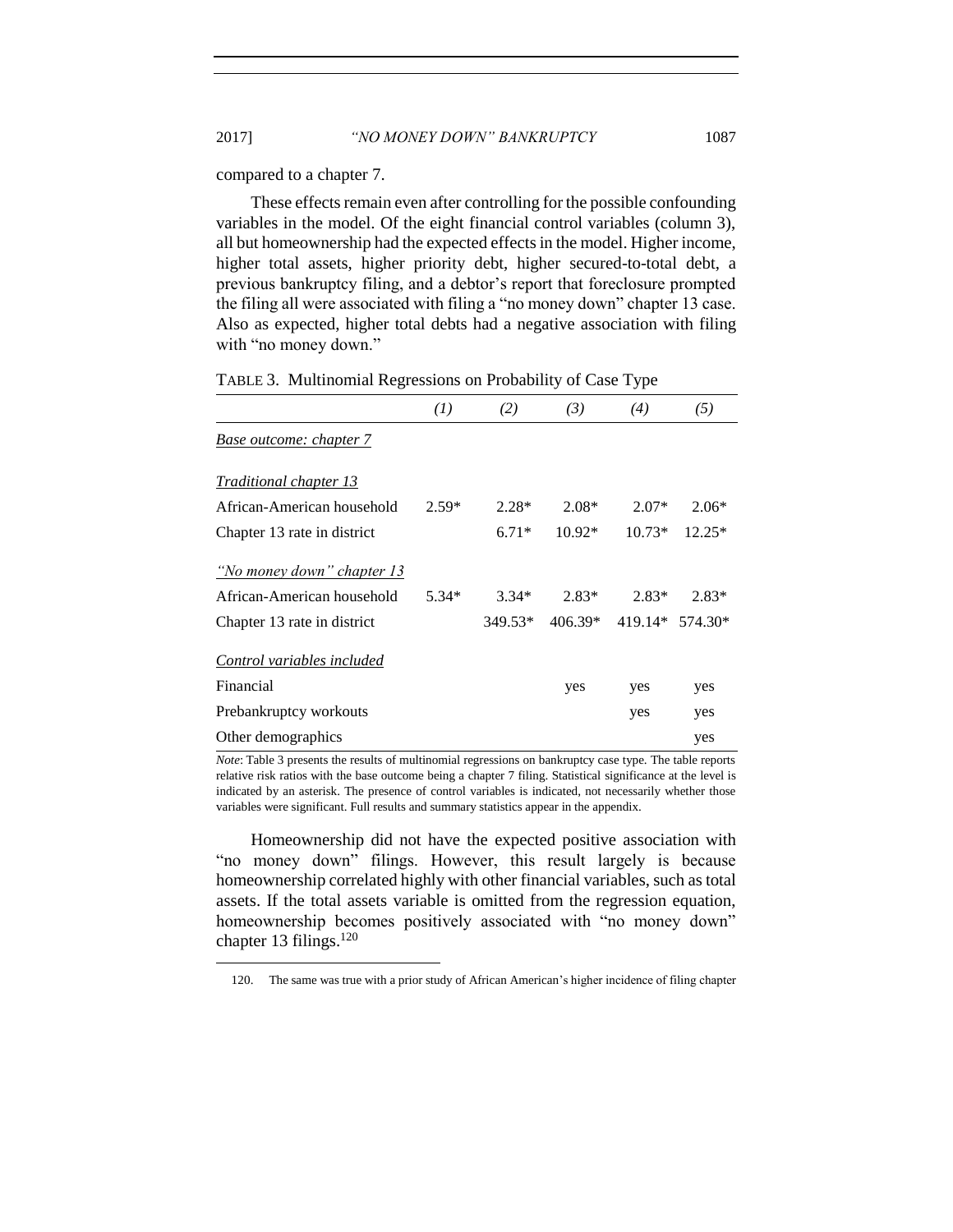Importantly, including these financial controls in the model lowers but does not eliminate the "no money down" effect with regard to African-American households. Because socio-economic realities produce financial variables that are correlated in one direction or another with African-American households, it is not surprising these financial variables moderate the effect of race. Notably, race has a measurable effect above and beyond the financial variables in the model. Put another way, the race effect on "no money down" bankruptcies cannot be explained away by financial differences between African Americans and debtors of other races.

Including debtors' attempts to deal with creditors and other, non-race demographics (columns 4 and 5) does not materially change the race effects and actually increases the judicial district effects. The only control variable that had any effect was the presence of dependents under the age of eighteen. Children are associated with a lower probability of filing a traditional chapter 13 and an even still lower probability of filing a "no money down" case. In the full model (column 5), an African-American household is approximately twice as likely to file a traditional chapter 13 case and 2.8 times as likely to file a "no money down" chapter 13 case, both as compared to a chapter  $7^{121}$ 

Judicial districts' effects become even larger in the presence of controls. An increase of one percentage point in the chapter 13 rate in the district makes a "no money down" bankruptcy 5.7 times as likely as a chapter 7. Figure 4 is a graphical depiction of these relationships. It uses the regression results to predict the probability of a chapter 7, a traditional chapter 13, or a "no money down" chapter 13 filing, given particular characteristics of the debtor. We specify all variables to their mean (average) values and then examine the probability of filing the different types of cases based on: (1) whether the debtor identifies as African American, and (2) the cases in the judicial district that are chapter 13 cases, in increments of ten percentage points from 10% to 80% (mimicking the real-world distribution).

In all of the lines, probabilities associated with African Americans are marked with an "X" and those with all other debtors are marked with a circle. Using the points on the left-hand side of the graph as reference: (1) the top two lines on the graph are the probabilities that a household will file chapter 7; (2) the next two lines are the probabilities that a household will file a

 $\ddot{\phantom{a}}$ 

<sup>13</sup> in general. *See* Braucher et al., *Race*, *supra* note 7, at 402–03 (reporting that homeownership became positively associated with filing under chapter 13 when total assets were omitted from the regression equation).

<sup>121.</sup> This effect size is roughly similar to that reported in Braucher et al., *Race*, *supra* note 7, at 400 (reporting African-American households about twice as likely to file chapter 13 than chapter 7 after controlling for possible confounding variables).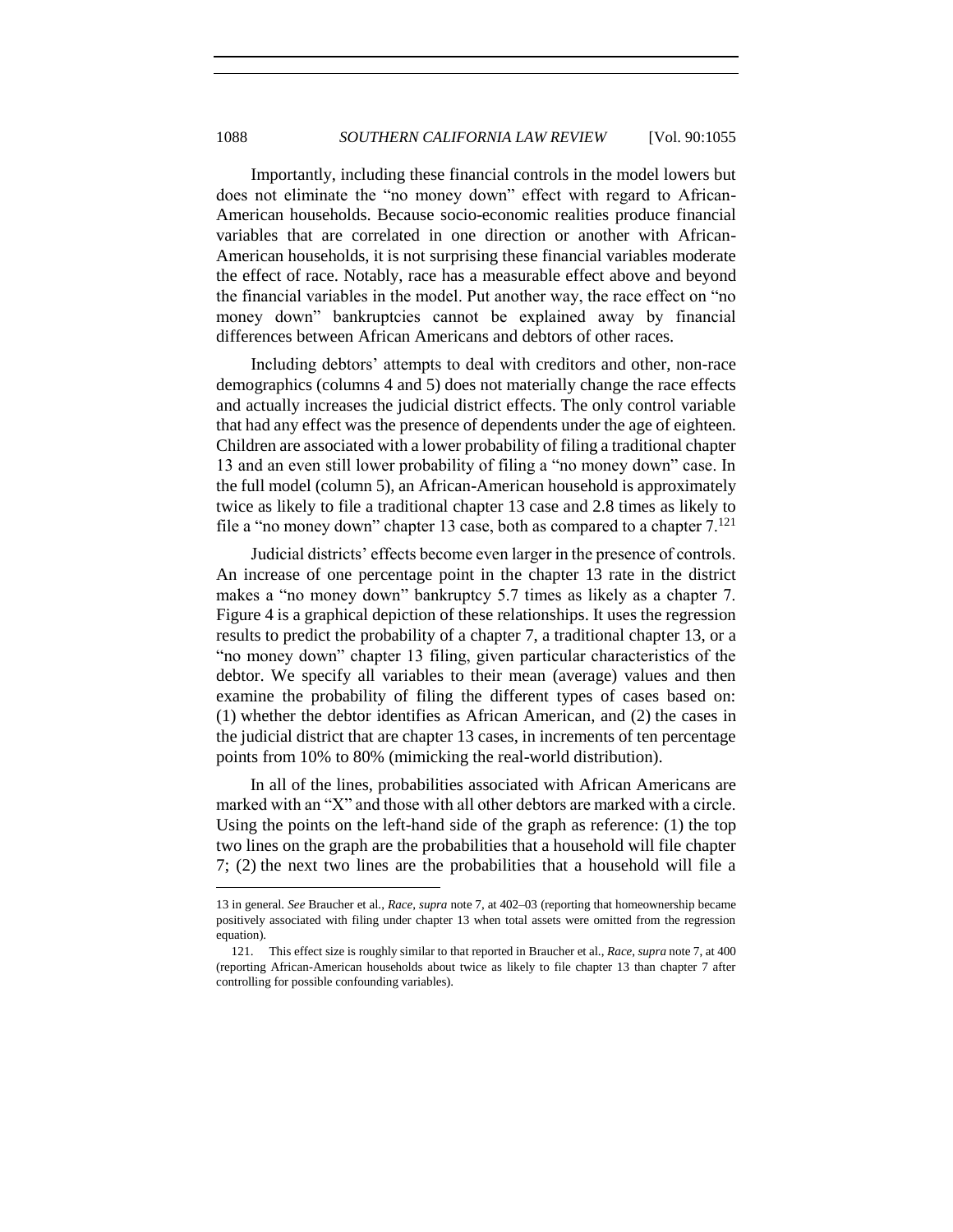# 2017] *"NO MONEY DOWN" BANKRUPTCY* 1089

traditional chapter 13; and (3) the bottom two lines are the probabilities that a household will file a "no money down" chapter 13.





*Note*: After controlling for the variables included in the multinomial regression in Table 3, Figure 4 shows the probability of filing a chapter 7 bankruptcy ("Chap 7s"), a "traditional" chapter 13 (with some prepetition payment of attorneys' fees) ("Trad. 13"), or a "no money down" chapter 13 ("NMD 13"). Across the x-axis is the percentage of chapter 13s filed in the district. For each type of case, two lines are shown based on whether a head of household identified as African American (AfAm) or not. The graph shows that the probability of filing a "no money down" chapter 13 increases as the overall percentage of chapter 13s in a district rises and is always greater where a head of household identified as African American.

In districts with lower percentages of chapter 13 versus chapter 7 filings, all debtors have low probabilities of filing chapter 13. But in low-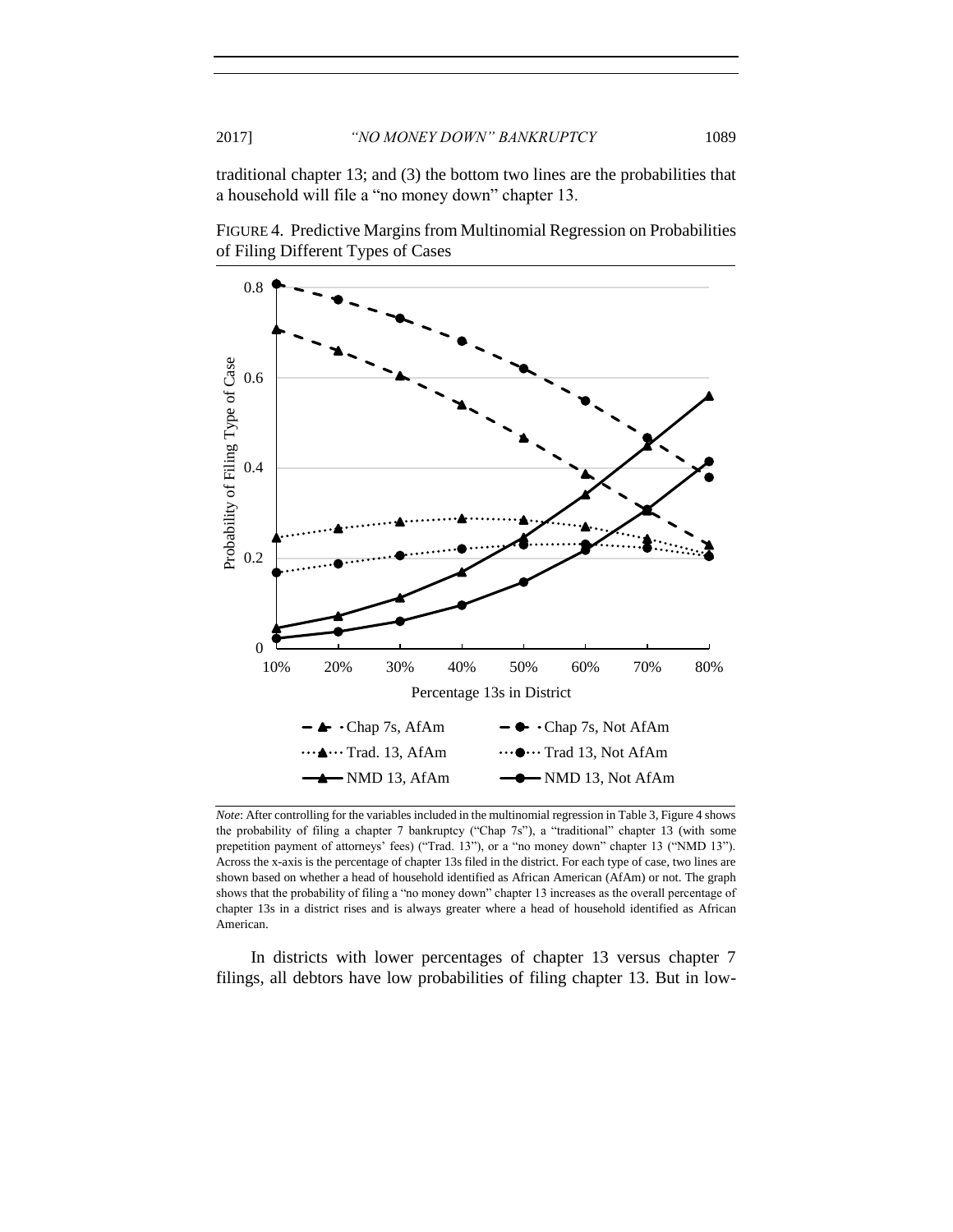percentage chapter 13 districts, African-American households have a higher probability of filing chapter 13 than those of other races. This is shown in the difference between the top two lines on the left-hand side of Figure 4. This finding confirms prior research.<sup>122</sup>

Also, in low-percentage chapter 13 districts, traditional chapter 13 filings are more prevalent than "no money down" filings. This effect is true for both African-American households and those of other races. For example, in a district where chapter 13 proceedings are only 10% of the caseload, an African-American household has a 4.5% probability of filing a "no money down" case as compared to a 2.2% probability for all other households.

As one moves toward higher-percentage chapter 13 districts, the race effect becomes even greater, and all households' probabilities of filing a "no money down" versus a traditional chapter 13 case reverse. For districts where 80% of the cases are chapter 13 filings, an African-American household has a 58.1% probability of filing a "no money down" case as compared to a 42.3% probability for all other households. In high-percentage districts (60% of all cases are chapter 13s), every household's probability of filing a traditional chapter 13 is lower than filing a "no money down" case. For the highest-percentage chapter 13 districts (80% of all cases are chapter 13), the lines converge for traditional chapter 13 filings. This suggests there is no race effect as to who files a traditional chapter 13 in these districts. The race effect in who files chapter 13 in these districts is driven by the "no money down" cases. Because these probabilities are computed from the full regression model, they represent the probabilities after controlling for the possibly confounding variables in the regression.

Figure 4 suggests an explanation for why some judicial districts exhibit high chapter 13 rates, especially combined with the findings regarding the similarities between chapter 7 and "no money down" chapter 13 cases. In districts with low overall chapter 13 filing rates, traditional chapter 13 filings account for much of the difference between African American and other households' chapter 13 rates, though these differences are smaller. As the chapter 13 rate in a district increases, "no money down" chapter 13 proceedings account for a greater portion of the difference in households' chapter 13 rates. In districts in which 60% or more of consumer bankruptcy filings are under chapter 13, almost all of the difference in the chapter 13 rate between African-American households and non-African-American households is solely attributable to "no money down" chapter 13. In short,

<sup>122.</sup> Braucher et al., *Race*, *supra* note 7, at 400–05.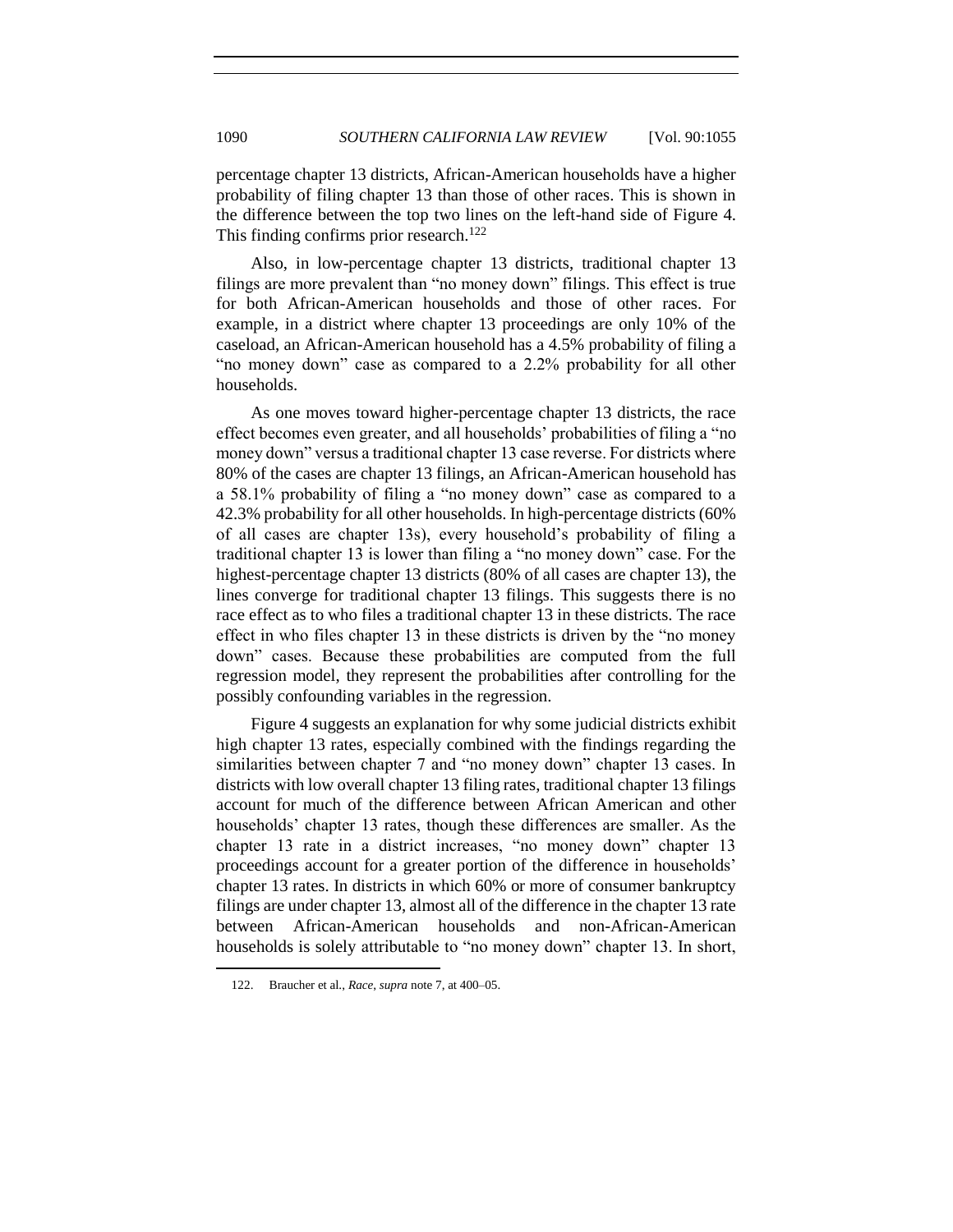the higher chapter 13 rates in certain districts seem to result from cases moving from chapter 7 to "no money down" chapter 13. This phenomenon is then most prevalent among African-American households.

Though "no money down" bankruptcy is most prevalent among African Americans, it should be noted that other individuals and families also file under chapter 13 with "no money down." Over half (51.1%) of "no money down" chapter 13 filings are those of non-African-American households. And, as shown by Figure 4, in places where most consumers file chapter 7, people of all races use the "no money down" bankruptcy option at comparable rates. The concerns about a bankruptcy attorney's influence and the cost of filing chapter 13 should animate the discussion of the implications of "no money down" bankruptcy, regardless of the racial aspect of this phenomenon.

c. Robustness: Prepay Ratio

At this point in the Article, we have explored the categorical variable of whether someone files a chapter 7, a traditional chapter 13, or a "no money down" chapter 13. Another possibility is to assess the percentage of attorneys' fees paid prior to filing, which could range from 0% to 100%. This continuous variable should exhibit the same patterns reflected in our categorical variable.

One significant problem prevents such an analysis from being useful. For reasons explained in Part II, almost all debtors who file under chapter 7 pay 100% of attorneys' fees prior to filing. In our data, 81.1% of all chapter 7 debtors paid the entire attorneys' fee up front. The mean prepayment in chapter 7 is 86.6%. If anything, it is unclear why these figures are not closer to 100%, a topic that merits further research. For our purposes, this means that the prepayment ratio is effectively a categorical variable. High prepayment ratios invariably signal a chapter 7 case.

We thus limit our focus to the prepayment ratio across chapter 13 filings. On average, African-American households in chapter 13 prepay 11.4% of their attorneys' fees as compared to 22.6% for all other debtors  $(t = 6.68, p < .001)$ . In judicial districts above the median for chapter 13 rates, the prepayment ratio averages 11.3% as compared to 30.5% in belowmedian districts, a result that is again statistically significant  $(t = 15.18, p < .001)$ . Both of these effects are in the same direction and confirm the results from the categorical outcome variables.

As with our analysis for the categorical outcome, we regressed against the prepayment ratio using the same control variables in Table 3. Across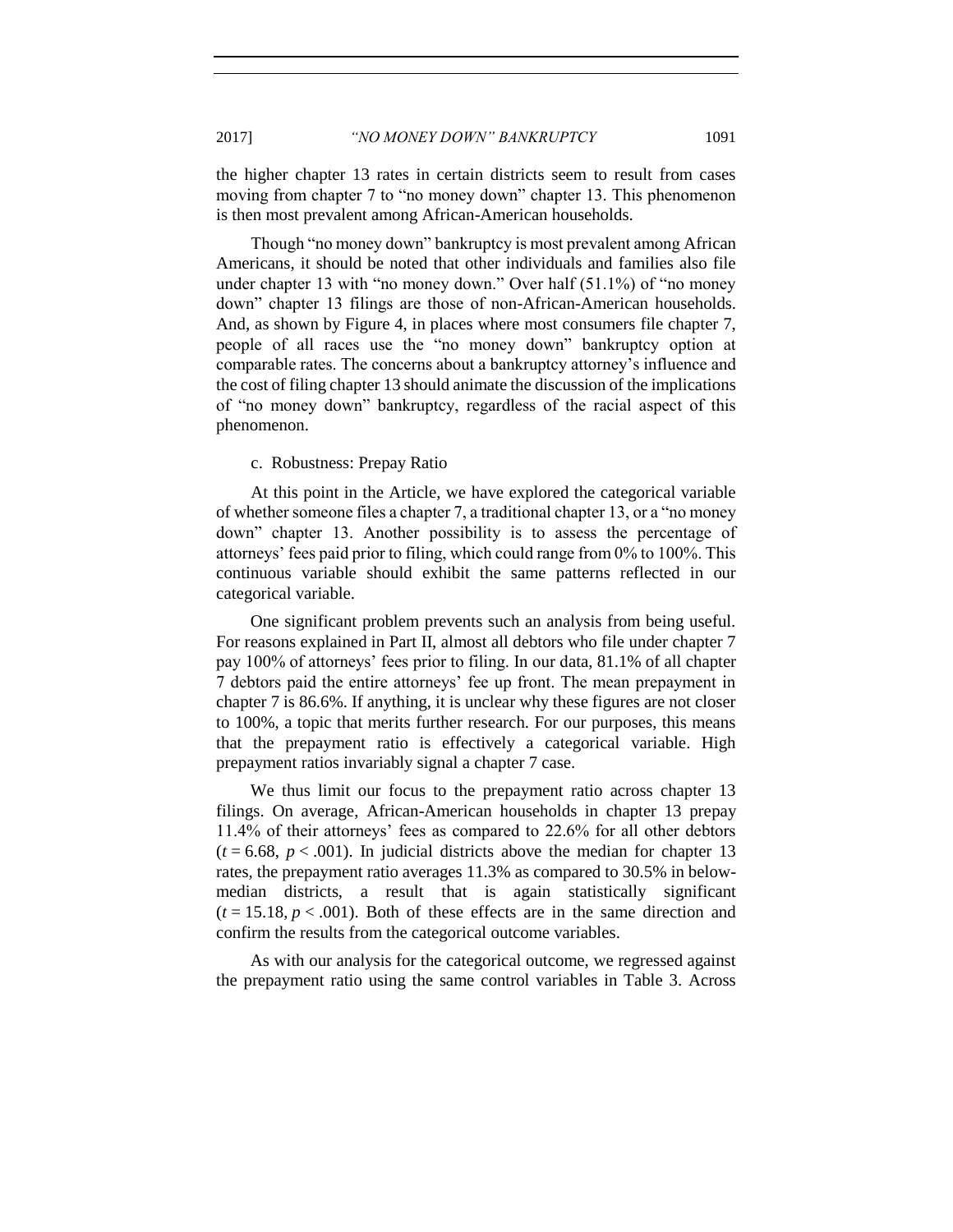different regression specifications, judicial district remains a strong negative indicator of the prepayment ratio. Race is a strong negative predictor in the regressions, including those that control for possible differences in the regression modeling across judicial districts (namely, clustering standard errors at the district level). When the natural logarithm of the prepayment ratio is used to minimize problems in the regression model, race remains a negative predictor, although only significant at *p* = .08.

Our analysis of the prepayment ratio supports the findings from the categorical outcomes. Despite using fewer cases due to dropping chapter 7 cases from the analysis, and therefore having less statistical power, we still observe the same patterns of outcomes as with the categorical variables. Judicial district and race remain correlated with "no money down" bankruptcies.

# D. CASE OUTCOMES

<span id="page-37-0"></span>Having determined that those who file "no money down" chapter 13 cases enter bankruptcy with finances more similar to chapter 7 debtors than traditional chapter 13 debtors, we move to examining case outcomes. We are interested in how debtors fare in bankruptcy in each of our three case categories. As previously noted, only approximately one in three chapter 13 cases end in a discharge,  $123$  while almost all chapter 7 cases end with a discharge.<sup>124</sup> If "no money down" cases are dismissed at rates similar to other chapter 13 cases, then this subset of people is paying more to access bankruptcy, yet is much less likely to receive bankruptcy's most significant benefit—forgiveness of debt.

Data from the Current CBP, at present, are limited in regard to case disposition because most chapter 13 repayment plans are three to five years in duration. As of this Article's writing, 74.1% of chapter 13 cases from the Current CBP remain pending, as shown in Table  $4.125$ 

<sup>123.</sup> *See supra* notes 33–35.

<sup>124.</sup> *See supra* note 27 and accompanying text.

<sup>125.</sup> For cases filed in 2013, 2014, and the first half of 2015, we report status as of approximately one year after the case was filed. For cases filed in the latter half of 2015, we report status as of approximately one month after the case was filed.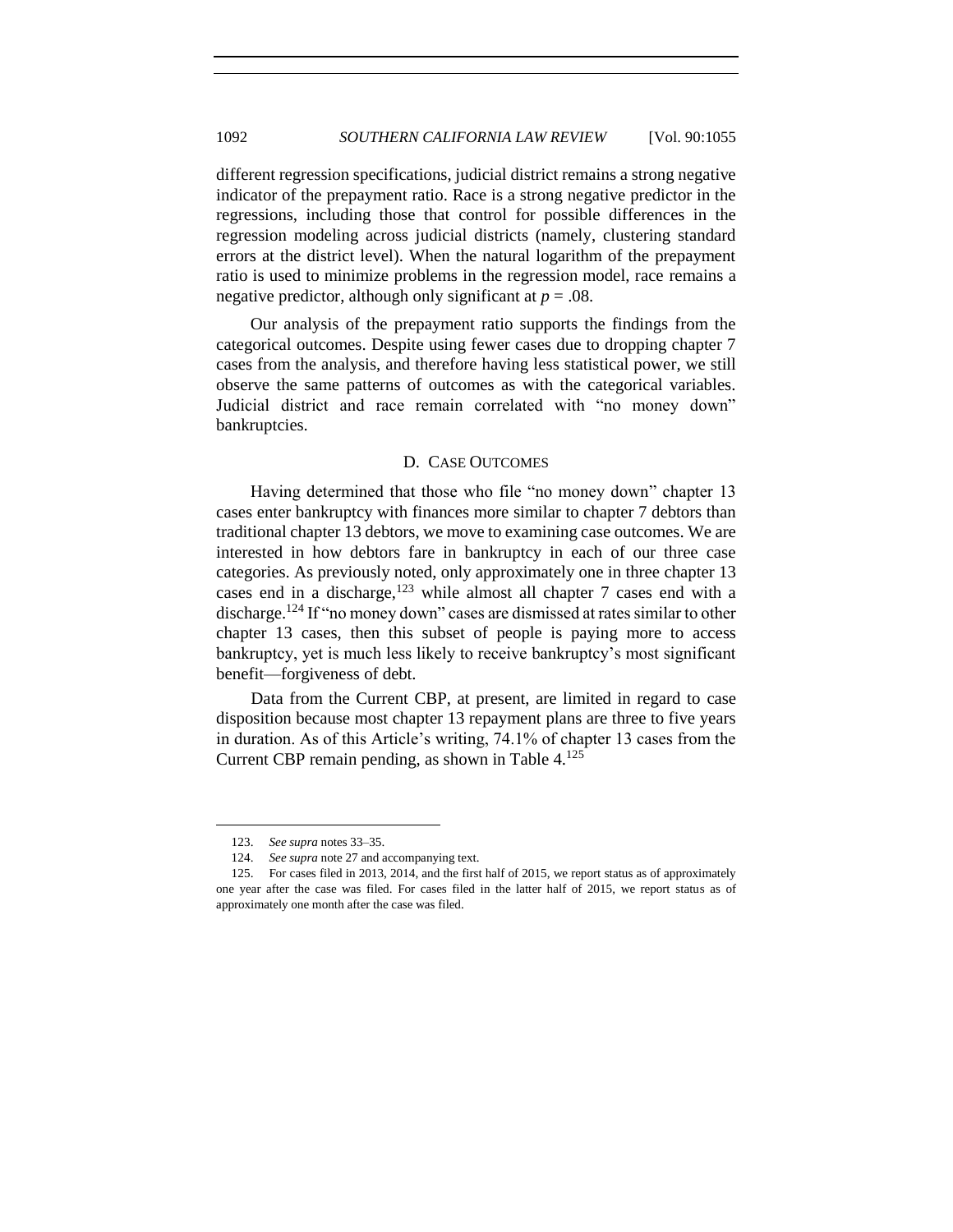|            | Chapter 7 | "No Money Down"<br>Chapter 13 | Traditional<br>Chapter 13 |
|------------|-----------|-------------------------------|---------------------------|
| Dismissed  | 4.4%      | 23.8%                         | 19.5%                     |
| Discharged | 78.8%     | 4.3%                          | 4.9%                      |
| Pending    | 16.8%     | 72.0%                         | 75.6%                     |

TABLE 4. Case Outcomes by Chapter, Current CBP

*Note*: Table 4 reports the disposition of cases from the Current CBP. For cases filed in 2013, 2014, and the first six months of 2015, case status is reported as of one year after the case was filed. For cases filed in the latter half of 2015, case status is reported as of one month after the case was filed.

Although most chapter 13 cases from the Current CBP are pending, the percentage of "no money down" chapter 13 cases that have already been dismissed is more than five times higher than the percentage of chapter 7 cases that have been dismissed. If these "no money down" debtors had filed chapter 7, the chapter that may better suit their financial problems, most would likely have received a discharge of their debts. Instead, they spent time and at least some money (and maybe more than twice as much money as for chapter 7) only to have their bankruptcy cases dismissed.

Outcomes of cases from the 2007 CBP provide a fuller picture of how "no money down" bankruptcies fare. As of the writing of this Article, all but two (less than 0.1%) of the chapter 13 cases from the 2007 CBP have concluded. Table 5 reports the outcomes of cases from the 2007 CBP, distinguished by chapter.

TABLE 5. Case Outcomes by Chapter, 2007 CBP

|            | Chapter 7 | "No Money<br>Down" Chapter 13 | Traditional<br>Chapter 13 |
|------------|-----------|-------------------------------|---------------------------|
| Dismissed  | 3.0%      | 54.6%                         | 48.6%                     |
| Discharged | 97.0%     | 45.4%                         | 51.4%                     |

*Note*: Table 5 reports the disposition of cases from the 2007 CBP. Case status is reported as of July 2016. Two chapter 7 cases that remained pending as of July 2016 are excluded.

Because we count chapter 13 cases converted to chapter 7 and then dismissed or discharged in the "no money down" and traditional chapter 13 outcomes, the discharge rate for chapter 13 cases is higher than prior findings, which only report discharges of chapter 13 filings after plan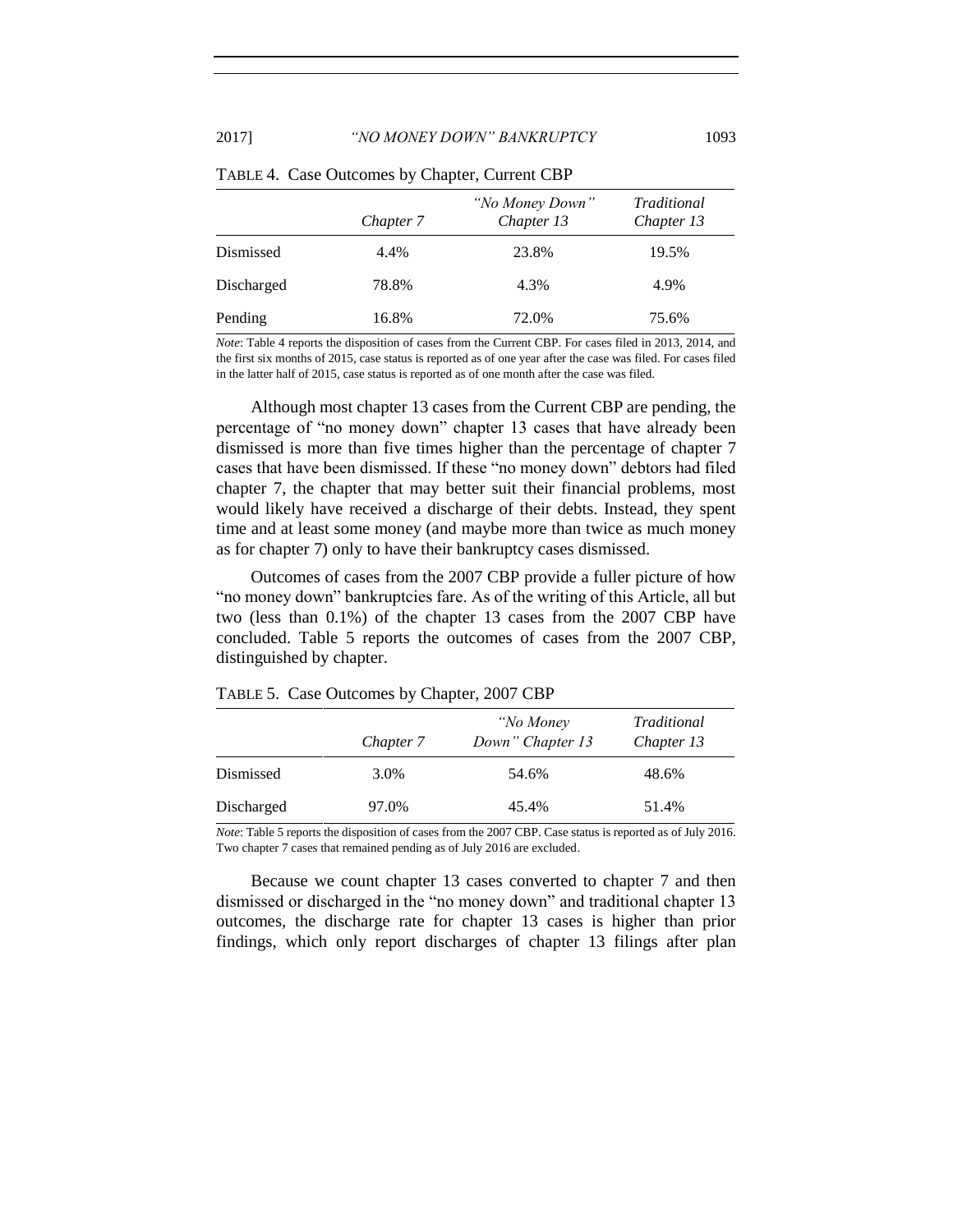completion.<sup>126</sup> Although "no money down" chapter 13 cases were less likely to end in a discharge than traditional chapter 13 cases, the difference is not statistically significant (chi-square  $= 2.32$ ,  $p = .128$ ). Nonetheless, the dismissal rate for "no money down" chapter 13 cases is eighteen times higher than chapter 7 cases. If "no money down" debtors had opted for chapter 7, almost all of their bankruptcy cases would have ended in a discharge of their debts. Instead, they paid more and received less in bankruptcy.

# E. UNDERSTANDING "NO MONEY DOWN" BANKRUPTCY

<span id="page-39-0"></span>Why would a debtor file under chapter 13 with "no money down" and pay almost \$2,000 more in attorneys' fees, rather than wait the seven or eight months necessary to save enough to file under chapter 7 and pay attorneys' fees up front?<sup>127</sup> Why would a bankruptcy attorney propose that a client file under chapter 13 with "no money down" when the client's finances suggest that chapter 7 is the better option and the majority of chapter 13 cases end in conversion to chapter 7 or dismissal? Our data cannot explain the development and growth of "no money down" bankruptcy, but we can offer some potential reasons based on prior research about how people behave when they are chronically financially distressed and about attorney-client relationships.

Put simply, the phenomenon of "no money down" bankruptcy seems to reflect concerns about money—for both debtors and bankruptcy attorneys. Each faces incentives to choose the more expensive and less successful chapter 13 over chapter 7. And the effects of these incentives appear to have increased since 2007, pushing more people to file under chapter 13 without paying any attorneys' fees up front.

To understand why debtors may find "no money down" bankruptcy attractive, recall that by the time most people turn to bankruptcy, they have struggled for years to pay their debts. Many debtors have asked family and friends for help; have sold their possessions; or have taken out credit card, payday, and other loans.<sup>128</sup> They are broke and have been for some time. Research shows that living under such conditions of financial scarcity fundamentally changes how people think about money and expenses. Rather

<sup>126.</sup> *See supra* note 6.

<sup>127.</sup> Chapter 13 plans typically provide for the payment of attorneys' fees on an expedited basis. *See supra* note 70 and accompanying text. Assuming that a debtor will pay the mean of approximately \$3,200 in attorneys' fees over eighteen months, a debtor will pay about \$175 in attorneys' fees per month. If a debtor saved that much per month prior to filing bankruptcy, it would take a debtor about 7 months to save up the mean of \$1,200 that attorneys charge to file a chapter 7 case.

<sup>128.</sup> *See supra* Part II.C.1. Both the 2007 and Current CBP questionnaires asked respondents how they dealt with their debts prior to filing bankruptcy.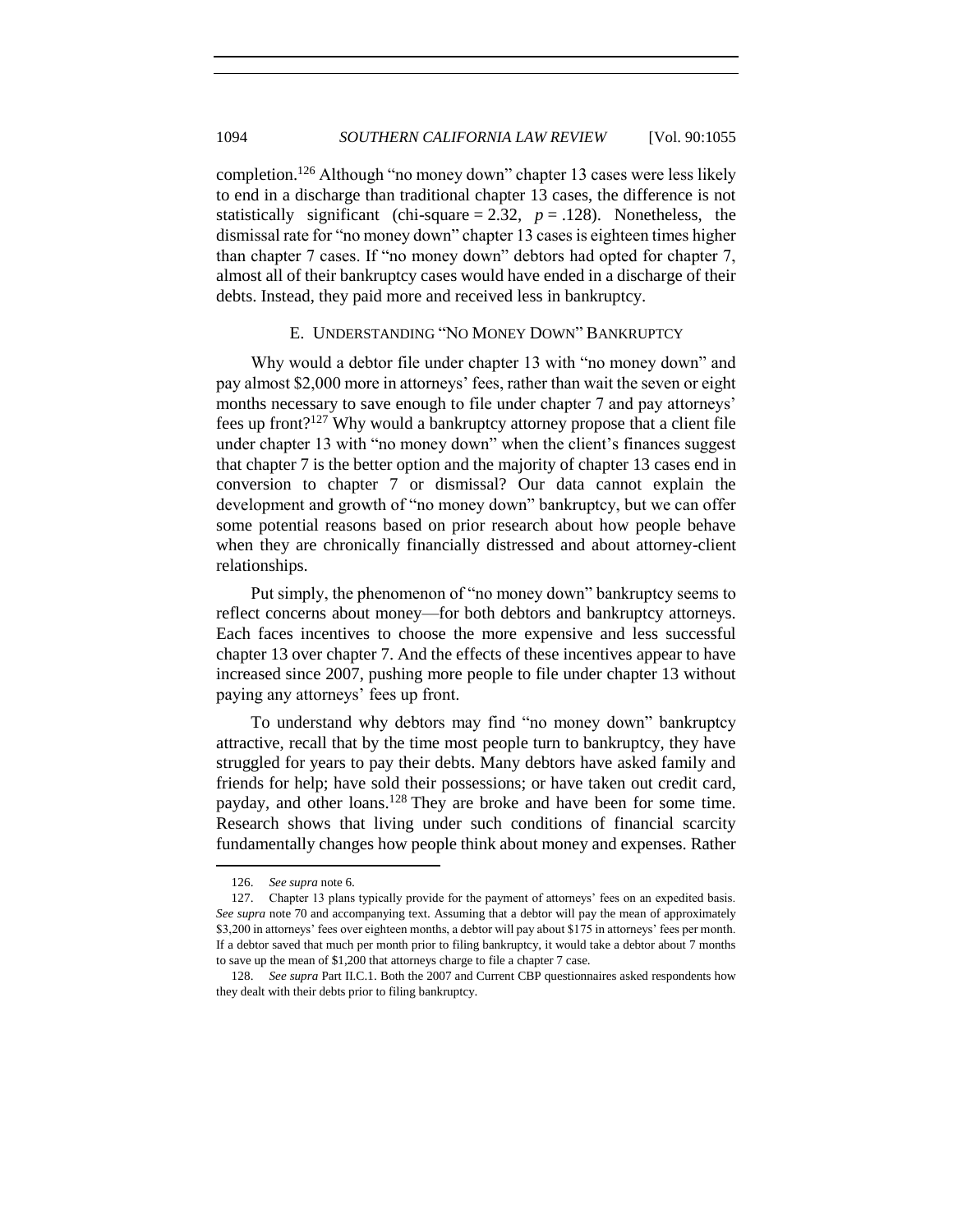than plan for the future, they tunnel, focusing on the here and now, prioritizing present needs.<sup>129</sup> This tunneling on what is needed now diminishes people's capacity to make financially sound decisions.<sup>130</sup> Indeed, a lack of money can tax a person's decision-making ability more than being seriously sleep deprived.<sup>131</sup> The result is that cash-strapped people often turn to expensive financial products, such as payday loans, to pay pressing expenses.<sup>132</sup> People who take out these loans do not necessarily lack the financial acumen to understand that these loans are costly.<sup>133</sup> It is the gravity of their situations that causes them to accept any assistance that presents itself and put off dealing with the potential fallout for another day.<sup>134</sup> And even if they recognize that they may be adding to their financial woes, people have an optimism bias that leads them to think that their financial situations will improve in the future.<sup>135</sup>

By the time people decide to file bankruptcy, they also have been inundated with "buy now, pay later"; "easy credit"; and "cash back" offers

 $\overline{a}$ 

132. *See* MULLAINATHAN & SHARIF, *supra* note 129, at 107–08 (linking the use of payday loans and other types of borrowing to financial scarcity).

133. *See* MEHRSA BARADARAN, HOW THE OTHER HALF BANKS: EXCLUSION, EXPLOITATION, AND THE THREAT TO DEMOCRACY 116–18 (2015) (noting that evidence suggests that people who use payday and similar loans "borrow with forethought and care").

134. *See* Iain Ramsay, *The Alternative Consumer Credit Market and Financial Sector: Regulatory Issues and Approaches*, 35 CAN. BUS. L.J. 325, 369–71 (2001) (discussing research showing that people are willing to pay higher interest rates in order to receive cash within a short period of time).

135. *See* Oren Bar-Gill, *The Law, Economics and Psychology of Subprime Mortgage Contracts*, 94 CORNELL L. REV. 1073, 1079 (2009) (discussing optimism bias in the context of mortgages); Jason J. Kilborn, *Behavioral Economics, Overindebtedness & Comparative Consumer Bankruptcy: Searching for Causes and Evaluating Solutions*, 22 EMORY BANKR. DEV. J. 13, 18–19 (2005) (discussing the "overconfidence bias" that causes people to systematically underestimate the probability that an adverse event will happen to them). The effects of scarcity and optimism are similar to the effects of people's tendency to overvalue present gratification, discount future costs, and skew the relative benefits and costs of future activities. *See* Kilborn, *supra*, at 21–22 (discussing "hyperbolic discounting" and "bounded willpower"); Donald C. Langevoort, *Behavioral Theories of Judgment and Decision Making in Legal Scholarship: A Literature Review*, 51 VAND. L. REV. 1499, 1503–06 (1998) (overviewing decisionmaking biases).

<sup>129.</sup> SENDHIL MULLAINATHAN & ELDAR SHARIF, SCARCITY 1–16 (2013) (overviewing how the lack of a valuable resource—time, money, food—"captures the mind" and causes people to focus on that which is scarce to the exclusion of other, possibly important tasks).

<sup>130.</sup> *Id.* at 35–38 (describing the "tunneling tax"). *See also* Lauren E. Willis, *Decisionmaking and the Limits of Disclosure: The Problem of Predatory Lending: Price*, 65 MD. L. REV. 707, 767–69 (2006) (linking "abbreviated reasoning" with the emotional stress, limited cognitive capacity, and desire to escape the stressful situation as quickly as possible that accompany a lack of money).

<sup>131.</sup> MULLAINATHAN & SHARIF, *supra* note 129, at 49–52 (discussing the effect of scarcity on "fluid intelligence" and finding that money concerns reduce a person's IQ by the equivalent of thirteen to fourteen points). *See also* MATTHEW DESMOND, EVICTED: POVERTY AND PROFIT IN THE AMERICAN CITY 114–15 (2016) (discussing how tenants facing eviction often are not ready when the sheriff arrives, and linking an inability "to accept or imagine" that the eviction will happen to how scarcity causes people to "prioritize the now and lose sight of the future").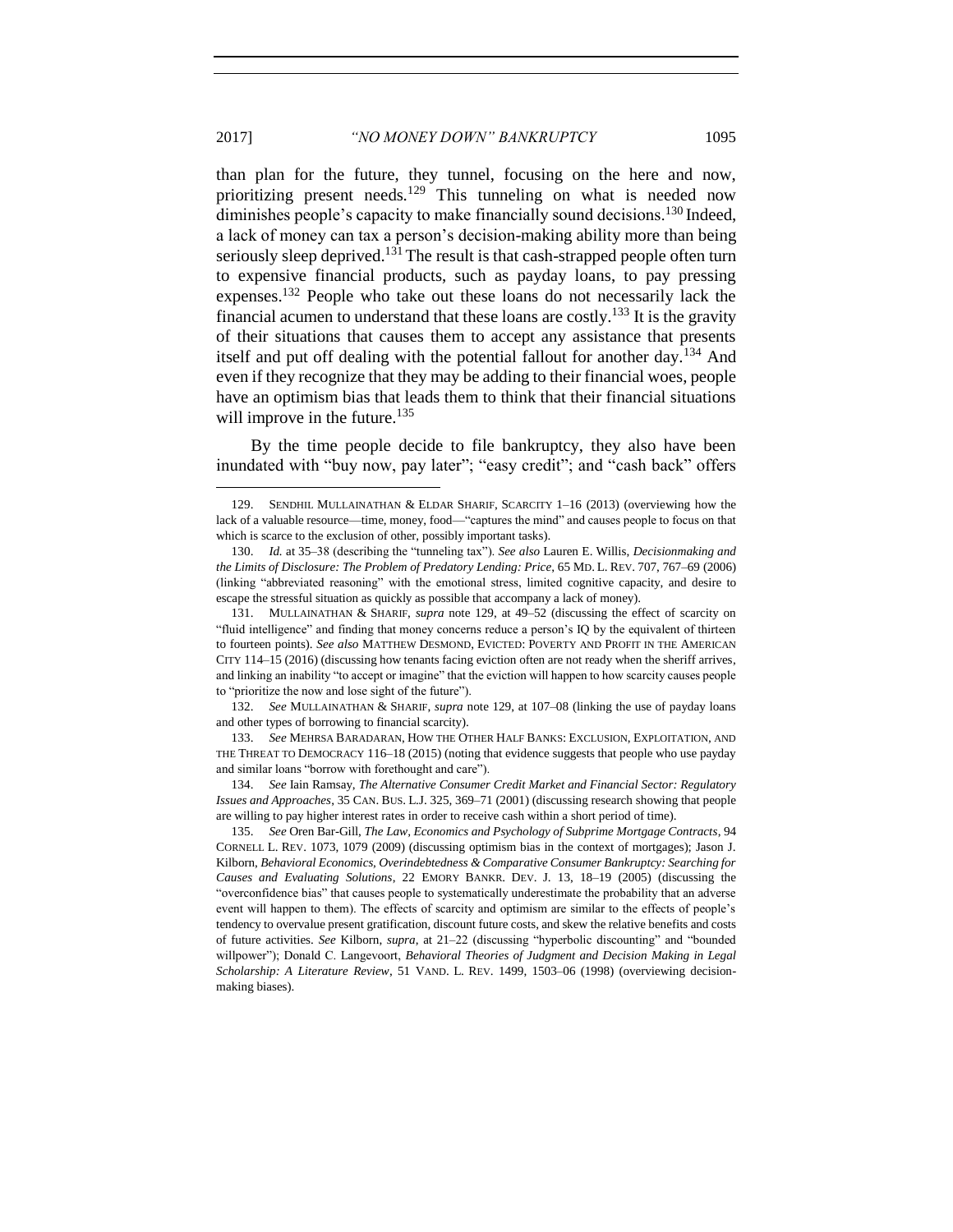for everything from rent-to-own furniture and cars to short-term and home loans. These offers frequently play on the stress caused by financial scarcity, as well as people's fears about their ability to obtain credit.<sup>136</sup> For example, predatory lenders have mailed homeowners "live checks"—instant loans with high interest rates that a consumer accepts by simply cashing the check—a form of "push marketing" that highlights immediate gains and short-term benefits and deemphasizes long-term costs.<sup>137</sup>

When attorneys offer their clients the ability to file bankruptcy now with "no money down," debtors not only are familiar with paying nothing up front for goods and services, but they also are primed to want to accept such an offer. To debtors, "no money down" bankruptcy may be akin to a long line of other offers for instant credit. Plus, filing bankruptcy right now will lighten their financial pressures, at least in the short term, with the automatic stay going into place upon the bankruptcy filing. The short term is what cashstrapped individuals are focused on, most likely to the exclusion of considering whether they should save up to file bankruptcy in the future, assuming that option is even presented to them. Who would reject what likely looks like an interest-free loan and the ability to file bankruptcy today, particularly when the alternative is enduring financial hardship for many more months?<sup>138</sup>

The professional context of attorney-client interactions may also lead debtors to expect that filing under chapter 13 right now is a good option, regardless of whether attorneys present chapter 7 as an alternative or only mention chapter 13. In other professional contexts, such as doctor-patient relationships and clinical trials, research has shown that patients believe their doctors would not suggest that they participate in anything that is unsafe or not in their medical best interests. That is the belief even if they have been told, as required by informed consent protocols, that the clinical trial may not help them.<sup>139</sup> More simply, interacting with professionals is stressful for

<sup>136.</sup> *See* Willis, *supra* note 130, at 772–76 (overviewing how people with poor credit or who fear discrimination will respond to credit offers).

<sup>137.</sup> *See id.* at 770, 816 (discussing predatory lending marketing tactics). These offers also allow people to avoid the potential ego threat of credit denial and discrimination by guaranteeing approval, which too may push them to accept loans without fully weighing benefits and costs. *See id.* at 772–76 (linking "ego threats" and marketing tactics).

<sup>138.</sup> "No money down" bankruptcy is not interest-free even though attorneys' fees are paid over the course of the chapter 13 plan with no interest added, which likely is the payment structure most salient to debtors. The correct comparison is to attorneys' fees in chapter 7.

<sup>139.</sup> *See* Joshua Crites & Eric Kodish, *Unrealistic Optimism and the Ethics of Phase I Cancer Research*, 39 J. MED. ETHICS 403, 403–04 (2013) (detailing examples in which patients believed the likelihood that they would benefit from a trial exceeded the likelihood that other patients would benefit from the same trial); S. Kenyon et al., *Participating in a Trial in a Critical Situation: A Qualitative Study*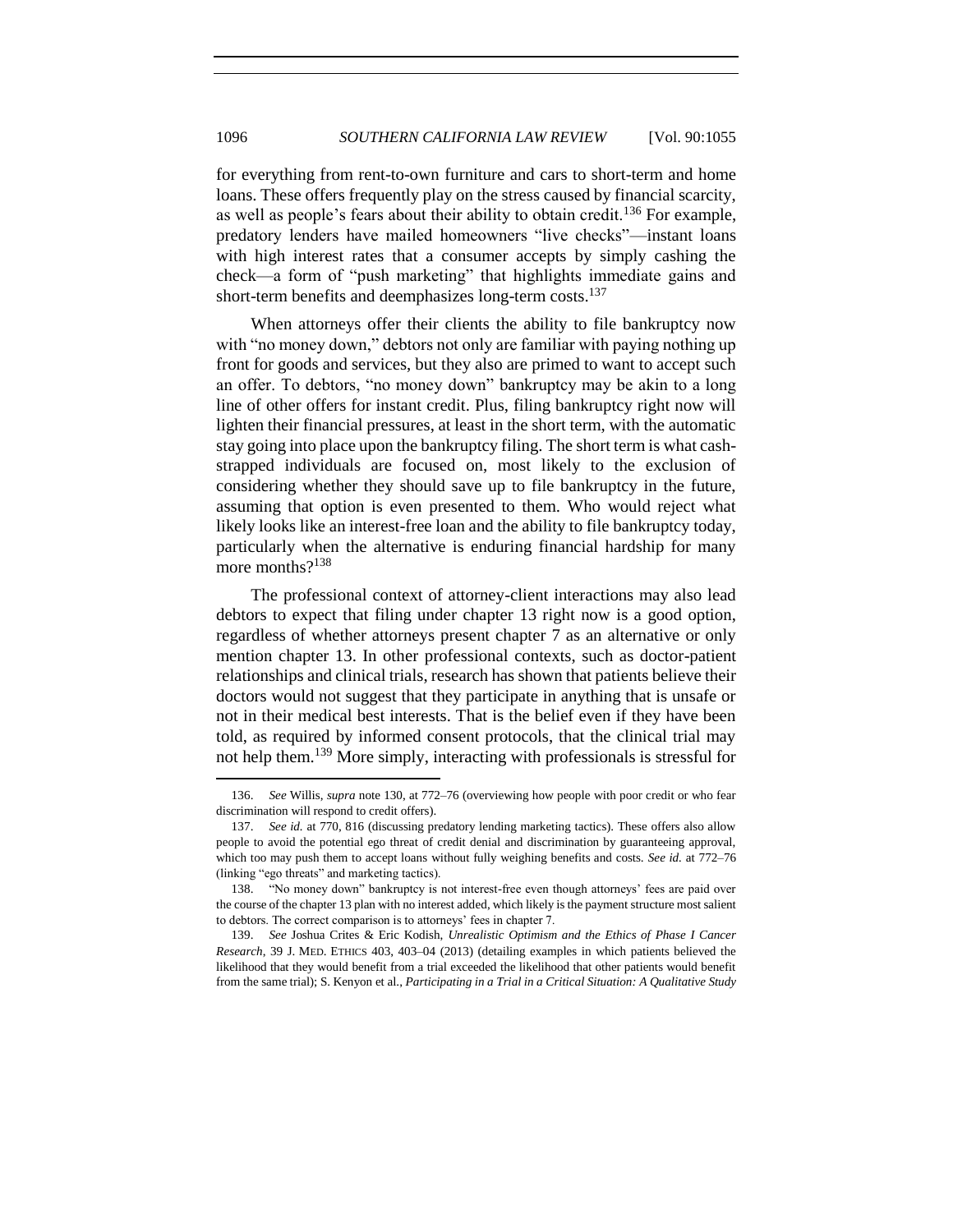many people. People may become anxious and feel inferior  $140$  and may be more likely to defer to professionals' judgments. Being confronted with a large amount of new and complex information, such as what will be necessary to file bankruptcy and navigate the process, may heighten people's tendency to defer to a professional's judgment.<sup>141</sup> In the context of "no money down" bankruptcy, debtors essentially may be inclined to substitute what they think is their attorney's judgment for their own.

Bankruptcy attorneys may think that providing a way for over-indebted and stressed people to file bankruptcy immediately is beneficial, and they may offer "no money down" chapter 13 to help clients deal with their money problems. At the same time, attorneys must be cognizant of their own financial needs. Bankruptcy attorneys make their living representing debtors. Securing clients now is surely, all things equal, better than telling potential clients to come back when they have saved enough cash. At least some portion of debtors will likely not return. Saving money is difficult, particularly over a long period of time during which new expenses may arise unexpectedly. Debtors' circumstances may change such that they no longer need or want to file bankruptcy, and debtors may find another bankruptcy attorney.

Based solely on their finances and cash flow, attorneys also may prefer that their clients file under chapter 13, even if some debtors are unable to pay attorneys' fees prior to filing. Attorneys spend more time on chapter 13 cases than chapter 7 cases, which allows them to remain productive and to charge their clients more. The chapter 13 plan also puts their clients on a budget that forces them to set aside money to pay attorneys' fees. Even better, chapter 13 trustees oversee debtors' compliance with plans, often collecting money from debtors and forwarding it to attorneys. Not only does "no money down"

*in Pregnancy*, 15 QUALITY & SAFETY HEALTH CARE 98, 100 (2006) (finding that in deciding to participate in a clinical trial people "relied on a generalised faith that both hospitals and health professionals will act in their interests and only suggest interventions that will be of benefit and carry minimal risks.")

<sup>140.</sup> For instance, Medicaid patients report feeling uncomfortable interacting with medical providers and their staff. Paul Alexander Clark, *Intensive Care Patients' Evaluations of the Informed Consent Process*, 26 DIMENSIONS CRITICAL CARE NURSING 207, 212 (2007). In the context of attorneyclient relationships, "social identity threat"—a person's concern that he or she will be devalued because of social group membership—has been shown to cause anxiety and to tax a person's cognitive capacity, resulting in less productive attorney-client meetings because clients have trouble communicating with attorneys. Cheryl R. Kaiser & Victor D. Quintanilla, *Access to Counsel: Psychological Science Can Improve the Promise of Civil Rights Enforcement*, 1 POL'Y INSIGHTS FROM BEHAV. & BRAIN SCI. 95, 97– 98 (2014).

<sup>141.</sup> *See* Jeff Sovern, *Toward a New Model of Consumer Protection: The Problem of Inflated Transactions Costs*, 47 WM. & MARY L. REV. 1635, 1678–79 (2006) (discussing how "information overload" can cause people to disregard relevant information).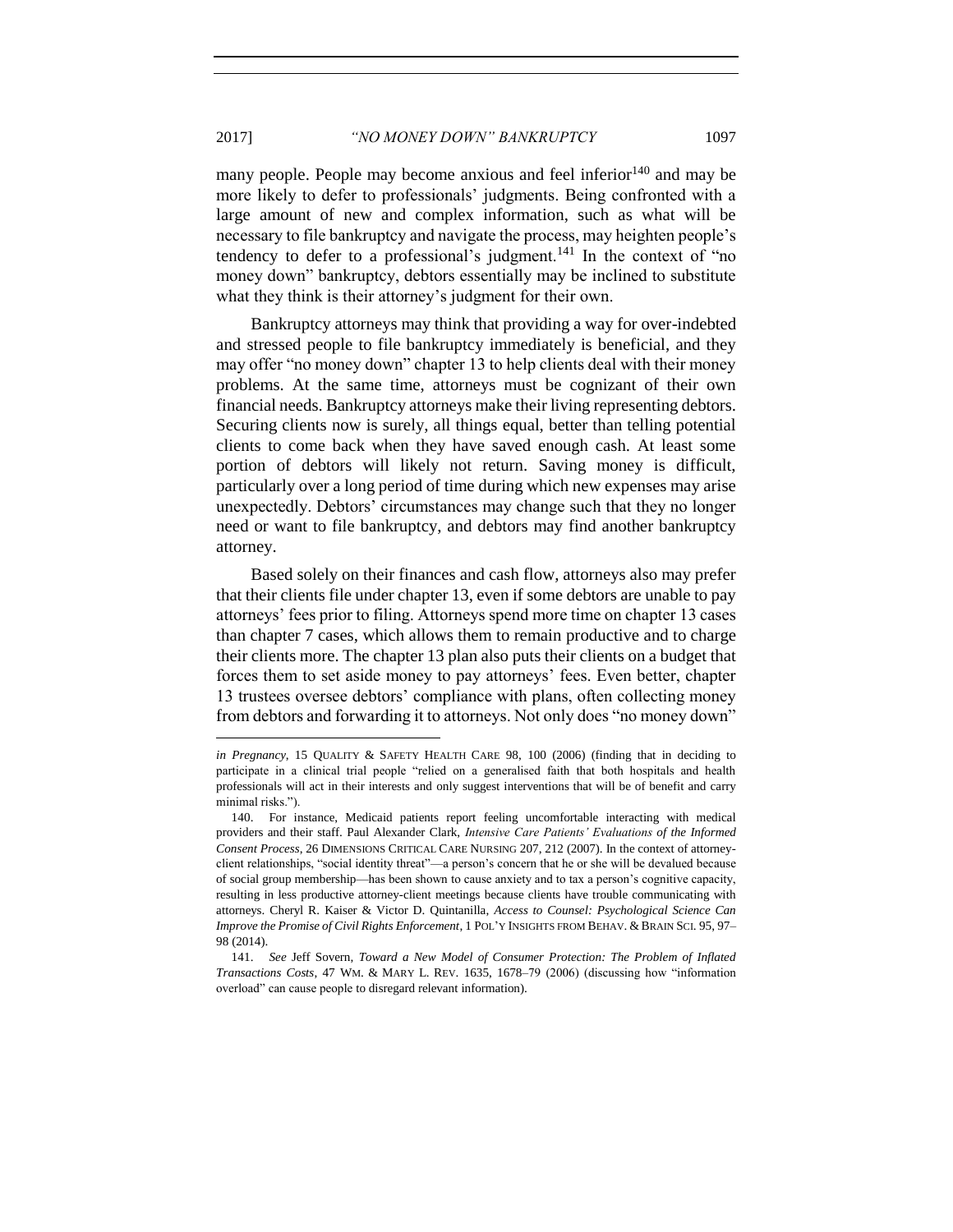bankruptcy assure attorneys that they have clients, attorneys also guarantee themselves a certain number of billable hours and a relatively reliable future income stream. "No money down" chapter 13 is simply good business.

Although offering debtors the option to file under chapter 13 with "no money down" may be good business, attorneys owe a duty of professional responsibility to their clients. Attorneys should inform clients of their legal rights and options, and also go further, striving to ensure that their clients understand those rights and options.<sup>142</sup> In the context of consumer bankruptcy, fulfilling this duty means presenting the financial and other benefits and drawbacks of filing under chapter  $7$  and chapter  $13.^{143}$  Based on our data, there are indications that attorneys increasingly may be placing their business interests above their clients' financial interests.

That bankruptcy attorneys might prioritize their financial interests above their clients' interests is consistent with prior studies of the consumer bankruptcy system.<sup>144</sup> It also is consistent with research regarding the difficulties faced by lower-income individuals in finding attorneys to represent them in a variety of legal contexts<sup>145</sup> and how a flat-rate fee structure may lead attorneys to not zealously advocate for clients, <sup>146</sup> all of which raise concerns about access to justice. That attorneys may put their interests ahead of their clients' such that African Americans in particular file with "no money down" further aligns with a recent study finding that African Americans are more likely to file employment discrimination claims without the assistance of an attorney, which resulted in an increased likelihood that their cases would be dismissed or that they would lose on summary judgment.<sup>147</sup>

When it comes to possible conflicts between attorneys' interests and

<sup>142.</sup> MODEL RULES OF PROF'L CONDUCT pmbl. (AM. BAR ASS'N 1983).

<sup>143.</sup> *Id.* r. 2.1 ("In rendering advice, a lawyer may refer not only to law but to other considerations such as moral, economic, social and political factors, that may be relevant to the client's situation").

<sup>144.</sup> *See supra* notes 78–81.

<sup>145.</sup> *See, e.g.*, Stephen Daniels & Joanne Martin, *The Texas Two-Step: Evidence on the Link Between Damage Caps and Access to the Civil Justice System*, 55 DEPAUL L. REV. 635, 655 (2006) (discussing how tort reform changed how attorneys screened clients and cases, leading attorneys to reject cases with limited recovery prospects, including those of low wage earners); Michelle S. Jacobs, *Full Legal Representation for the Poor: The Clash Between Lawyer Values and Client Worthiness*, 44 HOWARD L.J. 257, 261–62 (2001) (linking research regarding the "moral worthiness" of the poor with a lack of zealous representation of low income clients' interests); Amy Myrick et al., *Race and Representation: Racial Disparities in Legal Representation for Employment Civil Rights Plaintiffs*, 15 N.Y.U. J. LEGIS. & PUB. POL'Y 705, 712 (2012) (noting that "studies generally find that low income plaintiffs are less likely to have lawyers").

<sup>146.</sup> Herbert M. Kritzer, *Lawyer Fees and Lawyer Behavior in Litigation: What Does the Empirical Literature Really Say?*, 80 TEX. L. REV. 1943, 1973–74 (2002).

<sup>147.</sup> *See* Myrick et al., *supra* note 145, at 712.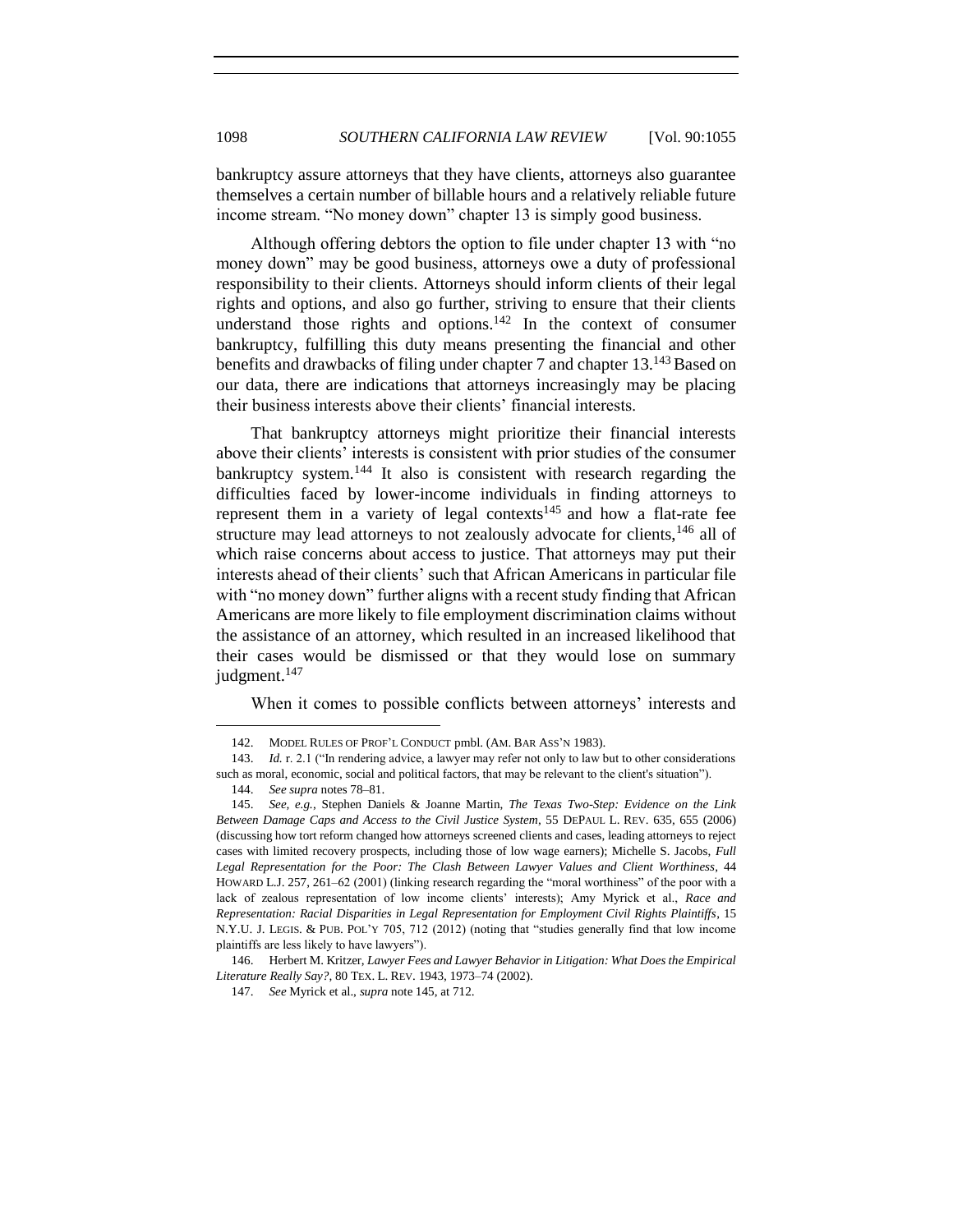clients' interests, there is no reason to think attorneys should be different from other professionals. From investment advisors and hedge fund directors to real estate agents, funeral directors, and physicians, research has shown that professionals sacrifice their clients' interests to increase their own profits.<sup>148</sup> These studies also demonstrate that professionals can take advantage of a wide range of people and not only low-income or minority clients. Investment advisors cater to a wealthy clientele yet still successfully play on these clients' anxiety, relative lack of knowledge, and optimism and other biases to increase their profits.<sup>149</sup> For instance, investment advisors use an "act now" or lose-out-on-the-opportunity pitch to close sales, a technique akin to a pitch for filing bankruptcy now with "no money down."<sup>150</sup> Regardless of the mechanisms behind the increasing incidence of "no money down" bankruptcy, our data strongly suggest that these debtors are paying significantly more to receive significantly less from the bankruptcy system than other similar debtors.

# III. IMPLICATIONS AND SOLUTIONS

# A. THE POOR PAY MORE

<span id="page-44-1"></span><span id="page-44-0"></span>"No money down" bankruptcy fits within an increasingly visible pattern of lower-income or cash-strapped individuals paying more for goods and services and ultimately receiving less. They pay more in rent for lower quality housing.<sup>151</sup> They pay more for home goods and electronics through rent-to-own loans, while facing the distinct possibility of losing that

<sup>148.</sup> *See* Judith Chevalier & Glenn Ellison, *Risk Taking by Mutual Funds as a Response to Incentives*, 105 J. POL. ECON. 1167, 1167 (1997) (finding that mutual fund managers set the risk of portfolios to maximize fund inflows rather than risk-adjusted returns); Jonathan Gruber & Maria Owings, *Physician Financial Incentives and Cesarean Section Delivery*, 27 RAND J. ECON. 99, 99 (1996) (finding that physicians were more likely to recommend expensive cesarean sections when demand for this procedure was low); David E. Harrington & Kathy J. Krynski, *The Effect of State Regulations on Cremation Rates: Testing for Demand Inducement in Funeral Markets*, 45 J.L. & ECON. 199, 199 (2002) (finding that state funeral regulations affect whether funeral directors induce consumers to choose burial over cremation); Donald C. Langevoort, *Selling Hope, Selling Risk: Some Lessons for Law from Behavioral Economics About Stockbrokers and Sophisticated Customers*, 84 CALIF. L. REV. 627, 648– 58 (1996) (discussing how investment advisors convince clients to make riskier investments because it is in the advisors' economic interests); Steven D. Levitt & Chad Syverson, *Market Distortions When Agents Are Better Informed: The Value of Information in Real Estate Transactions*, 90 REV. ECON. & STAT. 599, 599 (2008) (finding that real estate agents price their clients' houses for less than their own).

<sup>149.</sup> *See* Langevoort, *supra* note 148, at 651–58 (overviewing stockbrokers' sales tactics).

<sup>150.</sup> *Id.* at 652–53.

<sup>151.</sup> *See* DESMOND, *supra* note 131, at 75, 307–08 (discussing how landlords make large profits from providing housing to low-income individuals, including how they do not lower rents to meet demand but, rather, charge tenants more in rent, neglect to fix problems with the properties, and evict tenants when they cannot keep up with rent payments).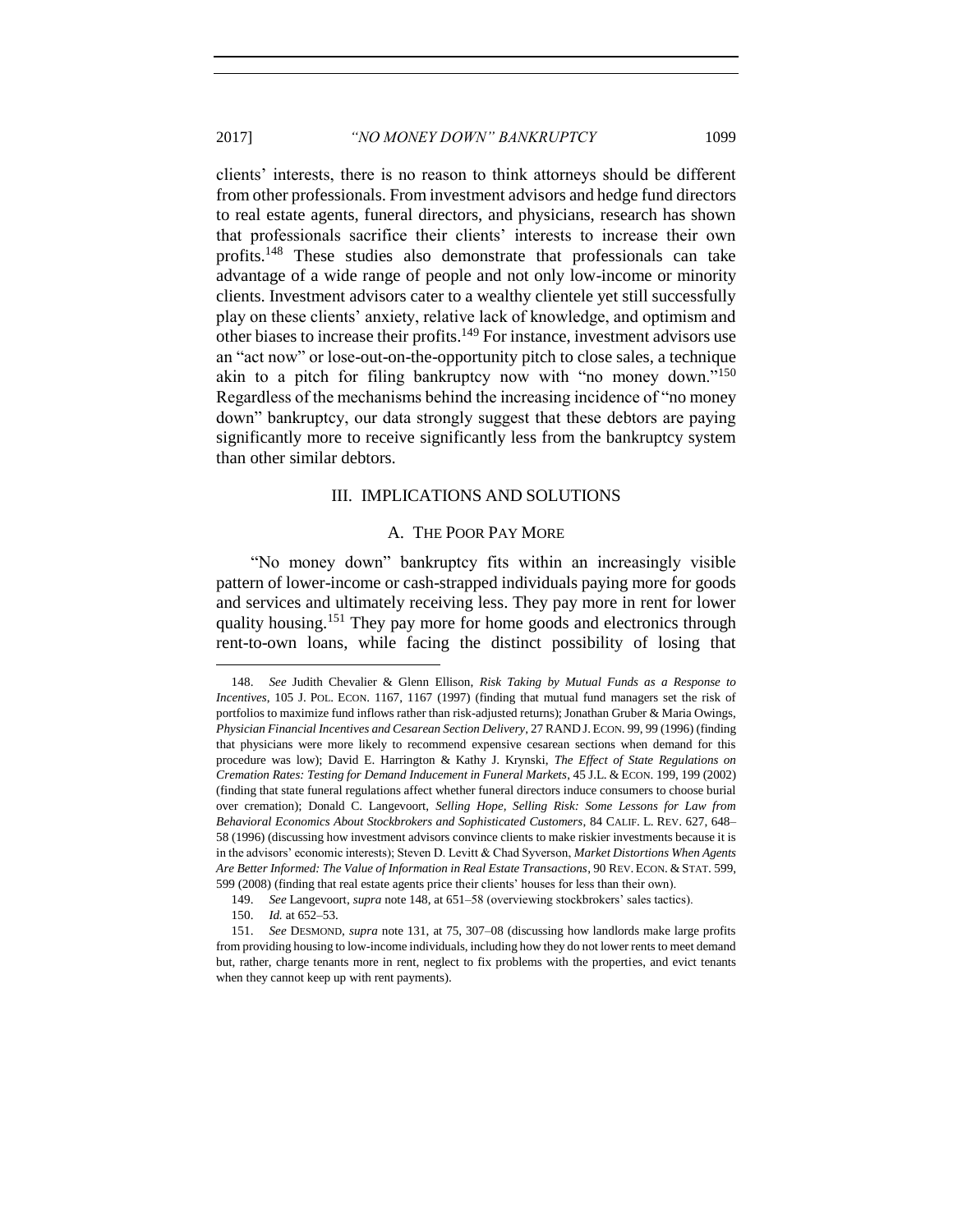merchandise to repossession.<sup>152</sup> They pay higher fees and interest rates on their credit cards, while higher-income individuals pay less and rack up travel miles and other benefits from their credit card use.<sup>153</sup> Lower-income individuals otherwise pay more to borrow money, taking out loans described as "debt traps."<sup>154</sup> They even pay more to use their own money, spending up to 10% of their income to cash checks, pay recurring bills, and send money to their families.<sup>155</sup>

African Americans in particular pay more for goods and services, a result linked with predatory practices.<sup>156</sup> In many of these scenarios, lenders make use of the "buy now, pay later" marketing tactic that plays on financially insecure people's tendency to focus on fulfilling present needs without fully considering the long-term costs of borrowing and spending.<sup>157</sup> And the cash-strapped increasingly go to jail when they cannot pay their bills, only to find they do not have enough money to post bail and, further, that they owe even more in court fees when they exit the justice system.<sup>158</sup>

156. *See* Pamela Foohey, *Lender Discrimination, Black Churches, and Bankruptcy*, 50 HOUS. L. REV. 1079, 1096-1102 (2017) (overviewing studies which establish that African Americans pay more for consumer goods, cars, car loans, home loans, peer-to-peer loans, and small business loans, and which connect these results to predatory practices); Ronald H. Silverman, *Toward Curing Predatory Lending*, 122 BANKING L.J. 483, 486–91 (2005) (overviewing "financial strategies" used to "victimiz[e] lower and moderate income persons" and noting that "second-tier" or fringe financial services often are used by African Americans).

157. *See supra* notes 137–38.

<sup>152.</sup> *See* DESMOND, *supra* note 131, at 90 (linking the low-income rental market with rent-to-own companies and noting "[t]here [is] a business model at the bottom of every market"); Jim Hawkins, *Renting the Good Life*, 49 WM. & MARY L. REV. 2041, 2044 (2008) (noting that the overall cost of merchandise purchased through rent-to-own is twice to three times what someone would pay if they purchased the merchandise outright)*.*

<sup>153.</sup> *See* Andrea Freeman, *Payback: A Structural Analysis of the Credit Card Problem*, 55 ARIZ. L. REV. 151, 153–54 (2013) (describing how the credit card industry operates "a subprime market"). As investigated by one of this Article's authors, credit card issuers also target people who recently received a discharge in bankruptcy, charging them higher interest rates. *See generally* Porter, *Bankrupt Profits*, *supra* note 40, at 1391–96.

<sup>154.</sup> *See* BARADARAN, *supra* note 133, at 122–26 (detailing how low-to-moderate-income individuals have little access to mainstream banks and credit unions and thus turn to fringe lending, and how these fringe loans are expensive for consumers and profitable for lenders); Nathalie Martin, *1,000% Interest—Good While Supplies Last: A Study of Payday Loan Practices and Solutions*, 52 ARIZ. L. REV. 563, 577 (2010) (describing why payday loans are a "debt trap");.

<sup>155.</sup> *See* BARADARAN, *supra* note 133, at 139 (noting further that for low-income individuals, the total price of simple financial services each month is more than they spend on food).

<sup>158.</sup> People are put in jail when they fail to appear for debt collection hearings, resulting in the issuance of a warrant for their arrest. *See* Jessica Silver-Greenberg, *Welcome to Debtors' Prison, 2011 Edition*, WALL ST. J. (Mar. 17, 2011), http://www.wsj.com/articles/SB1000142405274870439650457 6204553811636610; Chris Serres & Glenn Howatt, *In Jail for Being in Debt*, STAR TRIB. (Mar. 17, 2011, 4:40 PM), http://www.startribune.com/in-jail-for-being-in-debt/95692619. Similarly, lower-income and cash-strapped individuals also have trouble meeting bail when they are arrested for misdemeanors and felonies, which results in them pleading guilty and accepting punitive plea deals and in their incurring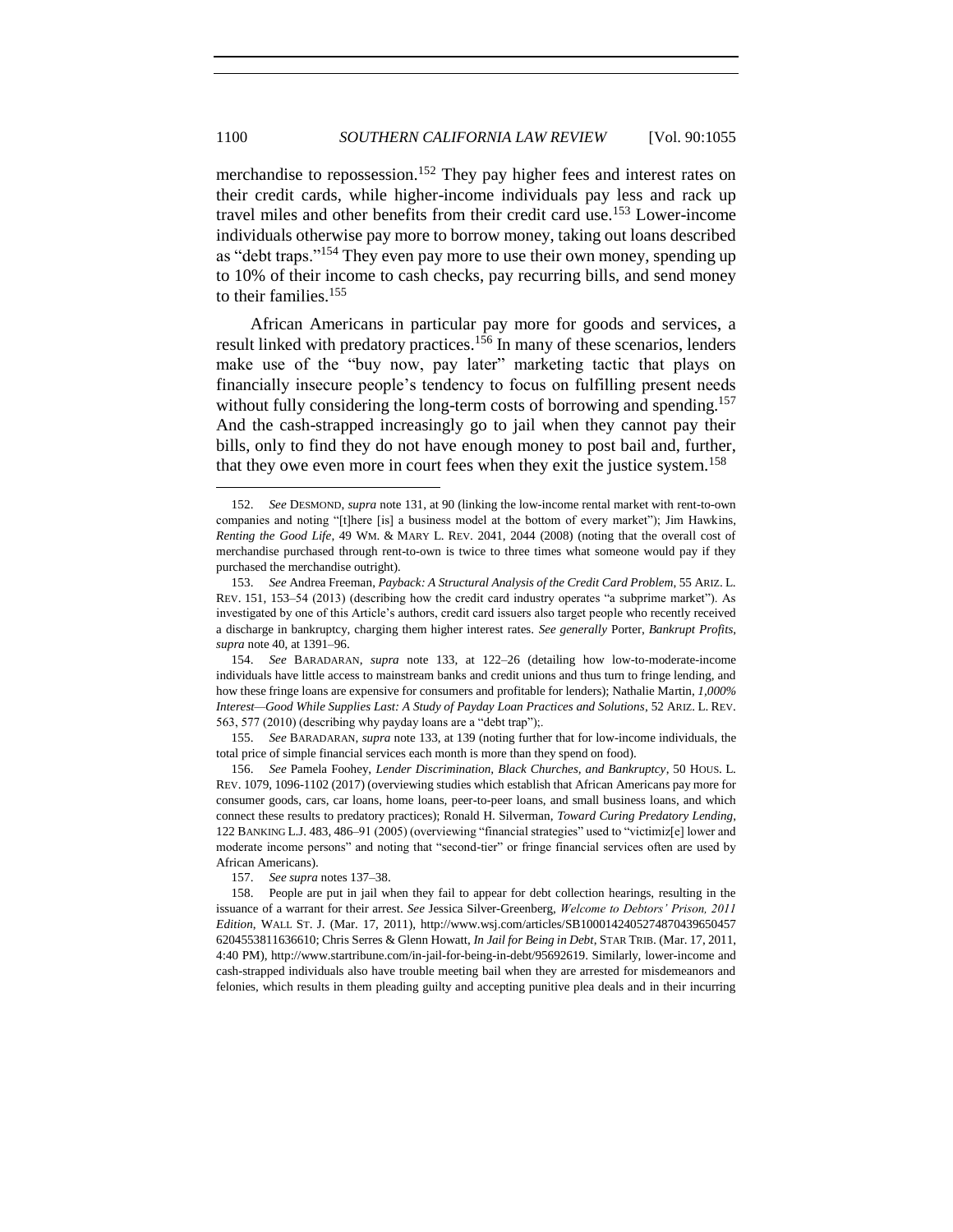Now we also know that cash-strapped individuals pay more in attorneys' fees to file bankruptcy, particularly if they are African American, only to spend more time in bankruptcy and have their cases dismissed at rates markedly higher than other people who enter bankruptcy in similar financial situations.<sup>159</sup> Like other types of lending to cash-strapped individuals, "no money down" bankruptcy effectively is a "buy now, pay later" scheme. Not only is it economically inefficient, it also affects people's access to justice and ability to use a key part of America's social safety net, seemingly solely because they do not have money.

The phenomenon of "no money down" bankruptcy also suggests a breakdown in attorney-client communications. "No money down" filers may think that chapter 13 is their only option because attorneys only mention chapter 13. They may assume that chapter 7 and chapter 13 are equally expensive. Or they may otherwise have difficulties understanding and, thus, balancing the benefits of essentially taking a loan from their attorneys against the benefits of waiting to save up or borrow enough cash to pay attorneys' fees and file under a bankruptcy chapter with a vastly higher discharge rate. That African Americans in particular are more likely to file with "no money down" further suggests that these filers are not making fully informed decisions. A possible explanation, which our data cannot completely rule out, is that African Americans are much less able to borrow or save money for attorneys' fees. Under this assumption, a "no money down" bankruptcy may be their best option. Such an explanation, however, would further require a theory about why this effect varies across different judicial districts with different chapter 13 rates.<sup>160</sup> We cannot offer one.

159. Cases from the Current CBP show that most chapter 13 cases remain pending one year after filing, while most chapter 7 cases have concluded one year after filing. *See supra* Part II.D, Table 4.

additional court fees. *See generally* Megan Stevenson, *Distortion of Justice: How the Inability to Pay Bail Affects Case Outcomes* (Jan. 12, 2017) (unpublished manuscript), http://ssrn.com/abstract=2777615. In the context of access to bankruptcy, the existence of chronically cash-strapped individuals presents a separate but related question of how to deal with those people who simply are too poor to file for bankruptcy regardless of the timing of payment of attorneys' fees. *See generally* Stephanie Ben-Ishai & Saul Schwartz, *Bankruptcy for the Poor?* 18–20 (Comparative Research in Law and Political Econ., Research Paper No. 2, 2007), https://ssrn.com/abstract=974779 (discussing whether the Canadian bankruptcy system should be more accessible to debtors in the lower-income deciles).

<sup>160.</sup> In the CBP questionnaires, we asked respondents whether they borrowed from family or friends as a tactic to deal with their debts prior to filing bankruptcy. African Americans were no less likely than other respondents to indicate that they turned to family and friends, which may suggest that they are able to borrow from family and friends at similar rates and amounts as other debtors. In addition, one study of low-income tenants and their struggles with eviction found that these individuals, including African Americans, are able to borrow from family and friends, but that they only asked for help in times of what they consider true emergencies. DESMOND, *supra* note 131, at 121 ("People were careful not to overdraw their account because when family members with money grew exhausted by repeated requests, they sometimes withheld support for long periods of time, pegging their relatives' misfortunes to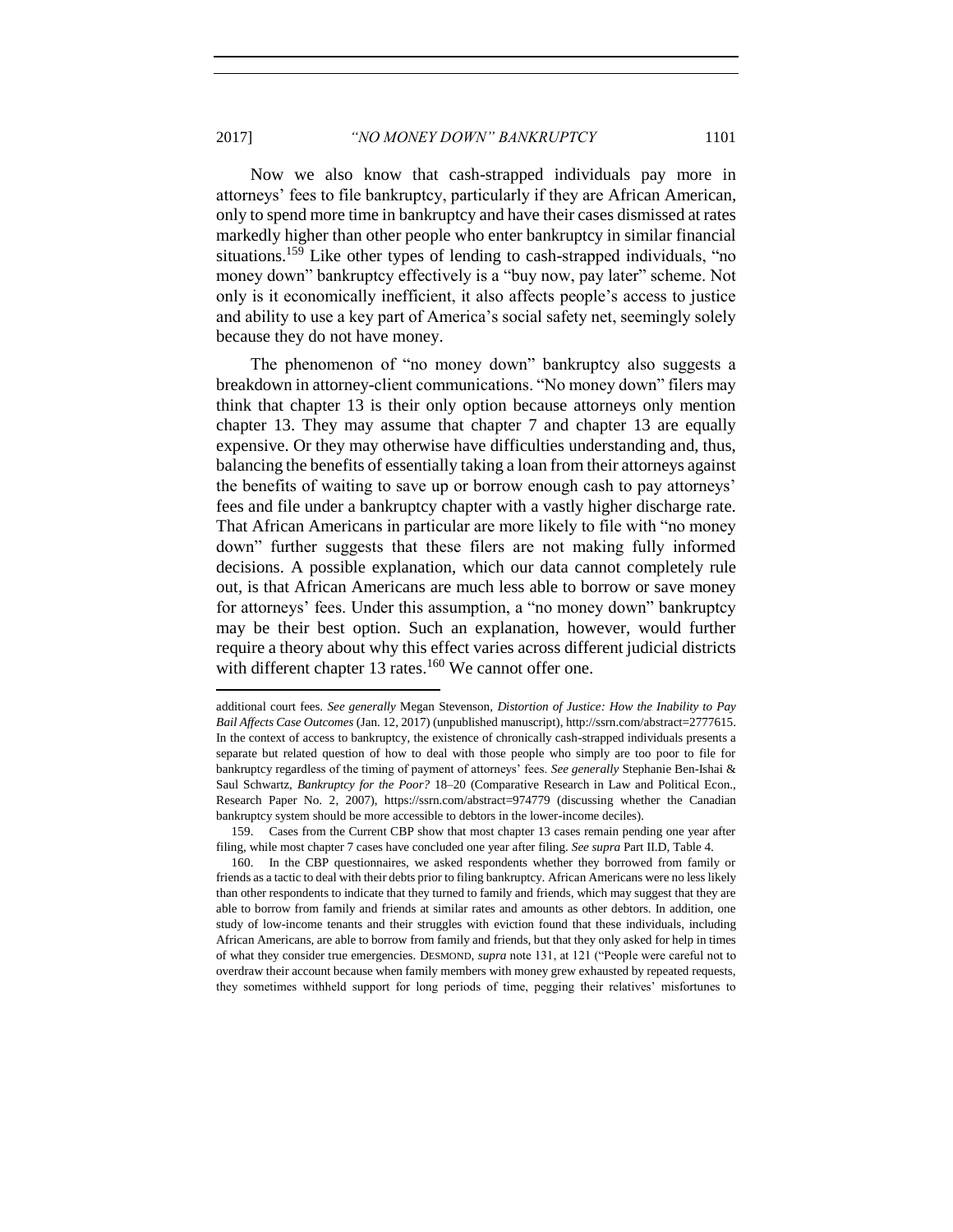Similarly, "no money down" chapter 13 debtors appear to be making financially imprudent decisions. We do not know whether they would be better off waiting to file chapter 7 until they are able to save or, alternatively, borrowing money to pay attorneys' fees. If they wait, they may never file. This outcome, on average, may lead to worse financial outcomes than paying more to file under chapter 13, staying in bankruptcy longer, and likely having their cases dismissed. Indeed, the months or years that "no money down" debtors spend in chapter 13 bankruptcy, free from creditors' calls and benefiting from this breathing room, may have been direly needed at the time they sought bankruptcy attorneys' assistance. "No money down" debtors also may prefer to file under chapter 13, despite its significantly higher cost, because it is more oriented to creditor repayment.<sup>161</sup> Even if these debtors knew how much their attorneys were charging them to file bankruptcy, they still might accept the "buy bankruptcy now, pay later" offer. Then again, studies of people who take out payday loans show that they often are so desperate for cash to pay expenses now that they are willing to borrow at any rate, which leads to exploitation of the financially vulnerable that states and the federal government are unwilling to tolerate.<sup>162</sup>

Regardless of whether debtors would accept this "no money down" option with full knowledge of its benefits and costs, and regardless of whether bankruptcy attorneys offer this option because they think it will help their struggling clients,  $163$  "no money down" bankruptcy is a suboptimal solution to debtors' financial problems. One salient difference between "no money down" bankruptcy and other transactions in which cash-strapped individuals pay more is that attorneys facilitate their clients' access to justice. Attorneys have a duty to act based on their clients' best interests. The consumer bankruptcy system is one of the largest social safety institutions in our society. As gatekeepers, attorneys have a heightened duty to ensure that debtors make the most productive use of bankruptcy.

"No money down" chapter 13 creates a fundamental tension between attorneys' and debtors' interests. A subset of people is not accessing part of

individual failings."). Filing bankruptcy may be one such true emergency.

<sup>161.</sup> *See supra* notes 42–43.

<sup>162.</sup> *See* BARADARAN, *supra* note 133, at 124–28 (discussing states' regulations of payday loans); *Consumer Financial Protection Bureau Proposes Rule to End Payday Debt Traps*, CFPB (June 2, 2016), http://files.consumerfinance.gov/f/documents/CFPB\_Proposes\_Rule\_End\_Payday\_Debt\_Traps.pdf (outlining the Consumer Financial Protection Bureau's proposed rules to regulate payday lenders).

<sup>163.</sup> Bankruptcy attorneys also may think that debtors want to pay back their creditors as much as possible and, out of a paternalistic benevolence, suggest "no money down" chapter 13 as a way for them to do so. This would align with some bankruptcy attorneys' prior comments about the morality of filing under chapter 13 rather than chapter 7. *See supra* notes 45–46.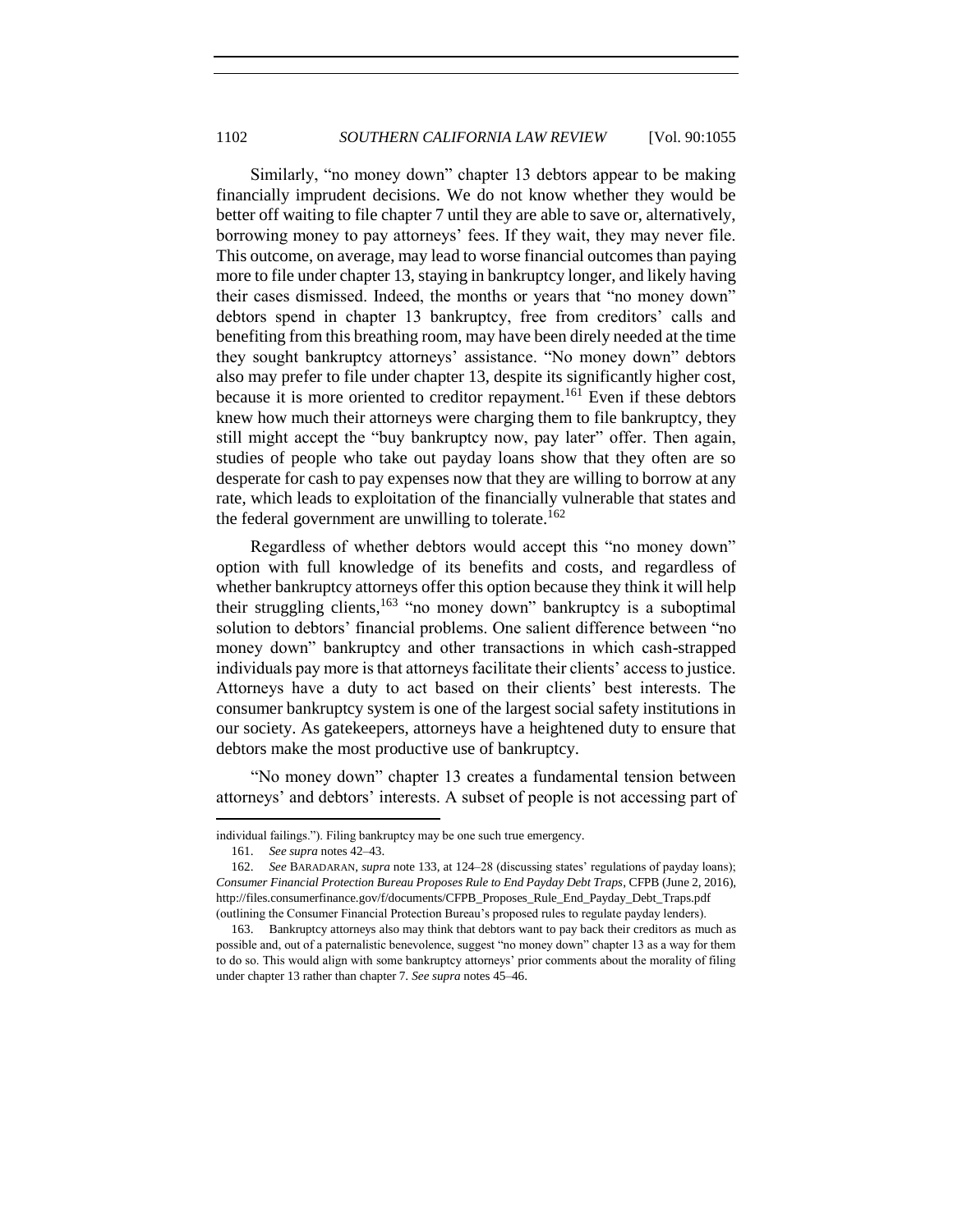2017] *"NO MONEY DOWN" BANKRUPTCY* 1103

our social safety net—chapter 7 bankruptcy—that best fits with their financial needs. As a result, African Americans specifically, and cashstrapped individuals from all racial backgrounds generally, are penalized for their inability to pay. Given that attorneys facilitate "no money down" bankruptcy, the best way to ensure that all debtors have equal access to bankruptcy is to cabin attorneys' incentives and role in chapter choice, while still allowing debtors access to this filing option if they so choose.

## B. REFORMING BANKRUPTCY ATTORNEYS' FEES

<span id="page-48-0"></span>One solution to combat the effects of the "no money down" bankruptcy is to allow debtors to pay bankruptcy attorneys' fees in installments during their chapter 7 cases. If debtors paid about \$210 per month for the six months it typically takes for a chapter 7 case to conclude, upon discharge they would have paid the approximately  $$1,250$  attorneys' fee.<sup>164</sup> The  $$210$  likely is very close to the amount that "no money down" debtors pay each month to their attorneys through their plans.<sup>165</sup> Eliminating the differential treatment in chapter 7 and chapter 13 on the timing of payment of attorneys' fees should allow debtors to make the chapter choice decision based on their needs.

This solution would require amending the Bankruptcy Code, in light of the decision of the Supreme Court in *Lamie*. The change would address the longstanding complaint that a statutory drafting oversight, rather than meaningful policy concerns, is the reason that the law clearly permits the payment of attorneys' fees over time in chapter 13 but not in chapter 7.<sup>166</sup> Bankruptcy attorneys, particularly those whose practice includes some chapter 7 filing, should support the change. Their volume of business should increase. Attorneys whose clients mostly or solely file under chapter 13 may worry that they will need to adapt their practices to accommodate debtors who want to file under chapter 7. However, these attorneys likely practice in high chapter 13 districts where "no money down" cases are particularly prevalent. People living in these areas may benefit most from increasing the accessibility of chapter 7.

Given the long history of regional disparities in the distribution of chapter 7 and chapter 13 filings,  $167$  merely changing how attorneys' fees may

<sup>164.</sup> *See supra* note 27.

<sup>165.</sup> *See supra* note 127.

<sup>166.</sup> Lamie v. U.S. Trustee, 540 U.S. 526, 530 (2004) (noting that a deletion of five words in the Code section dealing with the payment of professionals' fees in chapter 7 "created an apparent legislative drafting error"). *See also* Cecil, *supra* note 58, at 98–99 (proposing that attorneys' fees be given administrative priority status in chapter 7).

<sup>167.</sup> *See supra* note 104 and accompanying text.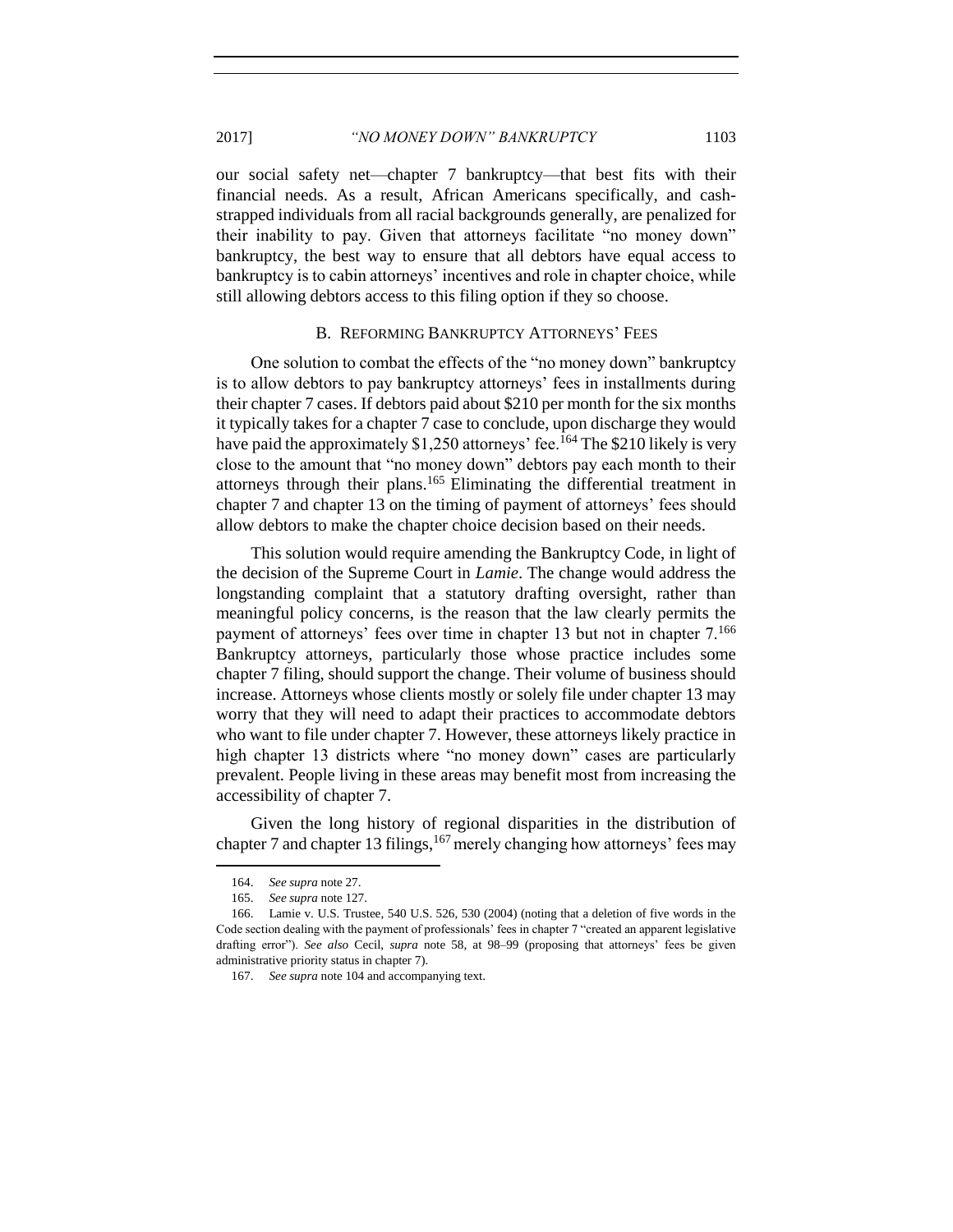be paid may not markedly shift the percentage of debtors filing under chapter 7 versus chapter 13, particularly in high chapter 13 districts. Simply because attorneys can offer their clients a "no money down" chapter 7 option does not mean they will do so. As such, we offer two other solutions that look to chapter 13.

The first solution focuses on how bankruptcy judges assess attorneys' fees in chapter 13. The Code requires that judges confirm that the attorney's compensation reflects beneficial and necessary services to the debtor.<sup>168</sup> As discussed, almost all bankruptcy courts have issued standing orders that set a "no look" attorneys' fee for chapter 13 cases. Courts further provide guidance about how chapter 13 plans should structure the payment of attorneys' fees.<sup>169</sup> Attorneys rely on these orders to set their fees, knowing that if they charge no more than the set amount, the judge almost certainly will approve their fees. Taking away that certainty may change how attorneys discuss chapter choice with their clients.

Revisions to standing orders should center on identifying debtors more likely to benefit from chapter 7 who nonetheless have filed under chapter 13. For instance, standing orders could provide that only if the debtor has paid twenty-five percent (or some other percentage) or more in attorneys' fees prior to filing will the "no look" fee apply. Otherwise, the judge will consider whether the attorneys' fee is appropriate in light of the services provided to the debtor. If the debtor would benefit equally or more from filing under chapter 7, the attorney risks the judge finding that the attorneys' fees were not appropriate. More attorneys thus may recommend that debtors with finances more suited to chapter 7 file under chapter 7 in the first instance.

Alternatively, standing orders could provide that the "no look" fee only applies in cases in which the chapter 13 plan contemplates substantial repayment to creditors. This requirement would reflect the policy behind chapter 13—to require debtors who can pay creditors some money to do so while specifically targeting "fee-only" and similar plans for judicial scrutiny.<sup>170</sup> This scrutiny also may cause attorneys to recommend chapter 7 to debtors more suited to chapter 7 in the first instance.

Coupling either of these revisions with changes to the Code to allow debtors to pay attorneys' fees in installments during their chapter 7 cases may decrease the incidence of "no money down" chapter 13 bankruptcy. A

<sup>168.</sup> 11 U.S.C. § 330(a)(4) (2012).

<sup>169.</sup> *See supra* note 70 and accompanying text.

<sup>170.</sup> Recall that "fee-only" plans provide for payment of attorneys' fees and nothing else. *See supra*  notes 72–76.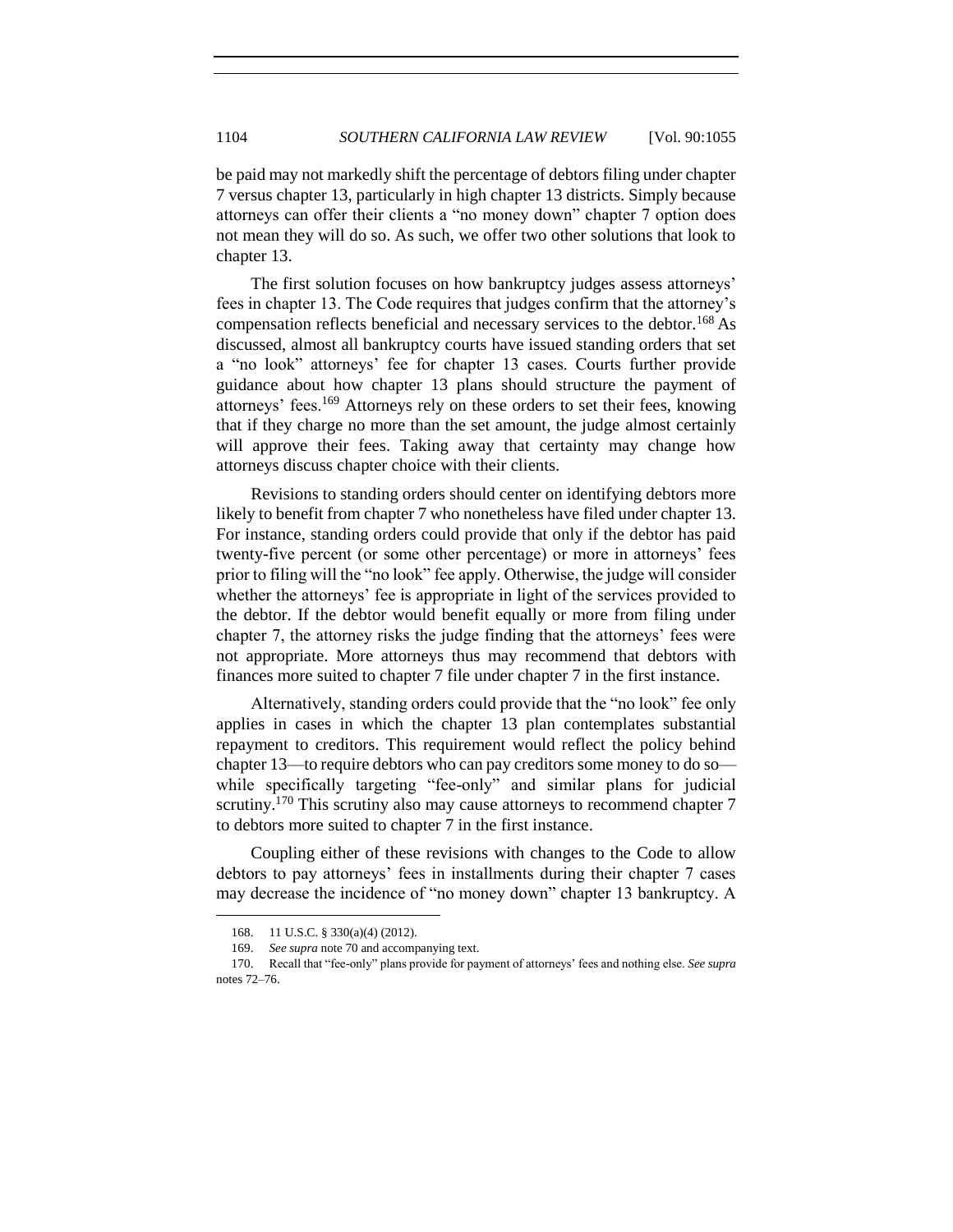benefit of revising standing orders in this way is that debtors still will be able to file under chapter 13 and pay "no money down" or near "no money down" even if their finances suggest they are more suited to chapter 7. Attorneys will know that they will be required to explain to the court why their clients elected to file under chapter 13. This requirement may in turn incentivize them to carefully discuss chapter choice with their clients.

Rather than focusing on revising standing orders to shift attorneys' incentives, a similar solution would be to revise the requirements for confirmation of chapter 13 plans to include a condition that the plan must contemplate making a substantial repayment to creditors.<sup>171</sup> Under this proposal, bankruptcy judges could set a standard for "substantial" that takes into account the debtor's circumstances. The "substantial" requirement, however, necessarily will preclude confirmation of "fee-only" plans. Given the low incomes and high debts of "no money down" debtors, many of these chapter 13 plans would not be confirmable under a "substantial" repayment standard. These debtors' remaining options would be to file under chapter 7 or have no bankruptcy option at all. This leads us to conclude that reforming the timing of when debtors pay attorneys' fees in chapter 7 is a superior approach. That reform is narrowly tailored to ensuring people are not denied access to bankruptcy solely because they do not have money to pay an attorney in full prior to filing.

Lastly, all of the above solutions assume that people will file bankruptcy with the assistance of an attorney. Yet, it is the tension between attorneys' and debtors' interests that seems to have led to the increasing incidence of "no money down" bankruptcy. A final solution thus removes attorneys from the equation. A handful of *pro se* debtors are already able to navigate chapter 7 successfully, but the process as it stands is too complicated and technical for most laypeople.<sup>172</sup> Making chapter 7 more accessible would allow all people struggling with debts to use the bankruptcy system irrespective of their income, savings, or ability to borrow money.

# **CONCLUSION**

<span id="page-50-0"></span>The consumer bankruptcy system is one of the largest social safety institutions. Because attorneys serve as its gatekeepers, they have the opportunity to advance or impede people's access to justice. The existence and increasing use of "no money down" bankruptcy suggest that some people are receiving less from the bankruptcy system despite paying more in

<sup>171.</sup> The current confirmation requirements are in 11 U.S.C. § 1325 (2012).

<sup>172.</sup> Littwin, *supra* note 2, at 1973.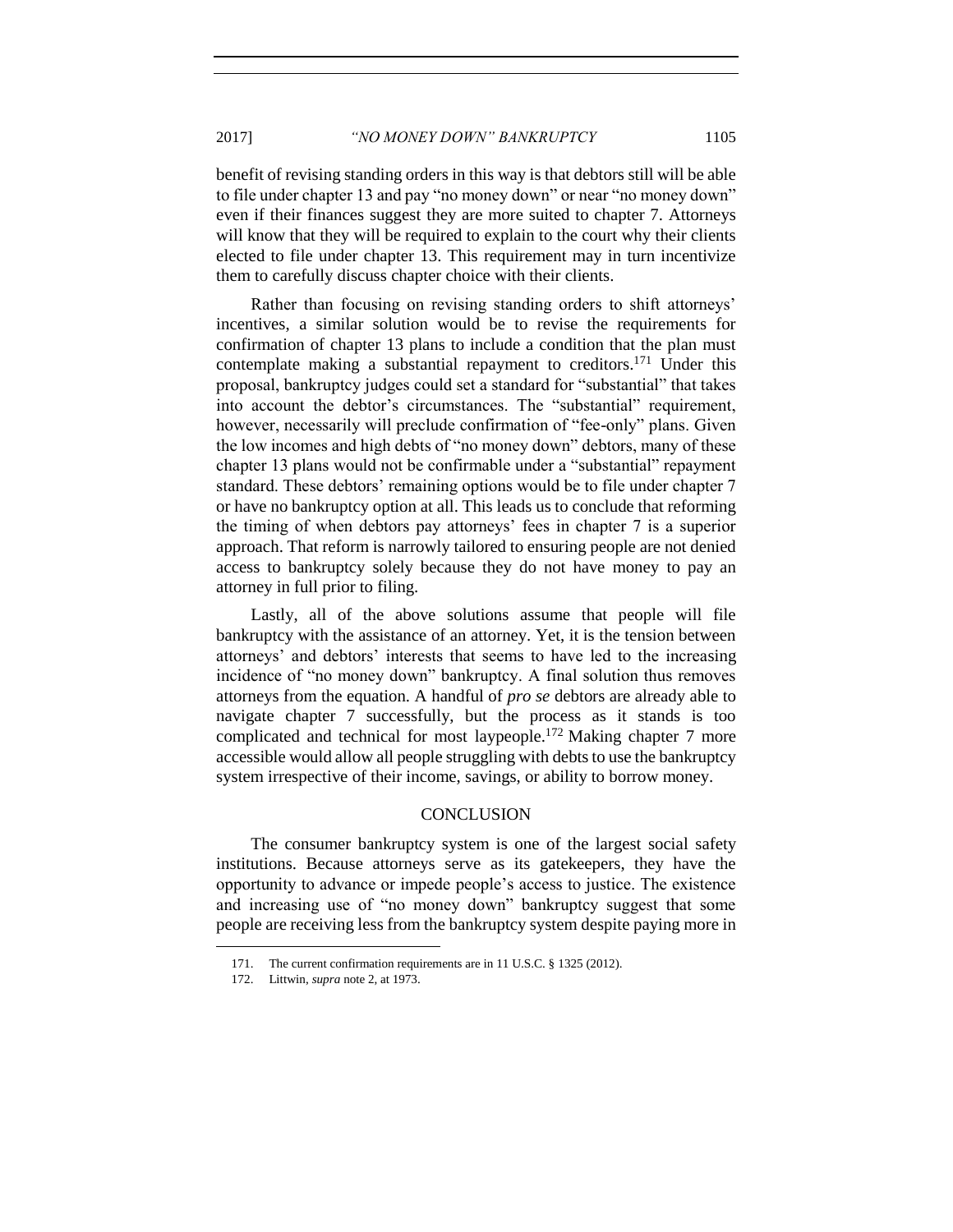attorneys' fees. These debtors are more likely to come from districts with high chapter 13 rates and are more likely to be African American. This is not equal access to justice. Rather, these two characteristics align with prior research about bankruptcy attorneys' role in creating regional and racial disparities in debtors' chapter choice, further suggesting that attorneys play a very important, though likely unintentional, role in facilitating people's use of bankruptcy.

The CBP data can confirm the existence and extent of the "no money down" bankruptcy phenomenon but cannot fully explain it. We could determine that African Americans are much more likely to file under chapter 13 with "no money down" than other similar debtors only because we collected demographic and other information by sending a questionnaire directly to debtors. As one of this Article's authors has called for, collecting demographic information at the time people file, such as on the bankruptcy petition, would allow for a full census of bankruptcy cases.<sup>173</sup> Although we think that a full census would show a racial gap both in chapter 13 cases generally and in "no money down" chapter 13 cases, a new analysis could produce different result or additional insights. Until then, "no money down" bankruptcy exists as yet another instance in which cash-strapped, lowerincome, and minority individuals pay more and receive less. The consumer bankruptcy system is not only one of the largest social safety institutions but also one of the most used parts of the judicial system. We must continue to examine the extent of the regional and racial disparities in filings, and if confirmed, reform this integral part of our legal system.

<sup>173.</sup> Braucher et al., *Race*, *supra* note 7, at 424.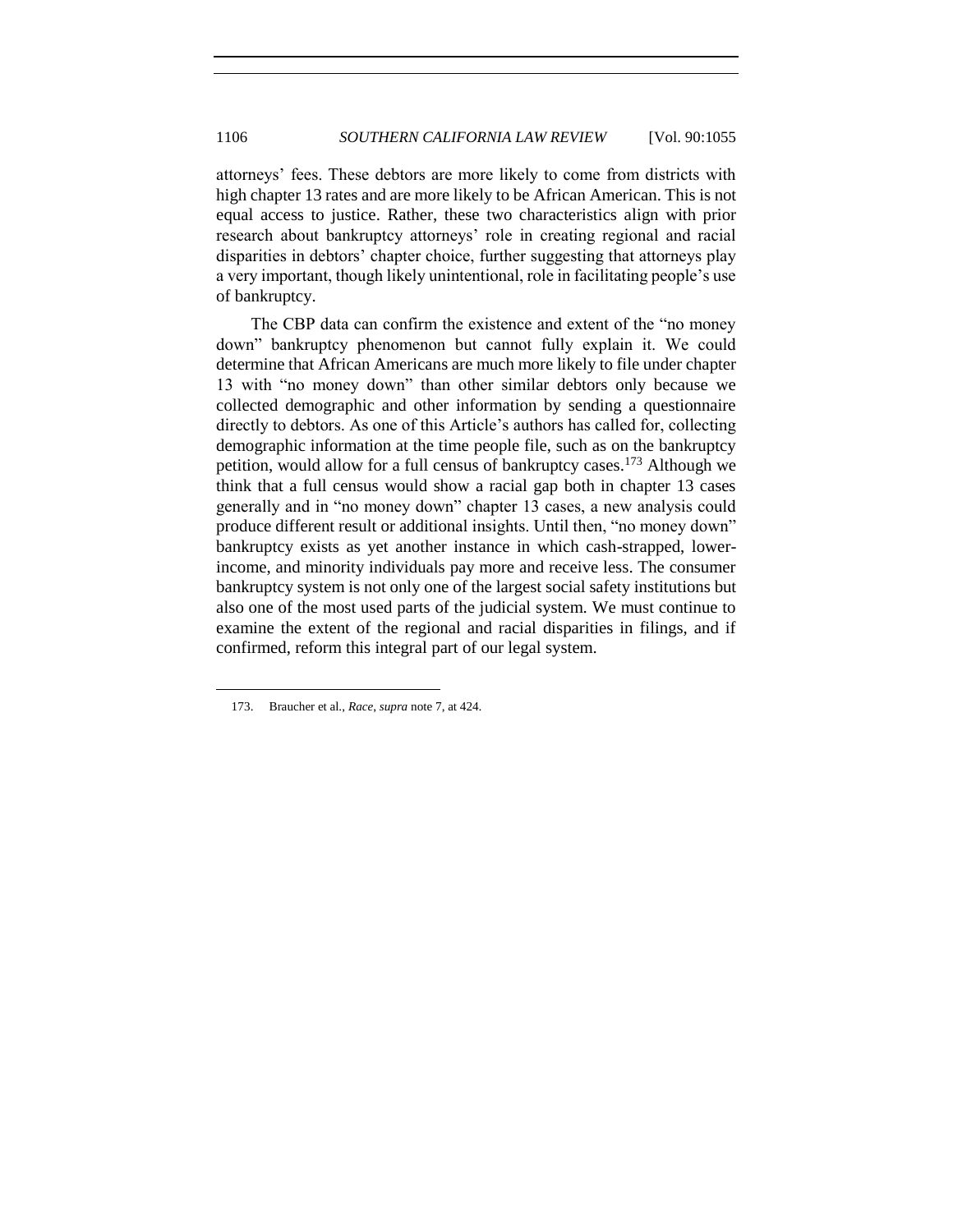<span id="page-52-0"></span>Table 3 reports results from a multinomial logistic regression on case type. For space reasons, abbreviated results appear in the body of the paper with the full results shown below. The results show relative risk ratios with standard errors in parentheses below. The base outcome is a chapter 7 filing. Statistical significance at the 5% level is shown by an asterisk.

APPENDIX TABLE A. Multinomial Logistic Regression Results

|                                  | (1)               | (2)               | (3)               | (4)                | (5)               |
|----------------------------------|-------------------|-------------------|-------------------|--------------------|-------------------|
| <b>Base Outcome: chapter 7</b>   |                   |                   |                   |                    |                   |
| Outcome: traditional chapter 13  |                   |                   |                   |                    |                   |
| African-American household       | $2.59*$<br>(0.29) | $2.28*$<br>(0.26) | $2.08*$<br>(0.29) | $2.07*$<br>(0.29)  | $2.06*$<br>(0.31) |
| Chapter 13 rate in district      |                   | $6.71*$<br>(2.04) | 10.92*<br>(3.98)  | $10.73*$<br>(3.94) | 12.25*<br>(4.65)  |
| Prior bankruptcy                 |                   |                   | $4.97*$<br>(0.87) | $4.91*$<br>(0.87)  | $4.52*$<br>(0.81) |
| Foreclosure as reason for bankr. |                   |                   | $3.80*$<br>(0.53) | 3.97*<br>(0.57)    | $4.05*$<br>(0.60) |
| Homeowner                        |                   |                   | 0.97<br>(0.20)    | 0.99<br>(0.20)     | 0.99<br>(0.21)    |
| Monthly income (ln)              |                   |                   | $3.65*$<br>(0.49) | $3.75*$<br>(0.57)  | $4.66*$<br>(0.72) |
| Total assets (ln)                |                   |                   | 0.94<br>(0.06)    | 0.94<br>(0.06)     | 0.96<br>(0.07)    |
| Priority debts (ln)              |                   |                   | $1.09*$<br>(0.02) | 1.09*<br>(0.02)    | 1.09*<br>(0.02)   |
| Secured debt/total debt (ln)     |                   |                   | 8.92*<br>(3.74)   | 9.19*<br>(3.86)    | $7.47*$<br>3.27   |
| Attempted to work with creditors |                   |                   |                   | 0.88<br>(0.11)     | 0.93<br>(0.12)    |
| Attempted to refinance debt      |                   |                   |                   | 0.83<br>(0.11)     | 0.78<br>(0.11)    |
| Borrowed from family/friends     |                   |                   |                   | 0.90<br>(0.17)     | 0.99<br>(0.13)    |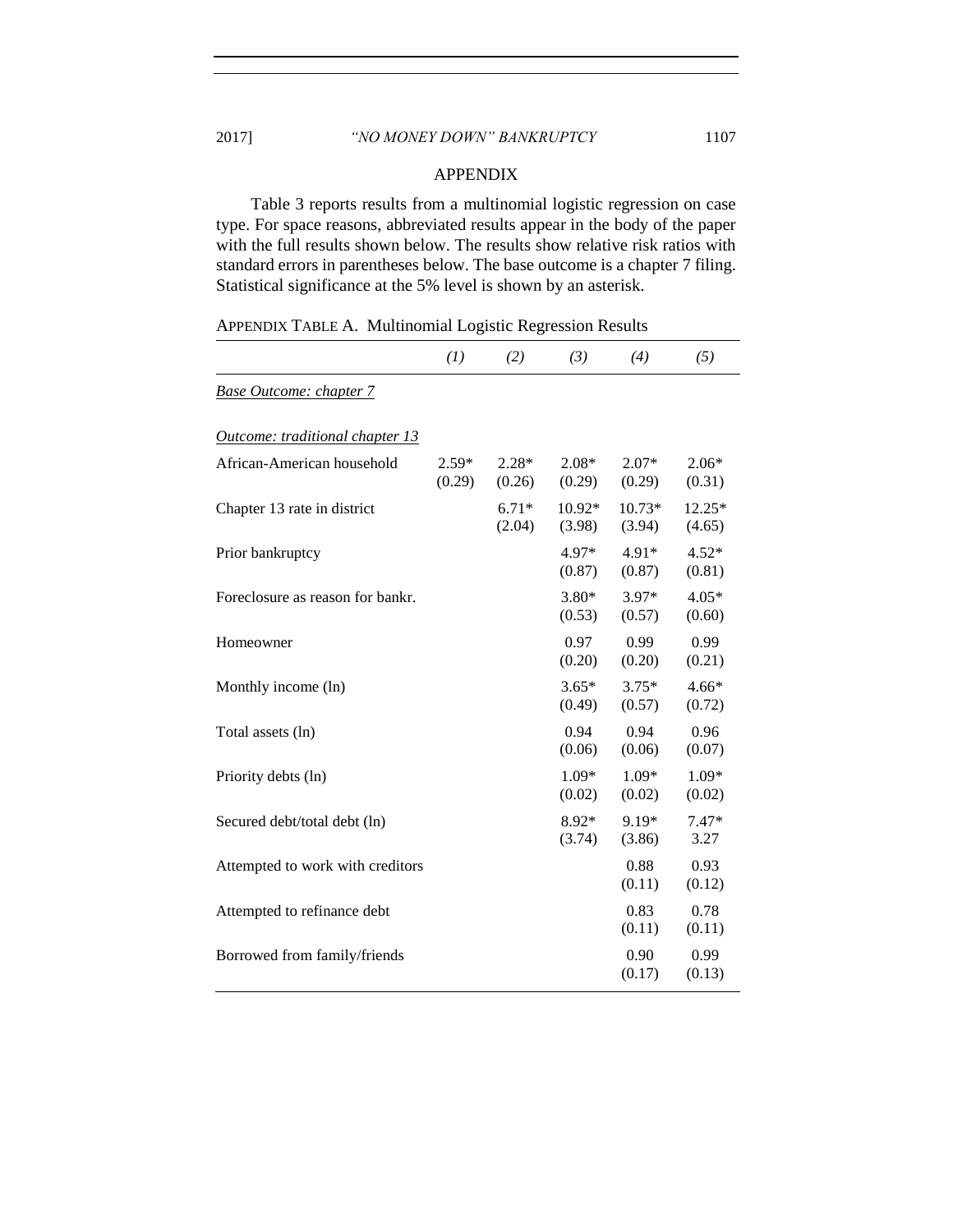| 1108                                         | SOUTHERN CALIFORNIA LAW REVIEW |                   | [Vol. 90:1055     |                                             |                     |
|----------------------------------------------|--------------------------------|-------------------|-------------------|---------------------------------------------|---------------------|
|                                              | (1)                            | (2)               | (3)               | (4)                                         | (5)                 |
| Bachelors' degree or higher                  |                                |                   |                   |                                             | 0.74<br>(0.15)      |
| Dependents under 18                          |                                |                   |                   |                                             | $0.90*$<br>(0.05)   |
| Lived with spouse or partner                 |                                |                   |                   |                                             | 0.85<br>(0.17)      |
| Female head of household                     |                                |                   |                   |                                             | 1.07<br>(0.21)      |
| Age in years                                 |                                |                   |                   |                                             | 1.01<br>(0.01)      |
| Intercept                                    | $0.26*$<br>(0.02)              | $0.15*$<br>(0.02) | $0.00*$<br>(0.00) | $0.00*$<br>(0.00)                           | $0.00*$<br>(0.00)   |
| "no<br>Outcome:<br>money down"<br>chapter 13 |                                |                   |                   |                                             |                     |
| African-American household                   | 5.34*<br>(0.71)                | $3.34*$<br>(0.48) | $2.83*$<br>(0.46) | $2.83*$<br>(0.46)                           | $2.83*$<br>(0.49)   |
| Chapter 13 rate in district                  |                                | 349.53*           | 406.39*           | 419.14*<br>$(131.24)$ $(170.98)$ $(177.63)$ | 574.30*<br>(255.07) |
| Prior bankruptcy                             |                                |                   | $6.50*$<br>(1.28) | $6.41*$<br>(1.27)                           | 5.82*<br>(1.21)     |
| Foreclosure as reason for bkcy.              |                                |                   | $2.82*$<br>(0.54) | $2.95*$<br>(0.57)                           | $3.31*$<br>(0.66)   |
| Homeowner                                    |                                |                   | 0.73<br>(0.18)    | 0.72<br>(0.18)                              | 0.72<br>(0.19)      |
| Monthly income (ln)                          |                                |                   | $2.35*$<br>(0.39) | $2.42*$<br>(0.40)                           | $3.00*$<br>(0.56)   |
| Total assets (ln)                            |                                |                   | 0.92<br>(0.08)    | 0.92<br>(0.08)                              | 0.92<br>(0.08)      |
| Priority debts (ln)                          |                                |                   | 1.04<br>(0.02)    | $1.04*$<br>(0.02)                           | 1.04<br>(0.02)      |
| Secured debt/total debt (ln)                 |                                |                   | 8.70*<br>(4.44)   | $9.07*$<br>(4.63)                           | 7.87*<br>(4.17)     |
| Attempted to work w/ creditors               |                                |                   |                   | 0.78<br>(0.12)                              | 0.77<br>(0.13)      |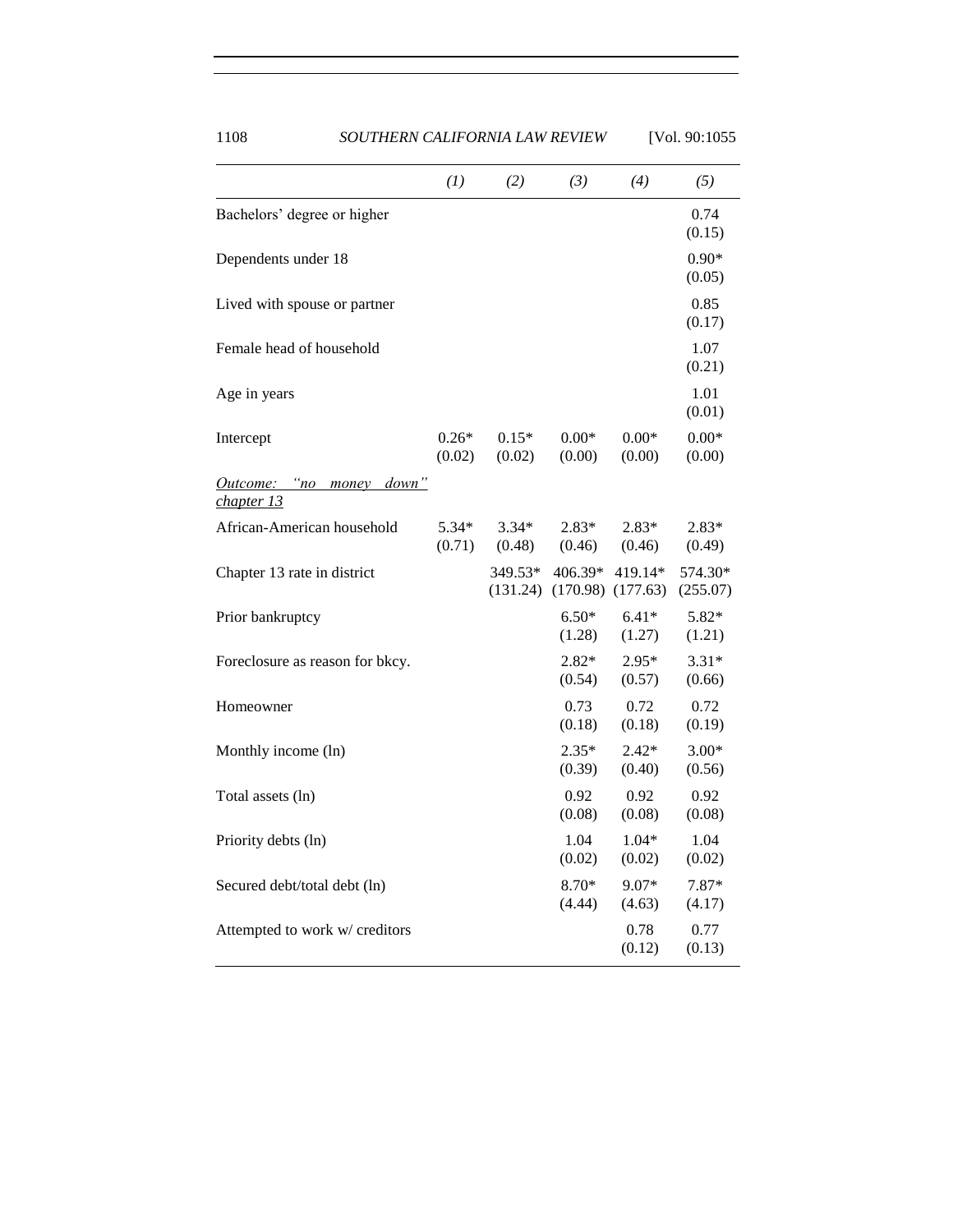| (1)               | (2)               | (3)               | (4)               | (5)                                           |
|-------------------|-------------------|-------------------|-------------------|-----------------------------------------------|
|                   |                   |                   | 0.97<br>(0.18)    | 0.95<br>(0.18)                                |
|                   |                   |                   | 1.09<br>(0.18)    | 1.19<br>(0.21)                                |
|                   |                   |                   |                   | 0.83<br>(0.21)                                |
|                   |                   |                   |                   | $0.74*$<br>(0.06)                             |
|                   |                   |                   |                   | 1.29<br>(0.33)                                |
|                   |                   |                   |                   | 1.40<br>(0.35)                                |
|                   |                   |                   |                   | 1.00<br>(0.01)                                |
| $0.10*$<br>(0.01) | $0.01*$<br>(0.00) | $0.00*$<br>(0.00) | $0.00*$<br>(0.00) | $0.00*$<br>(0.00)                             |
|                   |                   |                   |                   |                                               |
| 2,660             | 2,660             | 2,604             | 2,604             | 2,487                                         |
| 0.04              | 0.10              | 0.28              | 0.28              | 0.29                                          |
|                   |                   |                   |                   |                                               |
|                   |                   |                   |                   | 187.80* 457.42* 1,250.91* 1,256.44* 1,219,90* |

Summary statistics for the fully specified multinomial logistic regression model appear below.

APPENDIX TABLE B. Summary Statistics for Full Multinomial Logistic Regression Model

| Variable                        | Mean  | Std. Dev. | Min.     | Max   |
|---------------------------------|-------|-----------|----------|-------|
| African-American household      | 0.226 | 0.419     | $\theta$ |       |
| Chapter 13 rate in district     | 0.328 | 0.171     | 0.056    | 0.803 |
| Prior bankruptcy                | 0.136 | 0.343     | $\theta$ |       |
| Foreclosure as reason for bkcy. | 0.196 | 0.397     | 0        | 1     |
| Homeowner                       | 0.501 | 0.5       | $\theta$ | 1     |
| Monthly income (ln)             | 7.698 | 1.271     | 0        | 9.285 |